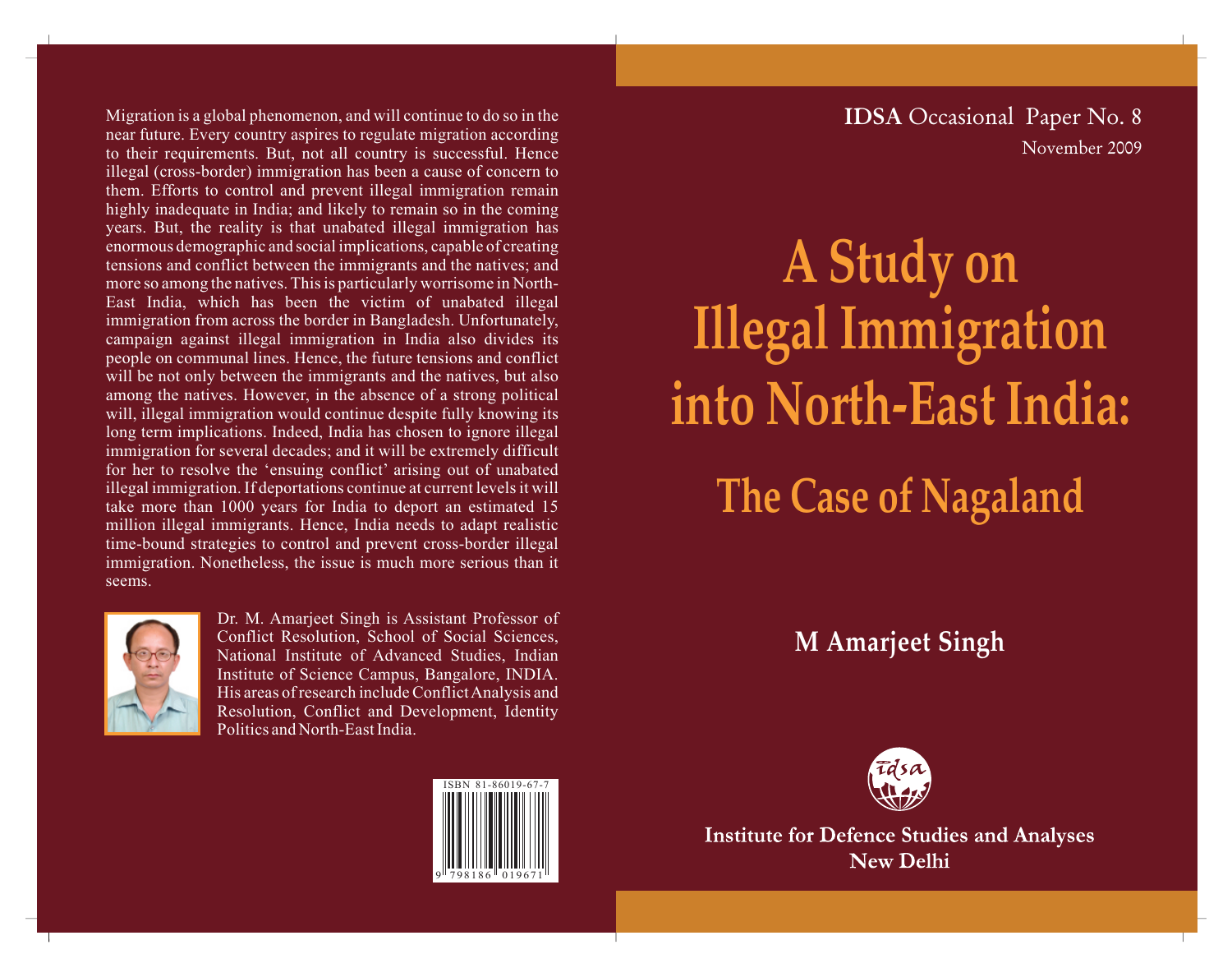**IDSA Occasional Paper No.8** 

November 2009

# **A Study on Illegal Immigration into North-East India: The Case of Nagaland**

**M Amarjeet Singh**



**Institute for Defence Studies and Analyses New Delhi**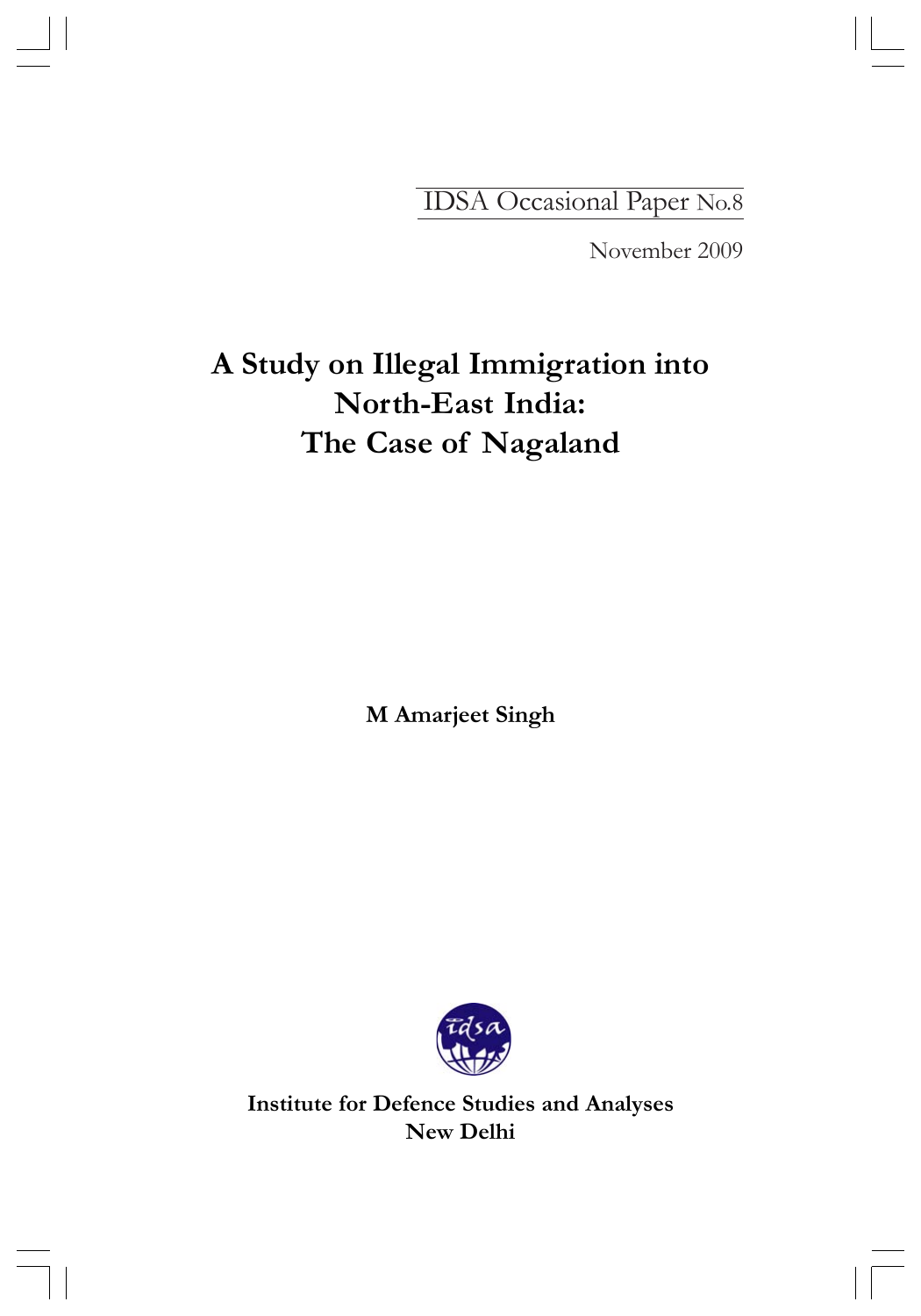$\copyright$  Institute for Defence Studies and Analyses, New Delhi.

All rights reserved. No part of this publication may be reproduced, sorted in a retrieval system or transmitted in any form or by any means, electronic, mechanical, photo-copying, recording or otherwise, without the prior permission of the Institute for Defence Studied and Analyses (IDSA).

| ISBN:         | 81-86019-67-7                                                                                                                                                                                                                               |
|---------------|---------------------------------------------------------------------------------------------------------------------------------------------------------------------------------------------------------------------------------------------|
|               | First Published: November 2009                                                                                                                                                                                                              |
| Published by: | Institute for Defence Studies and Analyses<br>No.1, Development Enclave, Rao Tula Ram Marg,<br>Delhi Cantt., New Delhi - 110 010<br>Tel. (91-11) 2671-7983<br>Fax.(91-11) 2615 4191<br>E-mail: idsa@vsnl.com<br>Website: http://www.idsa.in |
| Printed at:   | $M/s$ Printline<br>H-10, IInd floor, NDSE-I<br>New Delhi - 110049<br>Tel: (91-11) 24651060, 24643119<br>Email: printline2003@yahoo.co.in                                                                                                    |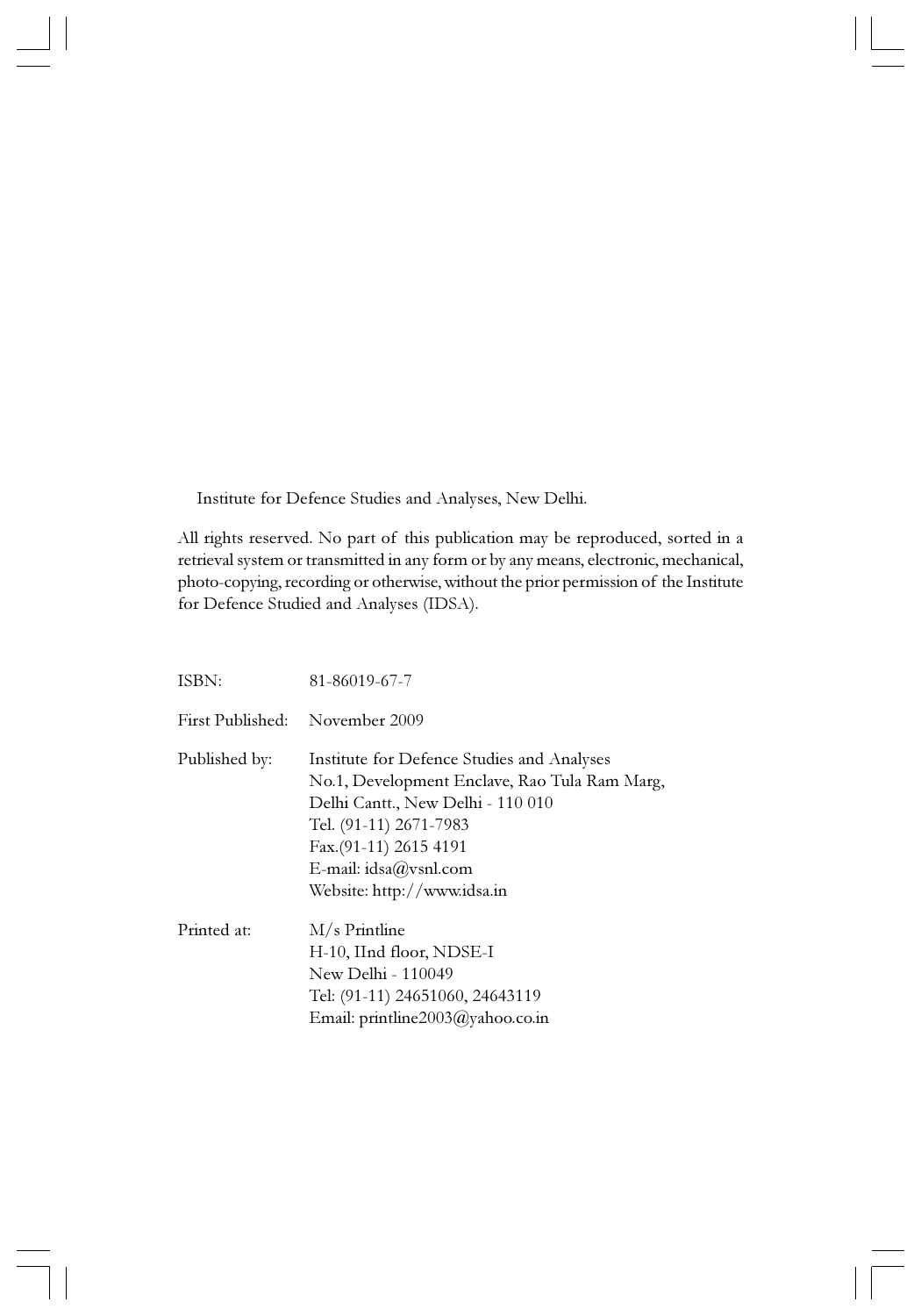## **CONTENTS**

 $\begin{array}{c|c|c|c|c} \hline \quad \quad & \quad \quad & \quad \quad & \quad \quad \\ \hline \end{array}$ 

 $\mathbb{E}[\mathbf{S}^{\text{in}}]$ 

| CONSTRAINTS AND IMPACTS |  |
|-------------------------|--|
|                         |  |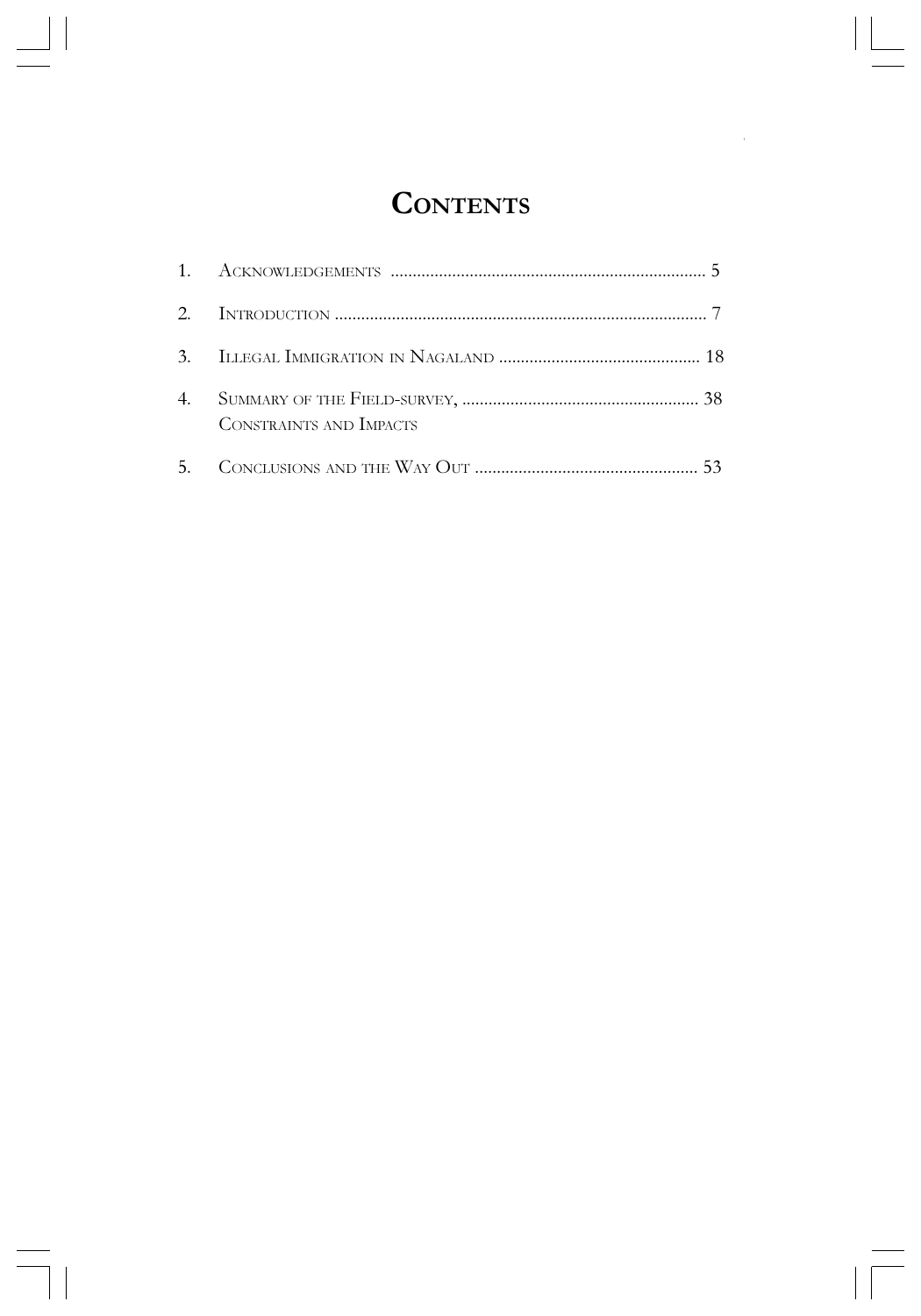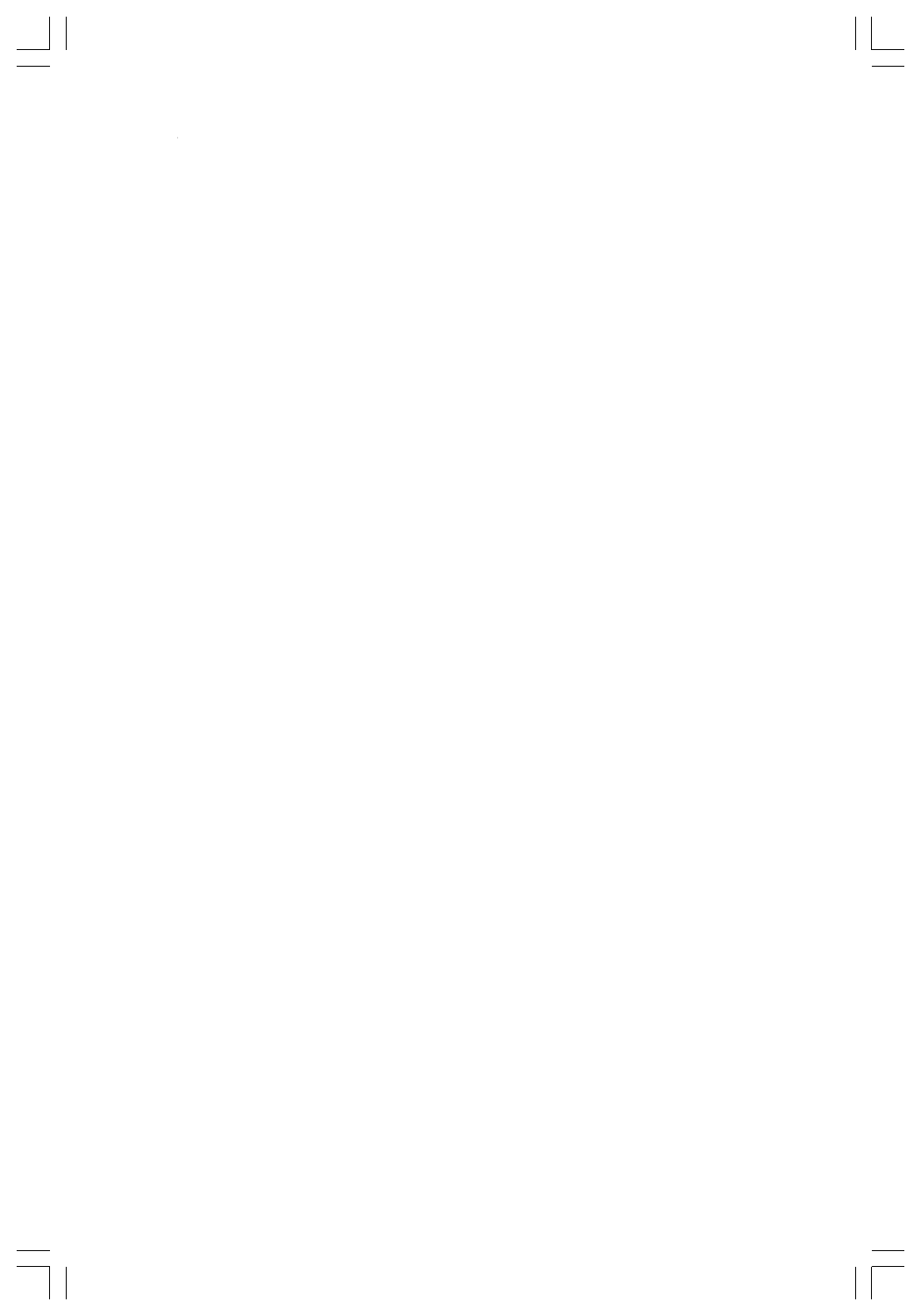## **ACKNOWLEDGEMENTS**

The author wishes to thank two anonymous reviewers of the initial draft of the study for their constructive criticism, comments and suggestions.

This study was conducted when this author was working at the Institute for Defence Studies and Analyses.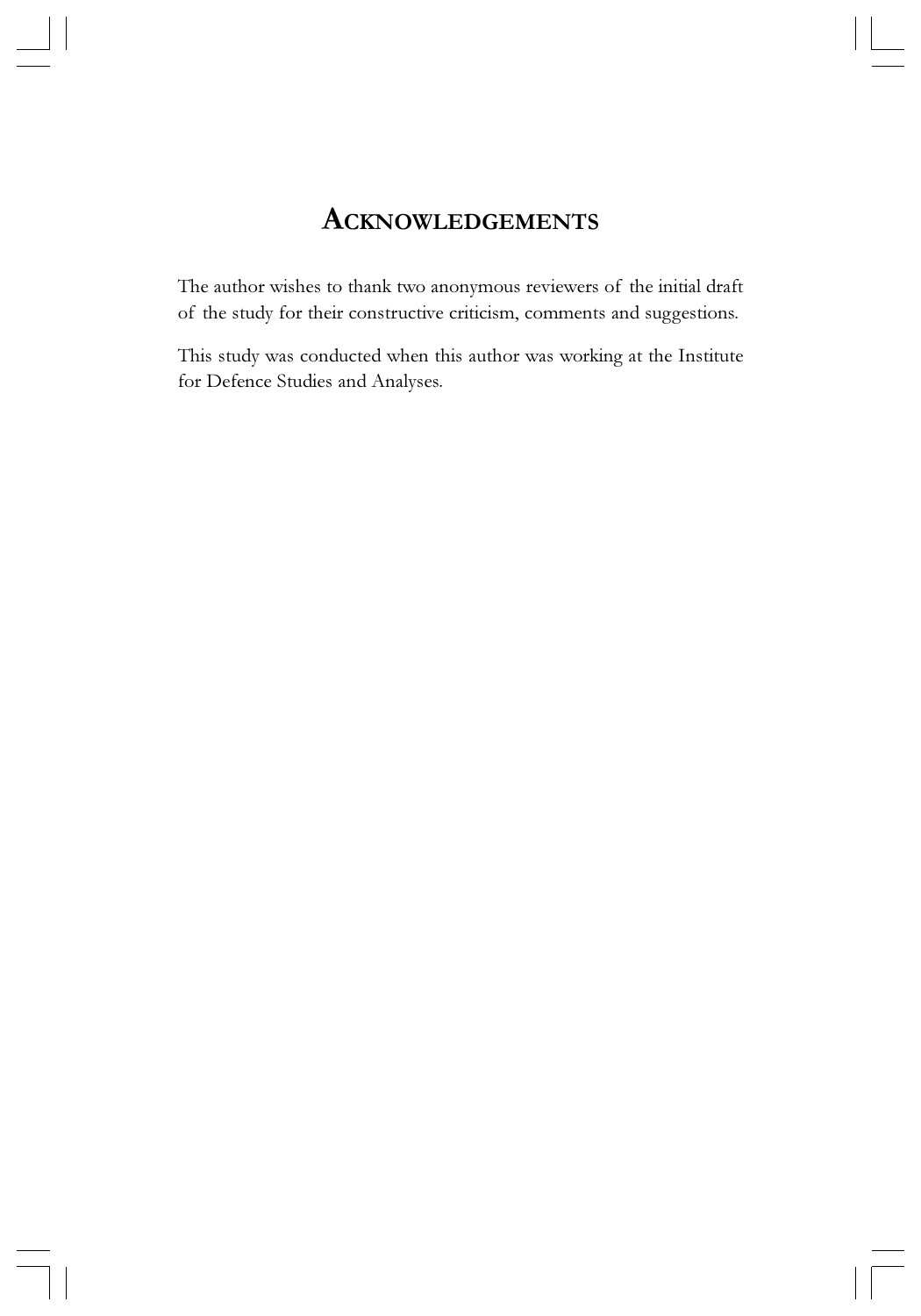$\begin{array}{c|c} \hline \hline \end{array}$  $\overline{\mathbb{R}}$  $\begin{array}{c} \hline \hline \hline \hline \hline \hline \hline \hline \end{array}$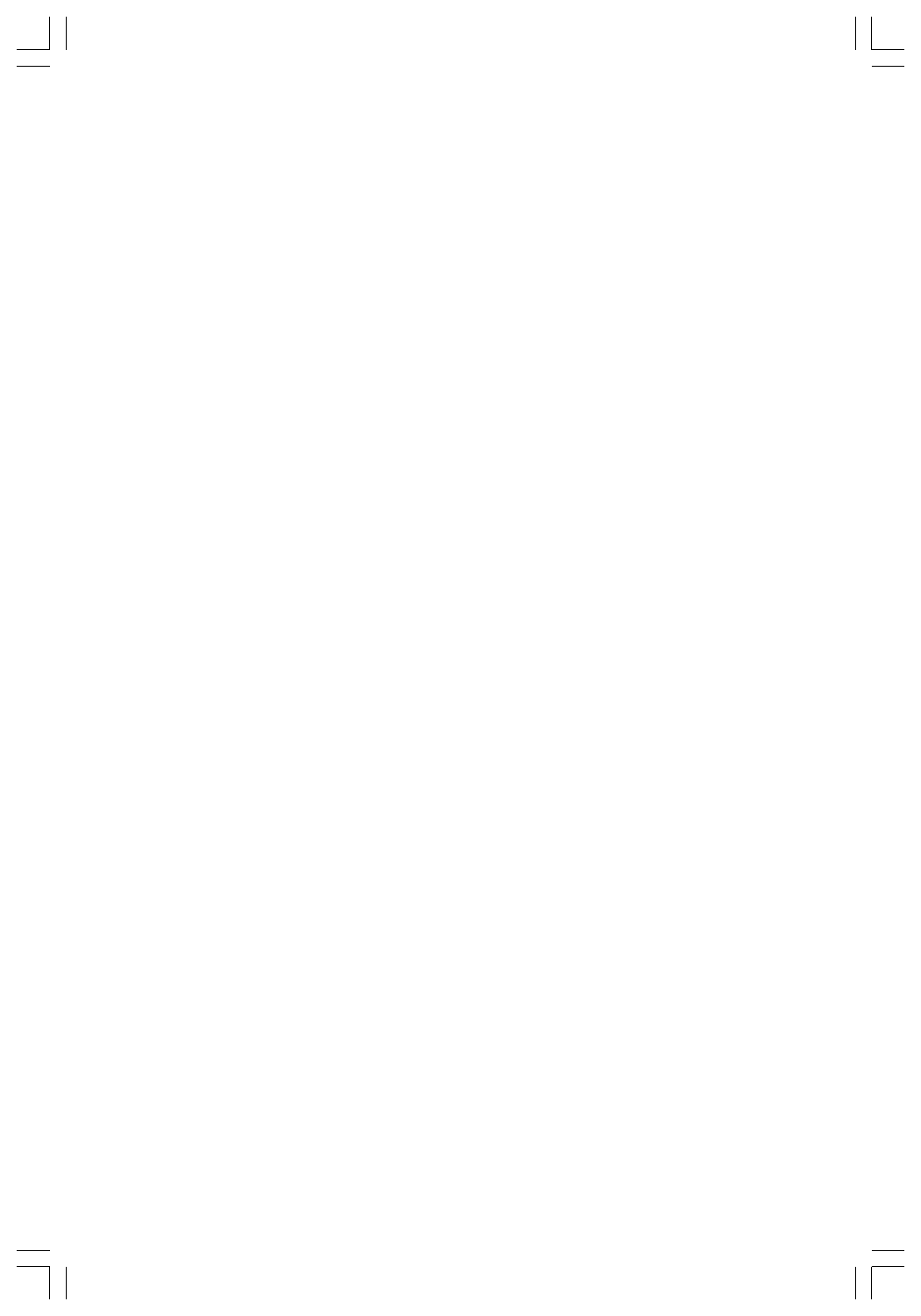### **INTRODUCTION**

Migration is a global phenomenon; and it will continue to do so in the near future. All through human history, it has been a significant factor influencing population change. Migration involves the (more or less) permanent movement of individuals or groups across symbolic or political boundaries into new residential areas and communities.<sup>1</sup> In ancient times, migration usually took place in small groups, such as tribes or clans, whereas today, it is generally by individuals or families.

There are two forms of migration: (a) internal migration (movement of people from one area of a country to another for the purpose or with the aim of establishing a new residence); and (b) international migration (movement, either permanently or temporarily, of people from their country of origin or of habitual residence to another country). International migration can be: (a) emigration (people moving out of the country); and (b) immigration (people coming into the country).

According to the 'Human Development Report 2009', the overwhelming majority of people who move do so inside their own country. The Report estimated an approximately 740 million people are internal migrants, which is almost four times as many as those who have moved internationally. The Report further stated that among people who have moved across national borders, just over a third moved from a developing to a developed country. Further, most of the world's 200 million international migrants moved from one developing country to another or between developed countries.<sup>2</sup> There were an estimated 192 million international migrants in the world in 2005, accounting for 3 per cent of the world population, with the developed countries hosting 60 per cent (115 million) of them. In 2005, only about 77 million international migrants lived in developing countries.<sup>3</sup>

The factors influencing migration are two-fold: (a) those that exert a 'pull' on individuals because of attractions, like better employment avenues,

<sup>1</sup> Marshal Gordon, "Dictionary of Sociology", OUP, Oxford and New York, 1998, p. 415.

<sup>2</sup> United Nations Development Programme, "Human Development Report 2009", New York, 2009, p. 1-2.

<sup>3</sup> United Nations, "International Migration Report 2006: A Global Assessment," New York, 2009.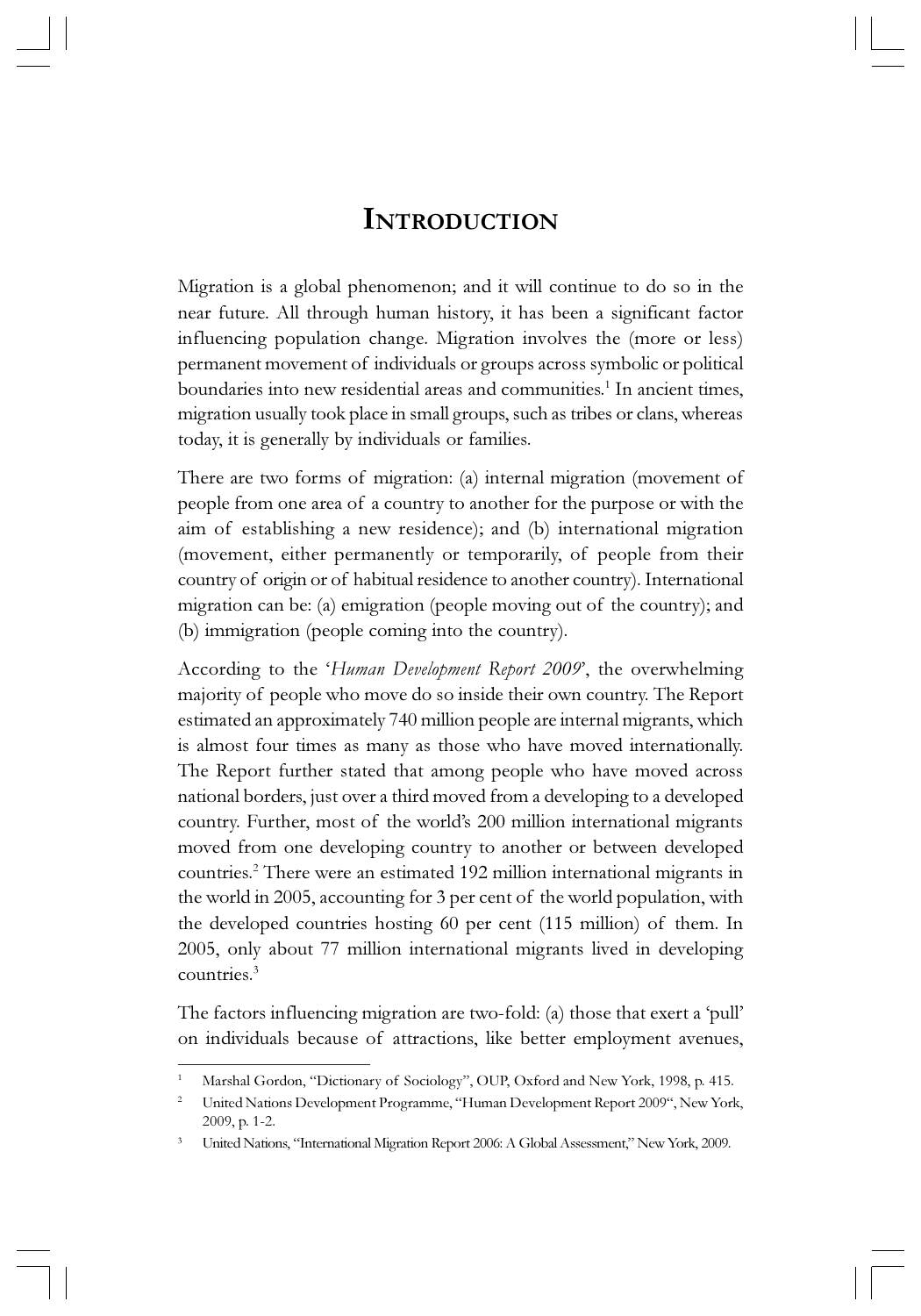political or religious freedom, etc., and (b) those that 'push' individuals or groups to move to another place due to economic or political or religious reasons. Pritchett identifies five driving forces that make the pressure for mobility across national boundaries: (a) gaps in unskilled wages; (b) differing demographic futures; (c) the globalisation of everything, but labour; (d) the rise of employment in low-skill, hard-core non-tradables; and (e) lagging growth in 'ghost' countries.<sup>4</sup>

Each country aspires to control migration to suit their domestic requirements. Unfortunately, not all country is successful. Hence illegal (unauthorised/unregulated) immigration has been a cause of concern to many countries. In recent years, the fight against illegal immigration has become a problem of growing scale for many countries. The situation is much more complex in the Indian context; and the country is yet to fully realise its long-term implications. So much so that measures to control illegal migration in India are also highly inadequate.

Illegal migration (both emigration and immigration) refers to inter-country movement of people not in accordance with national laws and regulations. In recent years, it has become a problem of growing scale in many countries. At the same time, accurate statistics on illegal migration are rarely available. Estimates or guesstimates on illegal migration are often influenced by the methodology utilised and sometimes by the agenda of those reporting.<sup>5</sup> Convention No. 143, adopted during the 1975 ILO conference, defines clandestine/illegal migration movements as those where migrants find themselves "during their journey, on arrival or during their period of residence and employment [in] conditions contravening relevant international multilateral or bilateral instruments or agreements, or national laws or regulations." This definition places stress on the diverse aspects of irregularity: entry, residence in the host country and the undertaking of an occupation.<sup>6</sup>

Study conducted by the Pew Research Center in 2008 estimated 11.9 million illegal immigrants in the US. The study revealed that they were evenly

<sup>4</sup> Pritchett, L, "Let Their People Come: Breaking the Gridlock on Global Labour Mobility", Center for Global Development, Washington D.C., 2006, pp. 5-7.

<sup>5</sup> International Organization for Migration (IOM), "World Migration 2008: Managing Labour Mobility in the Evolving Global Economy", Geneva, 2008, p. 207.

<sup>6</sup> Tapinos Georges, "Clandestine Immigration: Economic and Political issues", in Trends in International Migration", OECD, Paris, 1999, p. 229.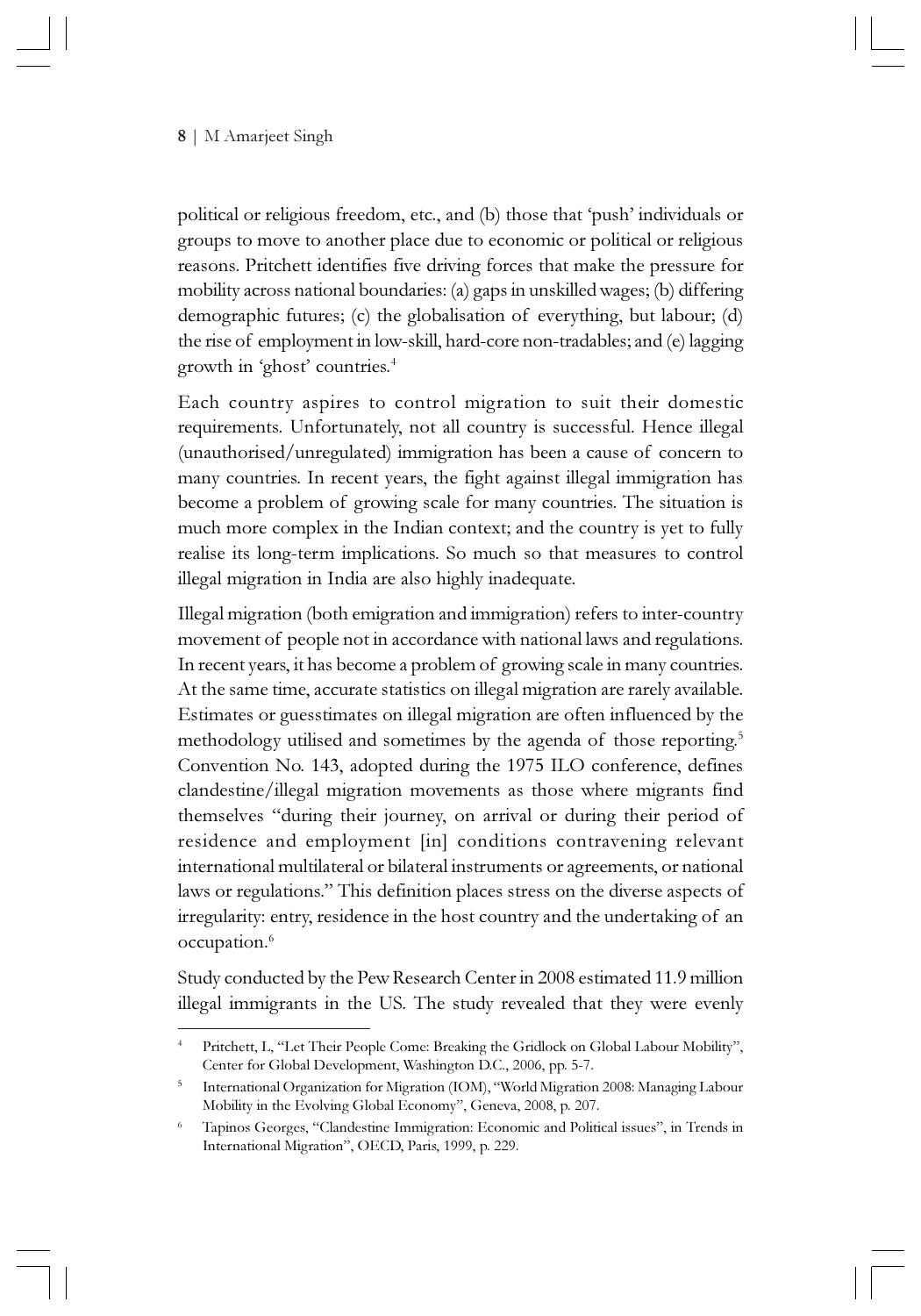spread across the country and their median household income was \$36,000, as against \$50,000 for an average American citizen. Open borders with Mexico, lack of border patrols and cheap labour for employers were identified as the major factors of illegal immigration. The study estimated that up to half of the illegal immigrants might have entered the country legally and overstayed their visa, while the rest had entered clandestinely. Mexico is not only the major country of origin of illegal migration, but also a transit country for illegal migration from Central and South America to the US.<sup>7</sup>

On the basis of the difference between the number of foreigners registered on the census lists and the number of residence permits issued, it was estimated that there were over one million illegal immigrants in Spain in 2003.<sup>8</sup> In 2005, nearly 700,000 of them applied under a major regularisation programme. Most of them held low-skilled jobs (32 per cent domestic workers, 21 per cent construction workers, 15 per cent agriculture workers, 10 per cent were in catering and 5 per cent in commerce).<sup>9</sup> In 2006, an estimated 500,000 illegal immigrants were living in Italy. Portugal and Greece rank after Spain and Italy as the two major recipients of illegal immigrants in southern Europe. Portugal had about 500,000 illegal immigrants in 2004 and Greece about 550,000 in 2006.<sup>10</sup> All western European countries are also host to a number of illegal immigrants, many of whom entered on a regular visa but then overstayed and worked without authorisation. In France, the then Minister of Interior and the present President, Nicolas Sarkozy, estimated in June 2006 that there were between 200,000 and 400,000 illegal immigrants. According to a study by London School of Economics, there were between 524,000 and 947,000 illegal immigrants in the UK in 2007, increasing from earlier estimates in 2001 of between 310,000 and 570,000. London is disproportionately affected, with an estimated 345,000 to 721,000 illegal immigrants in 2007. Only 111,265 illegal immigrants have been deported in 10 years since 1998. The report said that if deportations continue at these levels, it would take more

<sup>7</sup> Jeffrey S. Passel and D'Vera Cohn, "A Portrait of Unauthorized Immigrants in the United States", Pew Research Center, Washington D.C., 2009.

<sup>8</sup> Ibid, n. 4, p. 210.

<sup>9</sup> Karaboytcheva, M.K, "An Evaluation of the Last Regularization Process of Foreign Workers in Spain (February-May 2005)", ERISS, Madrid, 2006.

<sup>10</sup> Ibid, n. 4, p. 210.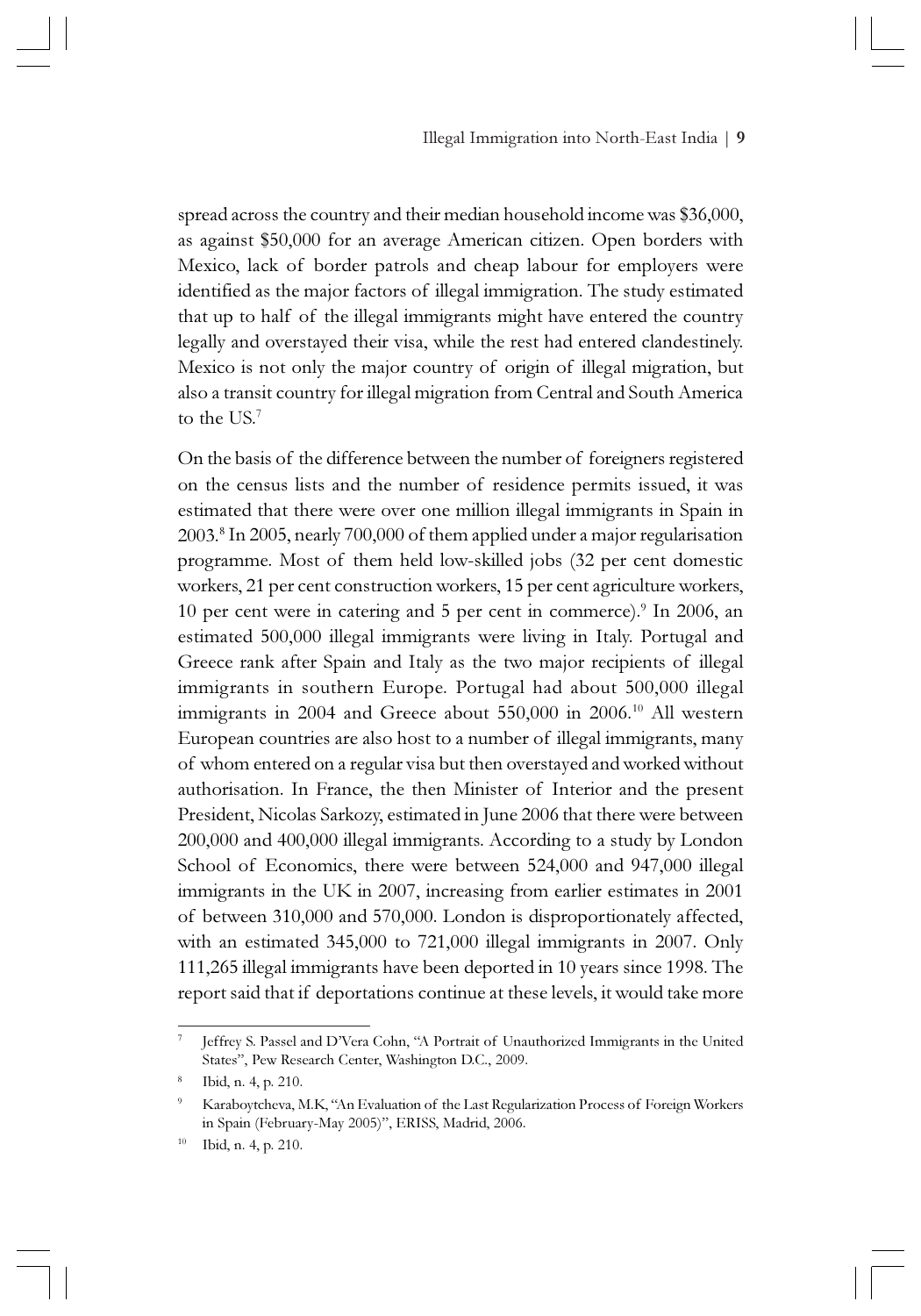than 60 years to deport  $725,000$  illegal immigrants.<sup>11</sup> In November 2006, the Federal Migration Service of the Russian Federation estimated 10 million illegal immigrants in the country. The main factors influencing immigration in the Russian Federation are: (a) the more stable economic condition and higher standard of living; (b) the emergence of alternative employment; (c) laxity of Russian laws; (d) transparency of Russian borders; and (e) Russia's geographical location, which is favourable for transit from Asia to Europe.<sup>12</sup>

The smuggling of migrants is not a new phenomenon, but in recent years it has attracted increasing international attention. Each year, hundreds of thousands of migrants are moved illegally by organised trafficking groups, with the business of human trafficking being valued at several billion dollars a year. Migrants reportedly paid large sums to the traffickers, with Chinese migrants supposedly paying up to \$35,000 per capita to migrate to the US, and \$25,000 to migrate to the European Union.Migrants from Egypt paid  $\$5,\!000$  and from Afghanistan paid  $\$10,\!000$  to enter the European Union. $^{13}$ Crossing the Mediterranean is the main route for migrants to irregularly access southern Europe from Africa. Organised gangs charge between Euro 1,000 to 2,000 per person for the sea crossing from Libya to Italy.<sup>14</sup>

#### INDIA

Migration from the erstwhile East Bengal/East Pakistan and the present day Bangladesh to eastern and north-eastern parts of India has been an ongoing phenomenon. Only after the partition of India in 1947, following which political boundaries changed, has this age-old tradition became 'illegal'. In the aftermath of partition, several lakh Hindus fled from East Pakistan for India to escape communal violence. This was also seen during the liberation war of Bangladesh in 1971. In 1965, the then Chief Minister of Assam claimed that over one million "illegal Pakistani infiltrators" had entered eastern India between 1951 and 1961, and of which 220,961 were

<sup>&</sup>quot;Mayor condemns Government immigration failure", Press release by the Greater London Authority, London, March 9, 2009.

<sup>12</sup> Eugene Krassinetss, "Illegal migration and employment in Russia", ILO/Luxemburg Cooperation: 1998.

<sup>13</sup> Gail Edmondson and others, "Workers in Bondage", Business Week, November 27, 2000, pp. 56-67.

<sup>14</sup> Cited in International Organization for Migration, n. 4, p. 211.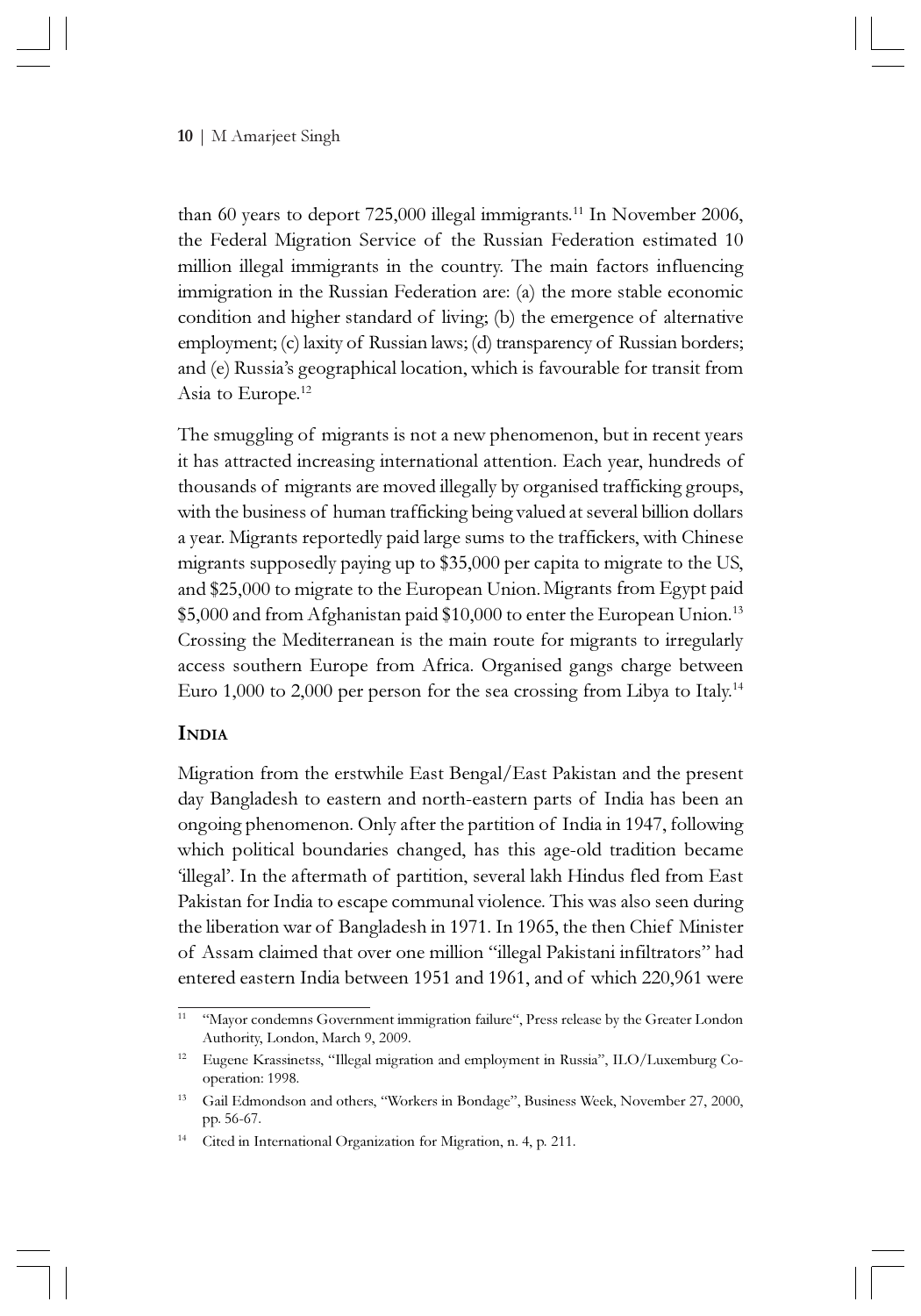in Assam, 459,494 in West Bengal, 297,857 in Bihar and 55,403 in Tripura.<sup>15</sup> Again, thousands of Chakmas and Hajongs fled to India following the construction of the Kaptai hydroelectric dam and the ethnic conflict in Chittagong Hill Tracts during the 1970s and 1980s. These were the three streams of 'forced migration' that occurred in response to specific incidents and have not continued after the incidents subsidised. However, illegal movement of people from Bangladesh to India continues. The issue has been one of the most complex and hotly debated issues between the two neighbours, and also within India.

This cross-border movement of people is due to a number of interrelated factors: economic, environmental, religious and political. Among them economic and environment factors have been the key drivers. Bangladesh is one of the most populous and poorest countries in the world. With 130.03 million persons in 2001, the country has one of the highest population density, 881 per sq. km. The World Bank had even estimated that unless the average fertility rate drops further, the country will be home to more than 180 million people in 2025 and to 208 million in 2050.<sup>16</sup> Mapping the poverty line by the direct calorie intake (DCI) method at less than 2122 kcal per person per day, altogether 44.3 per cent (or 55.9 million) of the country's population was 'absolute poor' in 2002.<sup>17</sup> Further, the country is also highly prone to natural calamities, such as floods, cyclone, drought, riverbank erosion and landslides.

Hence, Bangladesh is a major source of labour, but mainly of low-skilled and unskilled workers. Over the years, a large number of people have voluntarily migrated for both long and short-term employment, which is an important livelihood strategy for its large population. Most long-term emigration is to the industrialised countries, such as UK and North America. During the 1970s, labour markets in the Middle East offered a new scope for Bangladeshi migrant workers. Later, such migration also expanded to the newly industrialised countries of South-East Asia. From 1976 to 2002,

<sup>15</sup> Quoted in Willem van Schendel, "The Bengal Borderland; Beyond State and Nation in South Asia", Anthem Press, London, 2005, p. 204.

<sup>16</sup> World Bank, "Poverty in Bangladesh: Building on Progress", Report No. 24299-BD, Poverty Reduction and Economic Management Sector Unit, South Asia Region, 2002.

<sup>&</sup>lt;sup>17</sup> Bangladesh Bureau of Statistics, "Report of Household Income and Expenditure Survey 2000", Dhaka, 2002.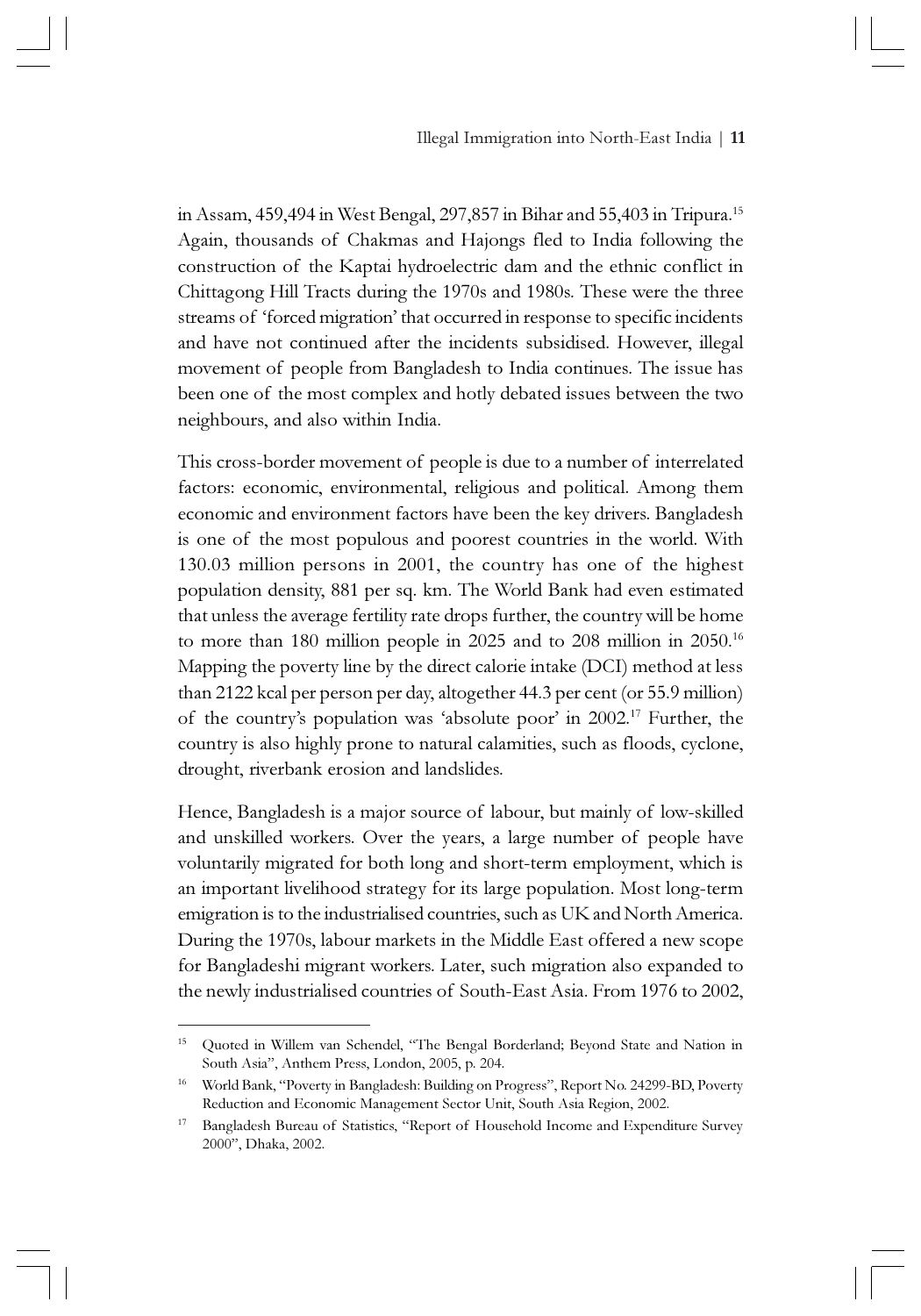more than 3 million people migrated overseas for employment.<sup>18</sup> Above all, a large number of Bangladeshis have clandestinely migrated into India, a process that continues unabated.

Such continuing illegal immigration creates tensions between India and Bangladesh, particularly when India's Border Security Force (BSF) tries to push back illegal Bangladeshi immigrants. Most of these attempts are, however, thwarted by their Bangladeshi counterpart, Bangladesh Rifles (BDR), on the grounds that the alleged illegal immigrants are 'Indian citizens'. In fact, Bangladesh authorities have been consistently maintaining that there are no Bangladeshis in India. As the then Bangladesh Foreign Minister, Morshed Khan, told at a press conference in Dhaka in 2003, "there is not a single Bangladeshi migrant in India."<sup>19</sup> Bangladesh even accused India of evicting Bengali-speaking Muslims by branding them as Bangladeshis. Following is an excerpt from the report of the 'Group of Ministers on National Security' of the Government of India in 2001:

"Illegal migration from across our borders has continued unabated for over five decades. We have yet to fully wake up to the implications of the unchecked immigration for the national security. Today, we have about 15 million Bangladeshis, 2.2 million Nepalese, 70,000 Sri Lankan Tamils and about one lakh Tibetan migrants living in India. Demographic changes have been brought about in the border belts of West Bengal, several districts in Bihar, Assam, Tripura and Meghalaya as a result of large-scale illegal migration. Even states like Delhi, Maharashtra and Rajasthan have been affected. Such largescale migration has obvious social, economic, political and security implications. There is an all-round failure in India to come to grips with the problem of illegal immigration. Unfortunately, action on this subject invariably assumes communal overtones, with political parties taking positions to suit the interests of their vote banks. The massive illegal immigration poses a grave danger to our security, social harmony and economic well-being."<sup>20</sup>

Siddiqui, T., "Transcending Boundaries: Labor Migration of Women from Bangladesh", University Press Ltd., Dhaka, 2001.

<sup>19</sup> T. V. Rajeswar, "Problem of Bangladeshi migrants: Politico-economic study in historical context", at http://www.tribuneindia.com/2003/20030217/edit.htm#3 (accessed June 2, 2009).

<sup>&</sup>lt;sup>20</sup> Government of India, "Report of the Group of Ministers on National Security", New Delhi, 2001, p. 60.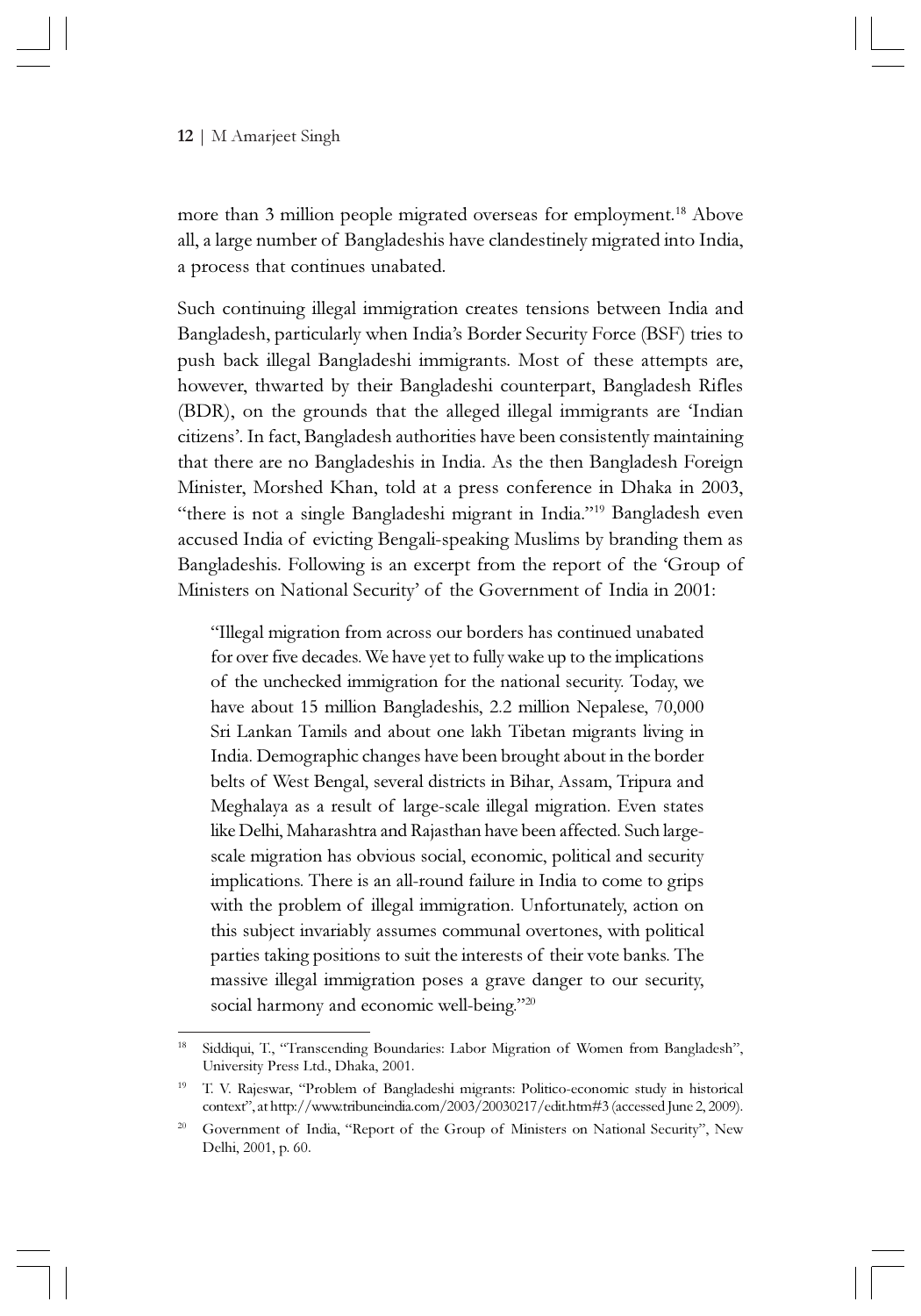In 2003, the then Deputy Prime Minister, LK Advani, estimated that about 15 million Bangladeshis were in India. The 'Task Force on Border Management', which submitted its report to the Government of India in August 2000, also estimated 15 million Bangladeshis, with about three lakh entering India illegally every year. The largest concentrations of Bangladeshi immigrants are in Assam, West Bengal and Bihar. These states also share large land borders with Bangladesh. Several districts of West Bengal - Murshidabad, South and North 24 Parganas, Nadia and West Dinajpur - have a large proportion of Bangladeshi migrants, who have almost assimilated with the native population. The growth rates of Hindus and Muslims in West Bengal were 198.54 per cent and 310.93 per cent, respectively, during 1951-2001. The population share of Hindus and Muslims in 1951 was 78.45 per cent and 19.85 per cent, respectively, but during the last 50 years, the share of Hindus in West Bengal has come down to 72.47 per cent, whereas the share of Muslims has increased to 25.25 per cent.<sup>21</sup> Dhubri, Barpeta, Goalpara, Hailakandi and Karimganj districts of Assam have a similarly large concentration of Bangladeshi migrants. According to media reports, in 2003, their number in Delhi was estimated at 1.3 to 2.8 million; and in Mumbai at about five lakh.

In 2007, about 25,712 out of the five lakh Bangladeshis who came to India did not return after the expiry of their visas while in 2006 more than 24,000 went missing from the 4.84 lakh Bangladeshis who had entered India with valid travel documents. About 12 lakh Bangladeshis, who had entered India between 1972 and 2005 with valid documents, have not returned home. India has managed to push back only 15,000 of them in 2005, 12,000 in 2006 and 11,500 in 2007.<sup>22</sup>

#### NORTH-EAST INDIA

Bounded by five countries (Bangladesh, Bhutan, China, Myanmar and Nepal), the North-East region of India, comprising eight states (Arunachal Pradesh, Assam, Manipur, Meghalaya, Mizoram, Nagaland, Sikkim and Tripura) is connected with the rest of India by just a 22 km-long land

<sup>&</sup>lt;sup>21</sup> Bimal Pramanik, "Present Bangladesh Scenario and its Impact on India's Internal Security", Dialogue, New Delhi, 9(4), April-June 2008, p. 142.

<sup>&</sup>lt;sup>22</sup> "More than 70,000 Bangladeshis missing: India", Indian Express (New Delhi), February 4, 2009.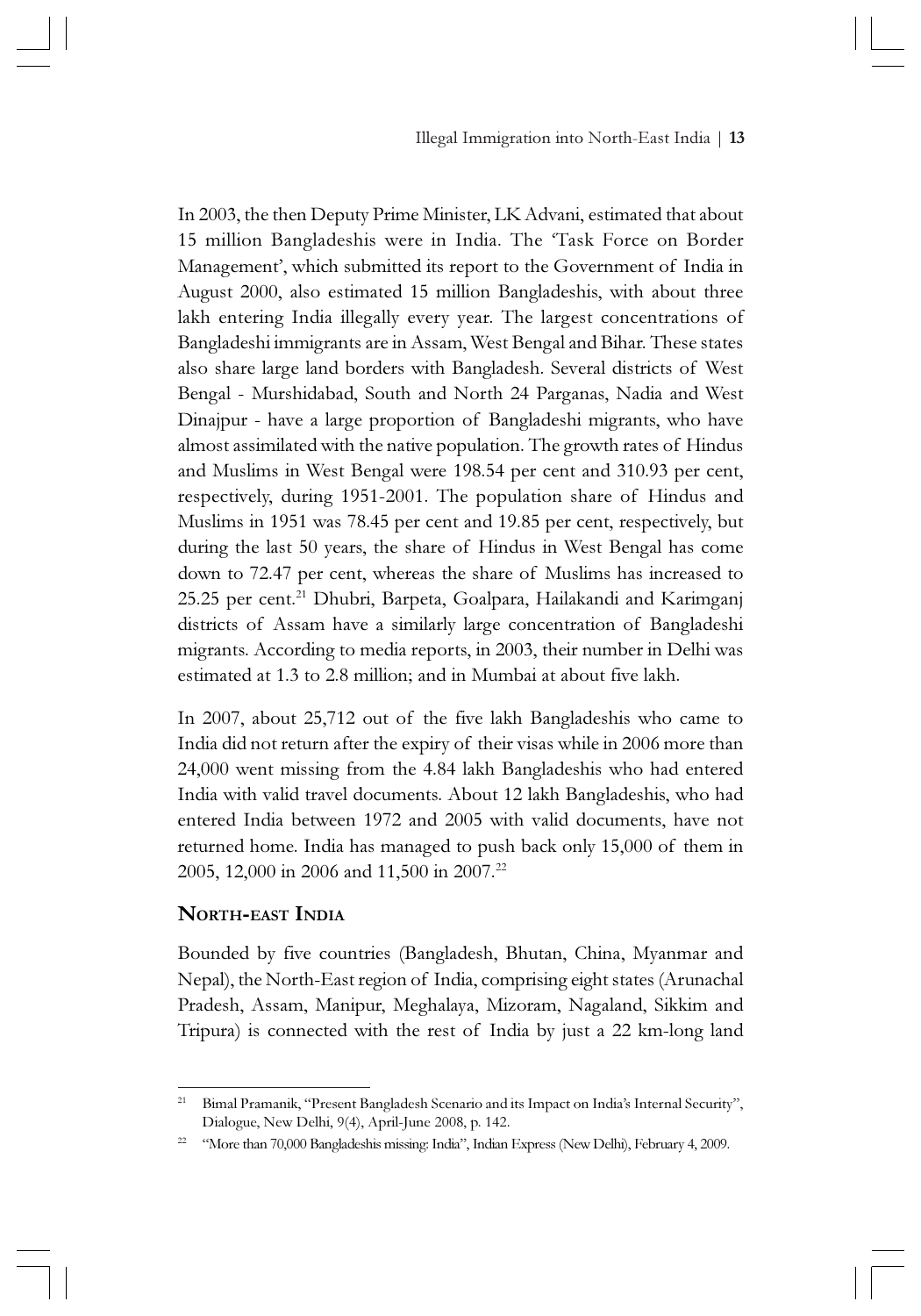corridor passing through Siliguri town in the eastern state of West Bengal. The region accounts for 8.06 per cent of the country's territory and 3.73 per cent of the total population (Census of India, 2001). Characterised by its extraordinary ethnic diversity, the region is inhabited by three distinct groups of people: the hill tribes, the plain tribes and the non-tribal population of the plains.



Courtesy: Centre for Development and Peace Studies, Guwahati.

|                   | Bangladesh | Bhutan | China  | Myanmar | Nepal |
|-------------------|------------|--------|--------|---------|-------|
| Arunachal Pradesh |            | 160    | 1080   | 440     |       |
| Assam             | 263        | 262    |        |         |       |
| Manipur           |            |        |        | 398     |       |
| Meghalaya         | 443        |        |        |         |       |
| Mizoram           | 318        |        |        | 480     |       |
| Nagaland          |            |        |        | 215     |       |
| Sikkim            |            | 30.90  | 220.35 |         | 07.80 |
| Tripura           | 856        |        |        |         |       |
| India             | 4096.7     | 699    | 3488   | 1643    | 1751  |

Table 1: North-East's Land Borders with Neighbouring Countries (in km)

Further, most of these states are small in size and population, landlocked and hilly, and have poor communications and transportation infrastructure. Almost all consumer goods are imported from outside the region; and in all these states, non-government employment opportunities are minimal and hence the government is the principal employer. The region also lacks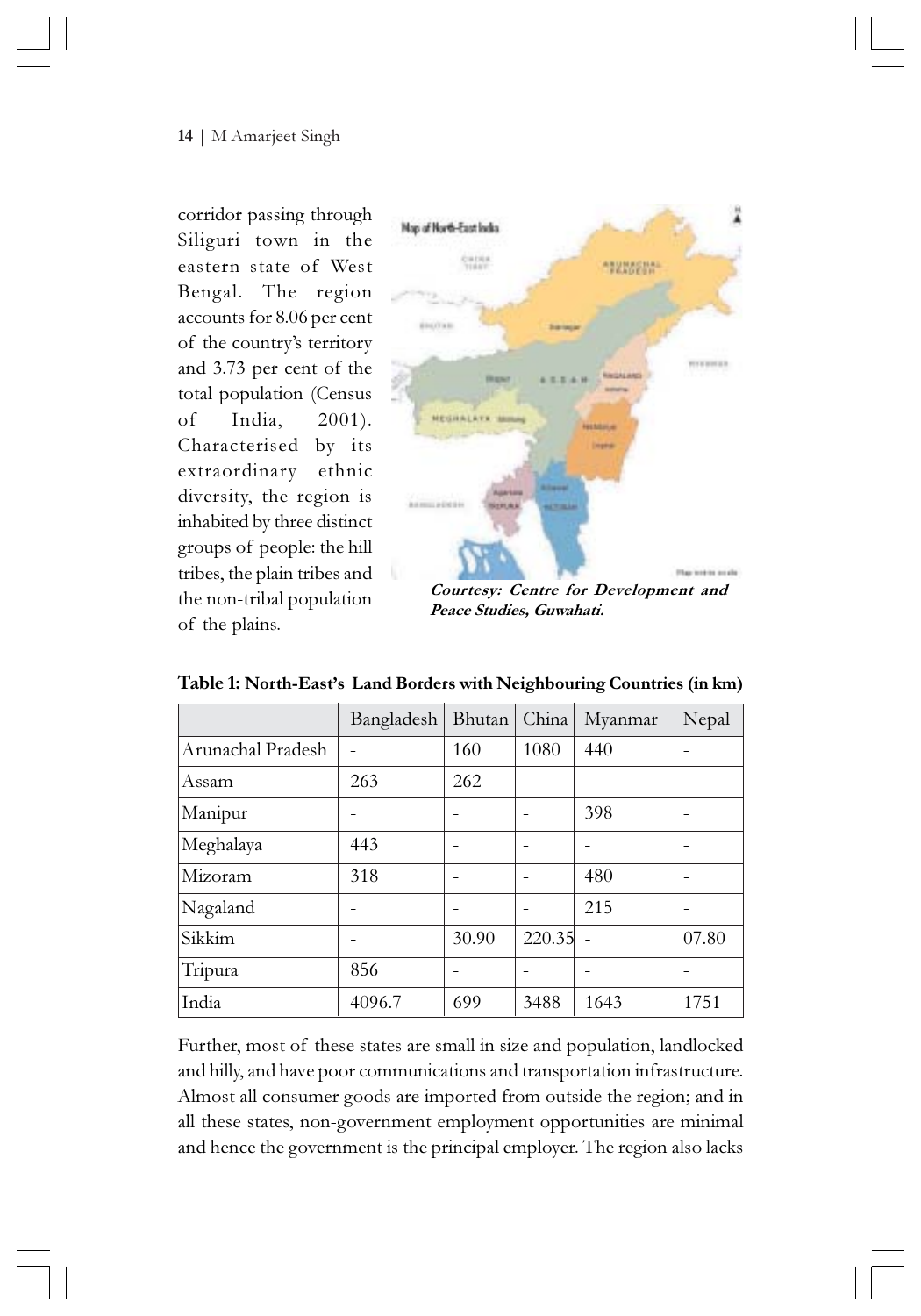in terms of key development indicators. The continued influx of illegal immigrants from Bangladesh has been of deep concern in the region, as some of these states have experienced a comparatively high growth rate of population in the post-Independence period, with illegal immigration widely perceived to be the key factor responsible.

The British occupation of Assam and subsequent expansion of power to surrounding areas brought massive changes in the society, polity and economy of the North-East region. With the development of the tea, oil and coal industries, the demand for migrant labour expanded and this attracted large-scale immigration from other parts of the country. Further, the availability of surplus land attracted a large number of cultivators from nearby East Bengal/East Pakistan. Only after the partition of India did immigration from what is Bangladesh today become 'illegal'. However, as per the Assam Accord, those who came prior to 1971 are 'Indian citizens'.

In 1998, the then Governor of Assam, SK Sinha, studied the impact of illegal migration in Assam and in his report to the President of India, he observed: "it is unfortunate that to this day after half–a-century of Independence; we have chosen to remain virtually oblivious to the grave danger to our national security arising from this unabated influx of illegal migrants".<sup>23</sup>

The growth of population in Assam during 1951-2001 was 136.38 per cent against the national growth rate of 116.30 per cent. In 1951-61, there was a 34.98 per cent increase in the population of Assam as against 21.64 per cent nationally. It was 34.95 per cent in 1961-71 and 47.60 per cent in 1971-1991 (As no census could be taken in Assam in 1981, the population growth rate for 1981-91 was projected at 24.24 per cent).

The 1961 census estimated that approximately 750,000 East Pakistanis had migrated into Assam between 1951 and 1961. Apprehending drastic change in the demographic profile, Assamese anger erupted in 1978 when the All Assam Students' Union (AASU) began a movement seeking the detection of illegal immigrants, their deletion from the voters' list and their deportation. But the huge immigrant population could not be identified. The AASU noted that:

See 'Report on Illegal Migration into Assam', Raj Bhavan, Guwahati, 1998, p.17.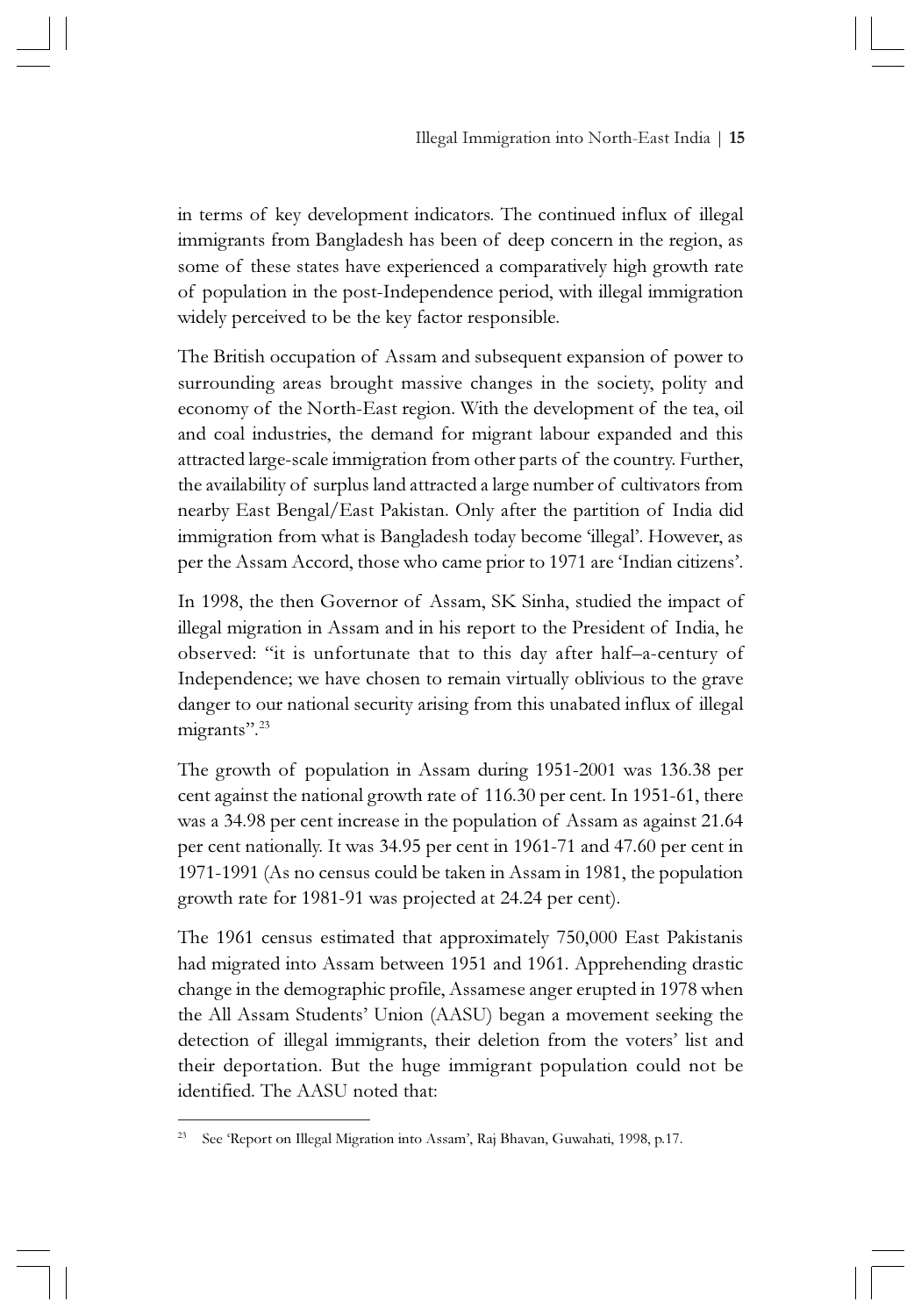"The movement of the Muslim immigrants from East Bengal (now Bangladesh) to Assam commenced in the early decades of the last century. At first, the Muslim settlers occupied 'Char' land of Goalpara district and only a few migrated further inland into Kamrup and Nowgong districts. The tempo of this movement of population gradually increased by a combination of circumstances during the Independence and post-Independence days."<sup>24</sup>

Fortunately, the decadal growth rate of population in Assam came down to 18.85 per cent during 1991-2001 as against 21.34 per cent for the country as a whole. This slowdown can be contributed to various factors, including: (a) escalation of insurgency in Assam; (b) impact of the Assam Movement and the vigilantism; (c) intensified patrolling along the border; and (d) Bangladeshis' preference for other destinations.

Recently, the Supreme Court of India admitted a petition alleging the presence of 40 lakh illegal immigrants in the voter's list in Assam and issued notices to the central and state governments, and the Election Commission of India. The petition filed by Assam Public Works (APW) seeks the deletion of the names of illegal immigrants from the voter's lists and freezing of the list until names of the foreigners are deleted. The petitioner also demanded that Assembly polls, scheduled for 2011, be kept in abeyance until the voter's list is corrected.<sup>25</sup>

From Assam, the immigrants are going to other states of the region. In recent times, Nagaland along with Mizoram, Arunachal Pradesh and Manipur has attracted a large number of immigrants.

Nagaland recorded the highest rate of population growth in India, from 56.08 per cent in 1981-1991 to 64.41 per cent in 1991-2001. While the population growth has not been uniform throughout the state, Dimapur and Wokha districts bordering Assam recorded an exceptionally high rate of population growth. Wokha district recorded a growth of 95.01 per cent between 1991 and 2001, the highest figure for any district in the

<sup>24</sup> All Assam Students' Union, "A Brief History of Illegal Immigration in Assam: An overview of the last hundred years", Guwahati, February 11, 2005.

<sup>25</sup> "SC admits petition on illegal influx", Assam Tribune (Guwahati), July 21, 2009.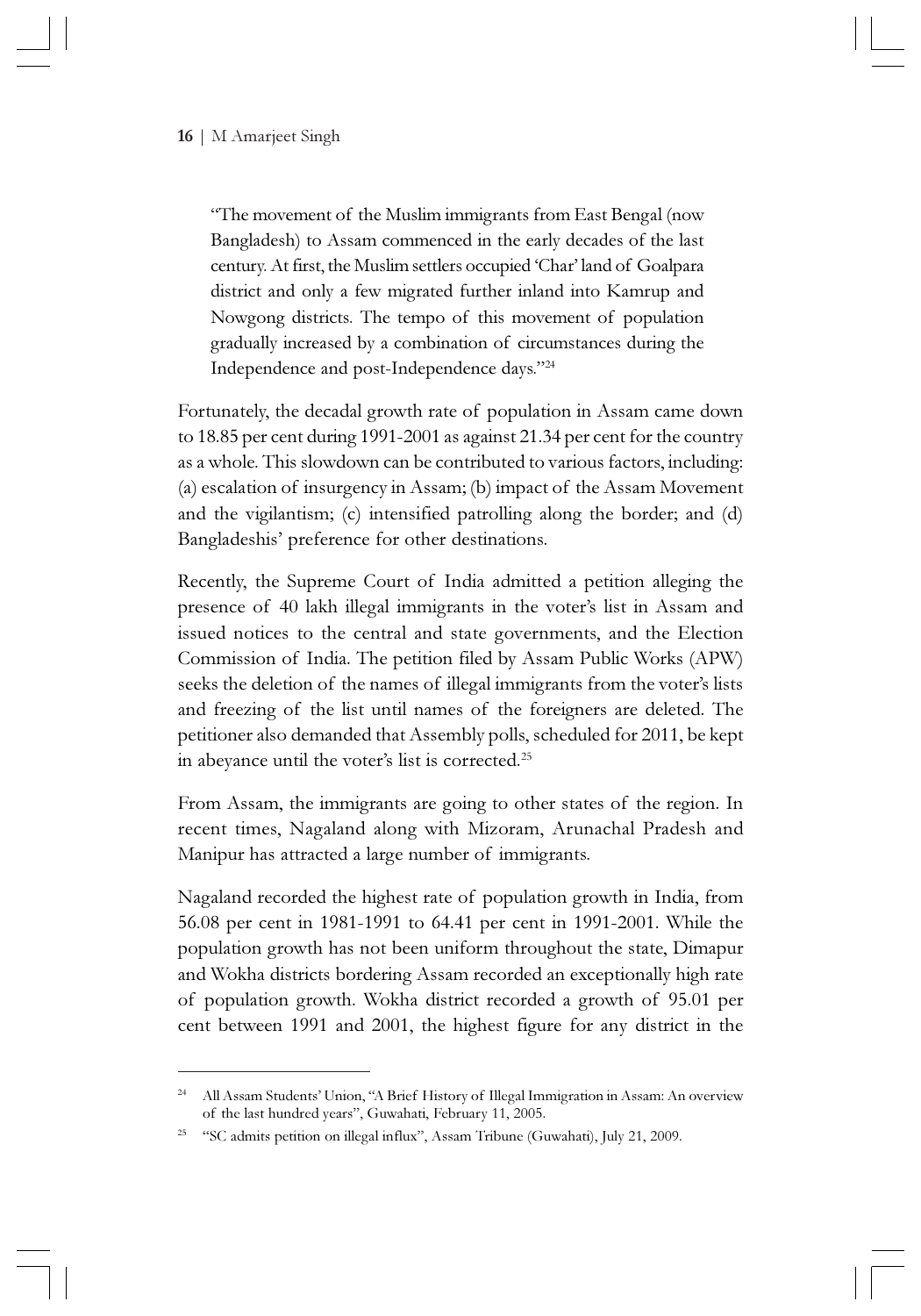

A Border Guard Along the Border A BSF jawan stands guard at Narayanpur in Tripura.<sup>26</sup>

country. Evidently, the silent and unchecked influx of illegal immigrants in the state has played a crucial role in this abnormal growth.

In Mizoram, migration from Bangladesh and Myanmar has become a serious issue. The immigrants sneak in from across the state's border with Bangladesh or Myanmar, and also through

Cachar and Karimganj in Assam. The number of such immigrants in the state is estimated to be about  $10,000$ .<sup>27</sup> They were mainly employed as manual labourers.

Meghalaya, which shares a 443-km-long border with Bangladesh, has also become another destination for the Bangladeshis. In Arunachal Pradesh and Manipur too, Bangladeshi immigrants has been reported. In February 2004, altogether 20 Bangladeshi nationals were arrested from a hotel in Imphal for entering Manipur without proper documents.<sup>28</sup> Earlier in Tripura, the influx from across the border has reduced the state's tribal population to a minority, making it the only state in the country that has been transformed from being a predominantly tribal to a non-tribal state. In the 2001 census, Scheduled Tribes (STs) constituted only 31.1 per cent of the state population of 3.2 million, while six decades earlier they comprised at least 50 per cent of the population. Anger over this demographic transformation led to tribal insurgency in the state. Keeping in mind the above discussion, the study will attempt an in-depth analysis of the illegal immigration in Nagaland.

<sup>26</sup> Telegraph (Kolkata), December 9, 2008.

<sup>&</sup>lt;sup>27</sup> "Mizo govt to verify credentials", Telegraph (Kolkata), September 23, 2008.

<sup>28</sup> "Twenty Bangladeshi nationals arrested in Manipur", North East Tribune (Guwahati), February 24, 2004.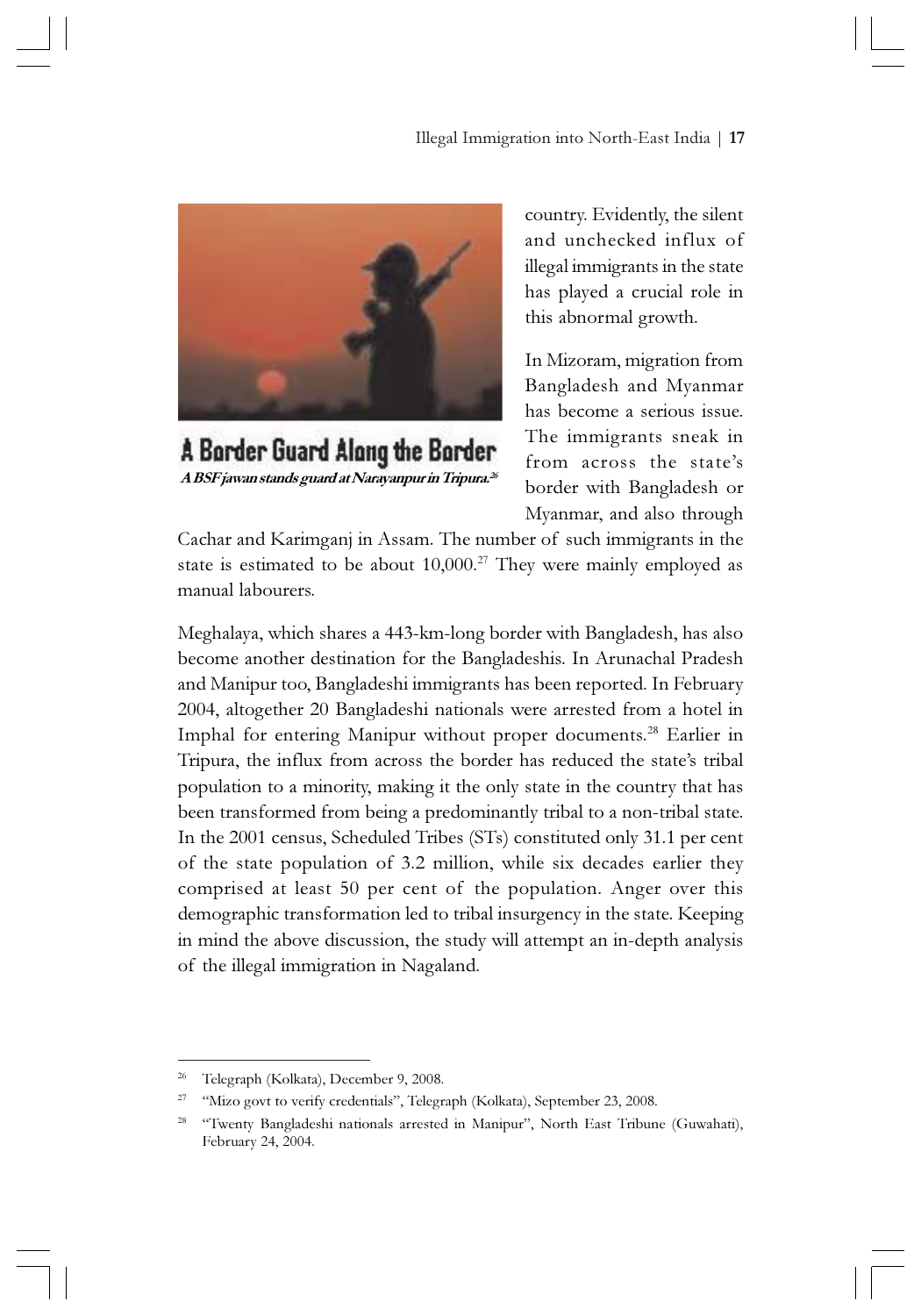## ILLEGAL IMMIGRATION IN NAGALAND

With a total area of 16,579 sq. km, Nagaland had a population of 1,988,636 in 2001. The state is bounded by Assam on the west, Myanmar and Arunachal Pradesh on the east and by Manipur on the south. Nagaland is predominantly rural, where nearly 73 per cent of the population is engaged in agriculture sector. Its per capita income during 2000-01 was Rs 11,473 (at constant 1993–94 prices). The literacy rate was 67.11 per cent in 2001. The state is inhabited by 16 major tribes apart from several sub-tribes. Ao, Angami, Chang, Konyak, Lotha, Sumi, Chakhesang, Khiamniungam, Kachari, Phom, Rengma, Sangtam, Yimchungrü, Kuki, Zeliang and Pochury are the major tribes. Each tribe has distinct customs, language and attire.

#### AIMS AND METHODS

No study is available in print on illegal immigration in Nagaland. Likewise, this phenomenon is also not well-documented in the media. Therefore, this study may be of some value in understanding the issue. Hence, this study is aimed at understanding the following objectives:

- 1. The nature and extent of illegal immigration in Nagaland;
- 2. The factors of immigration;
- 3. The local perception towards illegal immigration; and
- 4. The overall impact of illegal immigration.

The study has an exploratory-cum-descriptive design and is based on a host of primary as well as secondary information, gathered through extensive field surveys and media-coverage. A bulk of the information was gathered through personal discourse with several people across Nagaland, including journalists, academicians and student leaders, who have a wider understanding of the problem. The fieldwork covered important places like Kohima, Dimapur and Medziphema given the larger presence of the alleged illegal immigrants in these areas. However, the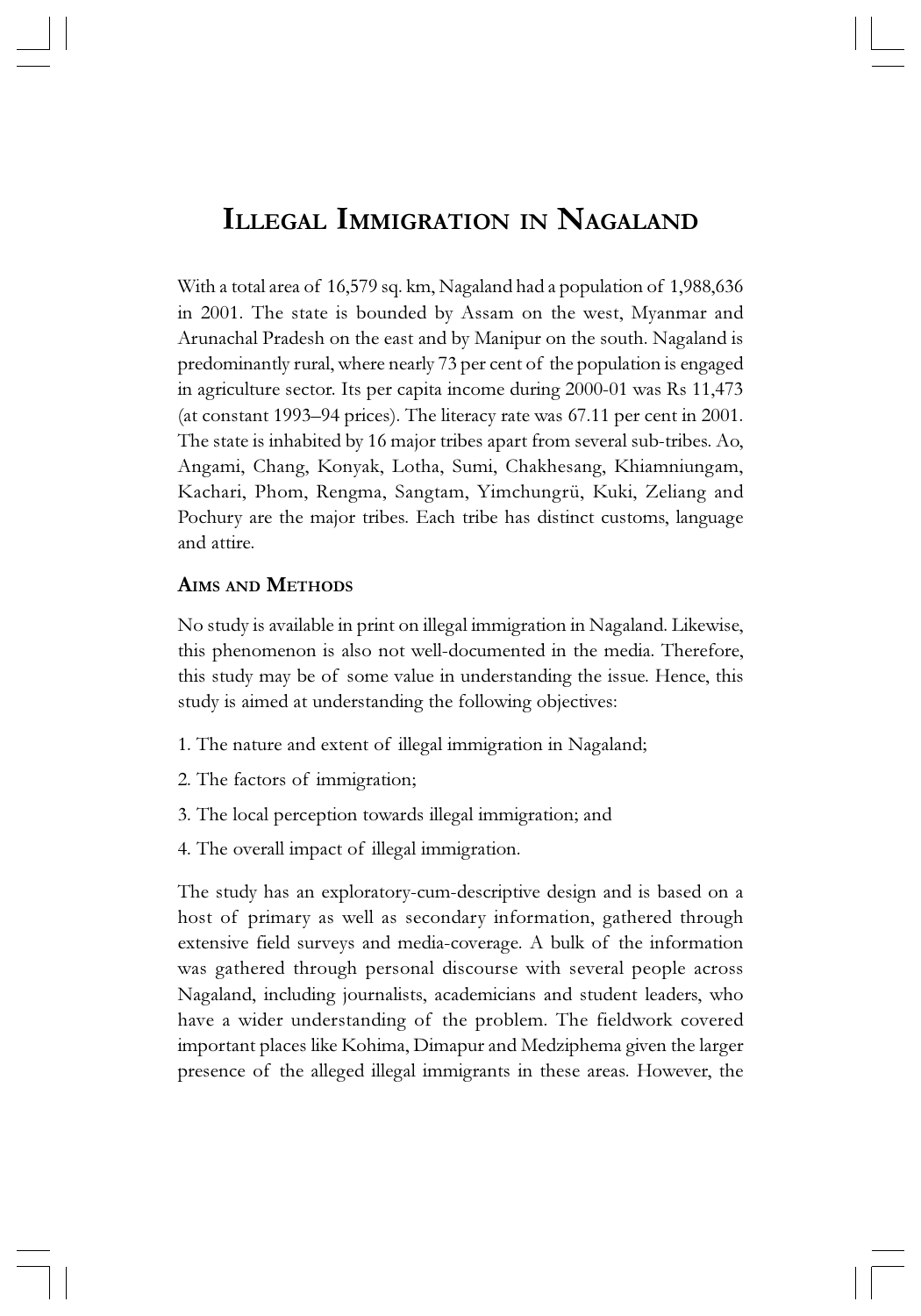fieldwork in Kohima town<sup>29</sup> had to be abandoned midway as this researcher was strongly advised by a student leader to seek prior permission from them in pursuance with their resolution restricting non-Nagas from conducting research work on any Naga issue. As a result, the fieldwork had to be mainly concentrated in and around Dimapur town. In all, 200 respondents (165 'common-men' and 35 'intelligentsia') were interviewed between 2005 and 2008.

Two sets of questionnaires were prepared after intensive evaluation of the limited literature available. However, I must admit that there is huge amount of literature on Assam. The first set of questionnaire was meant exclusively for the 'common-men' while the second one was for the 'intelligentsia' that included academicians, journalists and student leaders. The questionnaires contained both open-ended and closed-type questions. The open-ended questions made the respondents express their own views. The questionnaires attempted to capture the overall complexity of the subject and were administered both in the urban and semi-urban segments in Dimapur, Kohima and Medziphema. Adequate care was taken in the administration of the questionnaires; and additional comments were also solicited to better portray the problem.

The fieldwork yielded both the quantitative and qualitative information. The secondary source materials were mainly the collection of various newspapers clippings, given the dearth of printed literature on the subject.

Some of the limitations of the study are: (a) non-availability of reliable data; (b) clandestine nature of the immigrants, who identified themselves as the bona-fide residents of Assam; and (c) sensitivity of the issue.

Initially, we proposed to undertake fieldwork at Niuland in Dimapur district. But we were compelled to abandon it due to practical difficulties we encountered in the field due to the sensitiveness of the issue. However, I managed to collect some comments during frequent trips to Dimapur. Again in Kohima, we abandoned the fieldwork midway before reaching our set targets due to restriction imposed upon 'non-locals' from undertaking such sensitive study in Nagaland. An influential student leader whom we met in Kohima advised us to take prior permission from them, and advised us to submit a synopsis of the study. However, we felt not to seek the permission and continued the fieldwork elsewhere where there were not such restrictions.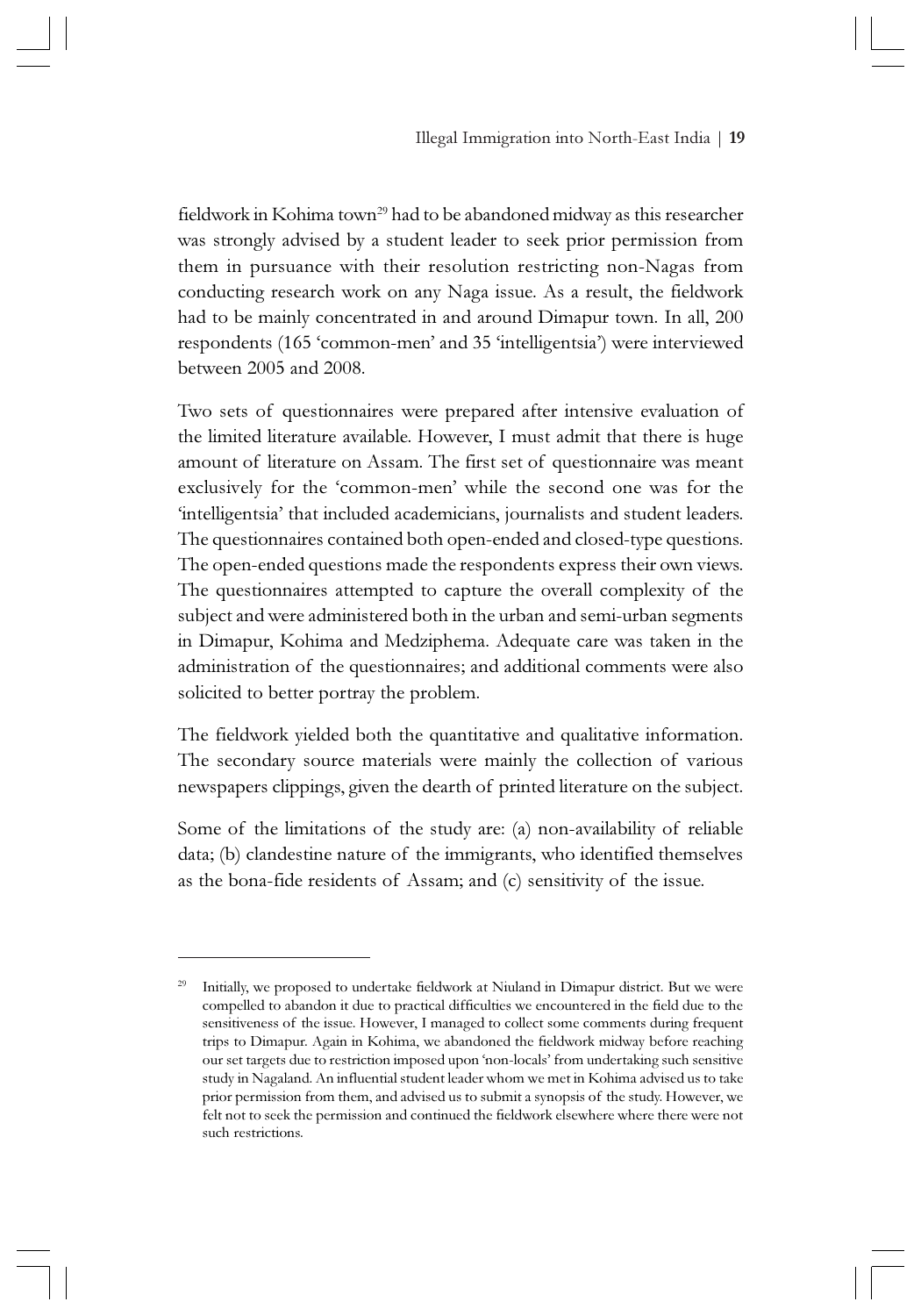#### THE PROBLEM

Illegal immigration has been taking place in Nagaland, especially in areas bordering Assam, since the early 1970s or even earlier, but it has picked up since the 1980s. While immigration in Assam and Tripura are comparatively well-documented, it has not been done in Nagaland. Very recently, the issue has generated some attention among a section of the Naga society, who perceive it as a potential threat to their tribal identity.



Courtesy: Centre for Development and Peace Studies, Guwahati.

Like elsewhere, estimates about the total population of illegal immigrants in Nagaland are not forthcoming and these estimates vary from 100,000 to 300,000. In 1999, Thuingaleng Muivah, the general secretary of the National Socialist Council of Nagaland-Isak-Muivah (NSCN-IM), estimated two lakh Bangladeshis in the Dimapur area.<sup>30</sup> But in 2000, the Union Home Ministry estimated

about 75,000 illegal immigrants in the state. In 2003, the Nagaland government estimated approximately one lakh illegal immigrants who had settled in the foothills of the state bordering Assam.<sup>31</sup> Based on this estimates, we can assume there are at least 1 lakh illegal immigrants in the state.

<sup>30</sup> Kanchan Lakshman and Sanjay K. Jha, "India-Bangladesh: Restoring Sovereignty on Neglected Borders", Faultlines: Writings on Conflict & Resolution, Volume 14, Institute for Conflict Management, New Delhi, 2003, p. 124.

<sup>31</sup> Nishit Dholabhai, "Rio to warn Delhi on settlers with expose", Telegraph (Kolkata), December 26, 2003.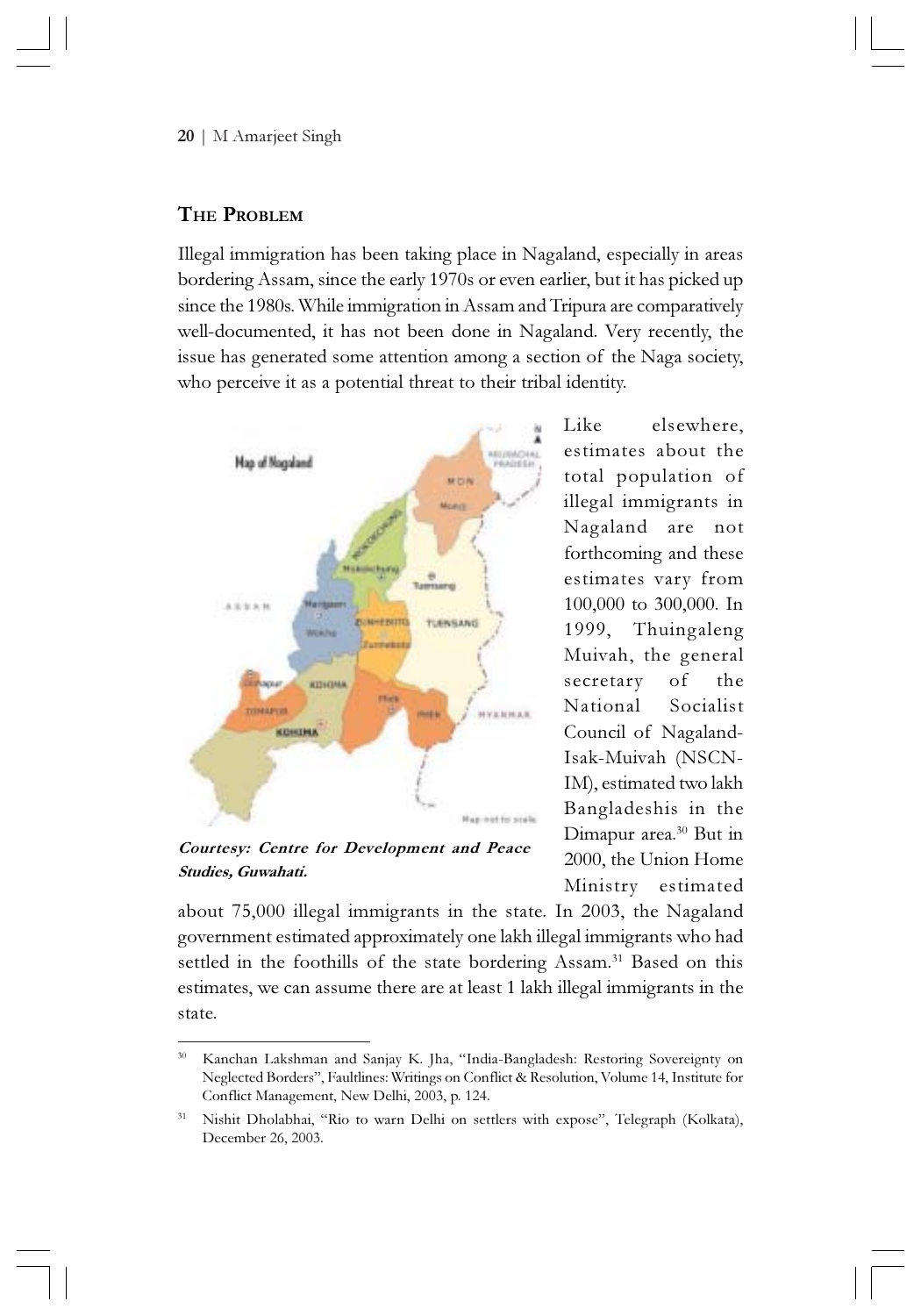Since Nagaland is not connected either by land and water with Bangladesh, immigrants have been coming via Assam after obtaining fraudulent documents, such as ration card, voter identity card and driving licence, from places like Karimganj, Nagaon, Golaghat and Sibsagar in Assam; and then settled along the foothills of Assam-Nagaland border as well as areas around Dimapur. Since the immigrants possessed these documents, the local police could do nothing despite suspecting their dubious nationality. Further, the cosmopolitan nature of Dimapur, the commercial hub of Nagaland, makes their identification and detection a highly arduous task. In 2003, the Nagaland chief minister, Neiphiu Rio, publicly acknowledged Assam as being the 'exporter' of illegal immigrants to Nagaland. The Telegraph, a Kolkata-based daily newspaper, also reported that certain officials of the Guwahati Municipal Corporation were issuing birth certificates for a paltry sum of Rs 200. Terming the report an 'eyeopener', Rio alleged that such rackets were endangering the entire North-East. He also alleged that when Bangladeshis were arrested by the Nagaland Police, they produced documents issued by the Assam government to prove their Indian citizenship.<sup>32</sup>

Prospects for better employment and the dislike of the locals for manual labour have significantly contributed to the influx of immigrants, with the immigrants easily finding work, be it in the agricultural fields, in homes, or as rickshaw pullers and manual labourers. As Nagaland faces a labour shortage, certain sections of Naga society also encouraged immigrants by providing them shelter, land for settlement and cultivation. Local contractors and businessmen also prefer to engage immigrants as they provide cheap and skilled labour.

Surprisingly, in the last two decades (1981-2001), Nagaland has recorded the highest rate of population growth in the entire country. Its population growth (Census of India 2001) recorded a sharp rise from 56.08 per cent in 1981-1991 to 64.41 per cent in 1991-2001. The population grew by 5.0 per cent per annum during 1971-81; 5.6 per cent per annum during 1981- 91; and further increased to 6.4 per cent per annum during 1991-2001. Ironically, the population growth has not been uniform; it is concentrated in the plains adjoining Dimapur and districts bordering Assam. During

<sup>32</sup> Ibid, no. 33.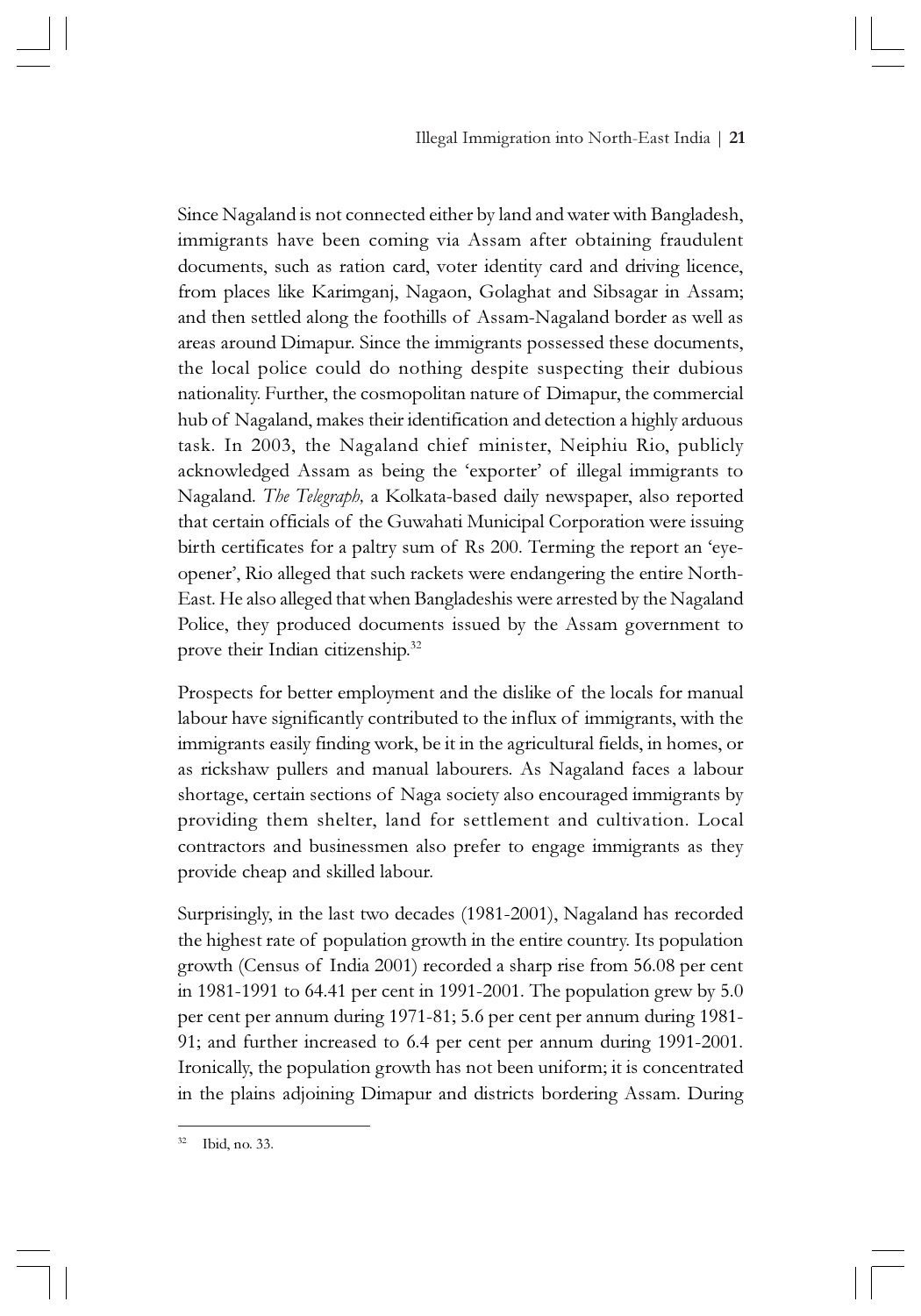1991-2001, Wokha district registered a maximum growth rate of 95.01 per cent followed by Tuensang (78.1 per cent). Mokokchung district registered the lowest growth rate of 43.48 per cent during the period. Most observers attribute this phenomenal increase to illegal immigration. Interestingly, all this is happening when the state is supposed to be protected through an 'inner-line permit system', which restricts non-locals (Indian citizens from other states) access to most parts of the state.<sup>33</sup> My own impression is that the inner-line permit system has not been effective, because it has been severely misused by the local administration, taking small bribes for allowing non-locals to travel, mostly through the Dimapur-Kohima-Imphal section of National Highway No. 39.

| Districts  | Area | Share of    |          |          | Population   Population   Share in State   Decadal |            |
|------------|------|-------------|----------|----------|----------------------------------------------------|------------|
|            |      | Total       | 1991     | 2001     | population                                         | growth of  |
|            |      | area $(\%)$ |          |          | $2001~(^{0}_{0})$                                  | population |
| Dimapur    | 927  | 5.59        | $\ast$   | 308382   | 15.51                                              | 73.3       |
| Kohima     | 4041 | 18.79       | 387561** | 3,14,366 | 15.81                                              | 49.96      |
| Mokokchung | 1615 | 9.74        | 158374   | 227230   | 11.43                                              | 43.48      |
| Mon        | 1786 | 10.77       | 149699   | 259604   | 12.05                                              | 73.42      |
| Phek       | 2026 | 12.22       | 102156   | 148246   | 74.55                                              | 45.12      |
| Tuensang   | 4228 | 25.5        | 232906   | 414801   | 20.86                                              | 78.1       |
| Wokha      | 1628 | 9.82        | 82,612   | 1,61,098 | 8.10                                               | 95.01      |
| Zunheboto  | 1255 | 7.57        | 96218    | 154909   | 7.78                                               | 61         |

Table 2: District Profiles of Nagaland

Notes: \* Dimapur was a subdivision of Kohima district in 1991 \*\* includes the population of Dimapur Subdivision

Source: Nagaland State Human Development Report, 2004.

There are also reports of the intermarriages between the immigrants and natives. Some observers even accuse that immigrants are desirous of marrying natives to secure social sanction for their settlement, and this is particularly reported in areas bordering Assam. Concerned by these

<sup>33</sup> 'Outsiders' (Indian citizens from other states) are not allowed entry to Nagaland without obtaining an 'Inner-line permit' except in Dimapur town.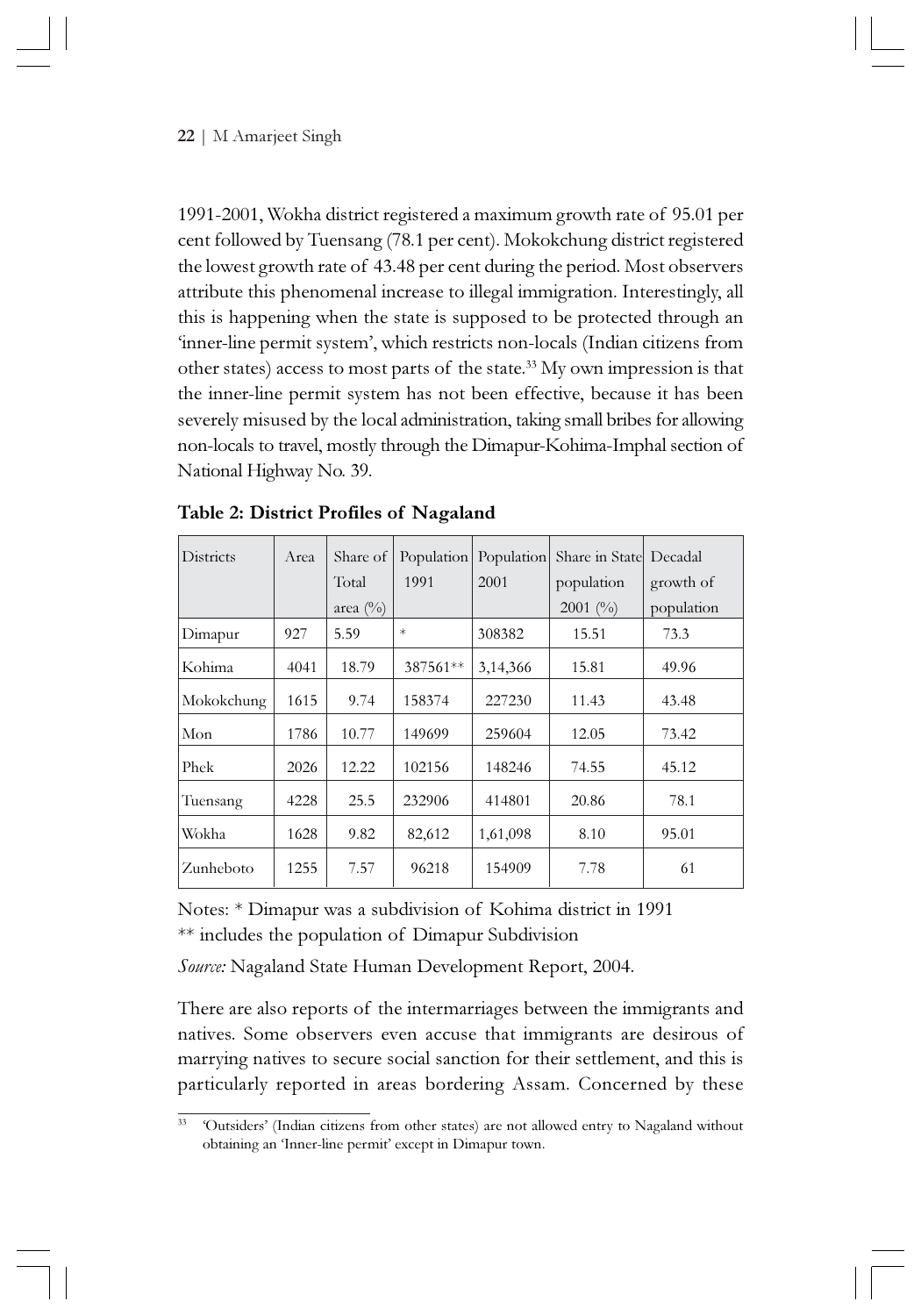#### Illegal Immigration into North-East India | 23

allegations, the Naga Students' Federation (NSF), an influential student body, even imposed restrictions on native girls marrying immigrants. Talking to the media in Guwahati on August 10, 2003, a student leader from Nagaland stated that the NSF had imposed a ban on Naga girls marrying immigrants from Bangladesh. He, however, clarified that the ban could not be strictly imposed.<sup>34</sup> On several occasions, several student organisations, including the NSF, have even gone to the extent of identifying and deporting suspected illegal immigrants. Unfortunately, they reportedly came back. In any event, such claims of 'deportation' have little meaning as they involve nothing more than dumping the illegal immigrants from one state to another. Nagaland has claimed to have deported about 20,000 immigrants between 1994 and 1997, but most of them are said to have returned.

As a result of rising intermarriage, a community called 'Sumias' has reportedly emerged in the state. Our investigations reveal that the term 'Sumias' was first reported in the late 1980s by a journalistwho conducted an investigation at Niuland in Dimapur district.<sup>35</sup> The 'Sumias' are the children of intermarriage between the Sumi Naga tribe and immigrants. However, the alleged emergence of 'Sumias' remains very controversial and sensitive. Right or wrongly, it is even alleged that some Naga girls married immigrants on the impression that the immigrants were hard working.<sup>36</sup> On December 4, 2002, a local politician, Ato Yepthomi, told the media in Guwahati: "These Muslim immigrants settle along the border areas and are engaged in agricultural activities. They are employed in the paddy fields and after staying in the areas for a few years get married to local Sumi girls. And when their offspring are born, they name them after the Sumi tribe".<sup>37</sup> In the course of the field work, concerns have been raised about the possibility of the voters' list being doctored to include the 'Sumias' as well other immigrants. As an editorial in a Dimapur newspaper noted:

"There is no denying the fact, that in any Muslim religious day, at least half of the shops in Kohima and some 75 per cent in Dimapur

<sup>34</sup> See "NSF wages war on Bangla influx", Assam Tribune (Guwahati), August 11, 2003.

<sup>35</sup> Interview with a senior journalist (name withheld) at Dimapur, October 11, 2008.

<sup>&</sup>lt;sup>36</sup> Interview with an intellectual (name withheld) in New Delhi, June 18, 2009.

<sup>37</sup> See "Illegal immigrants give birth to new Naga tribe", Asian Age (New Delhi), December 5, 2002.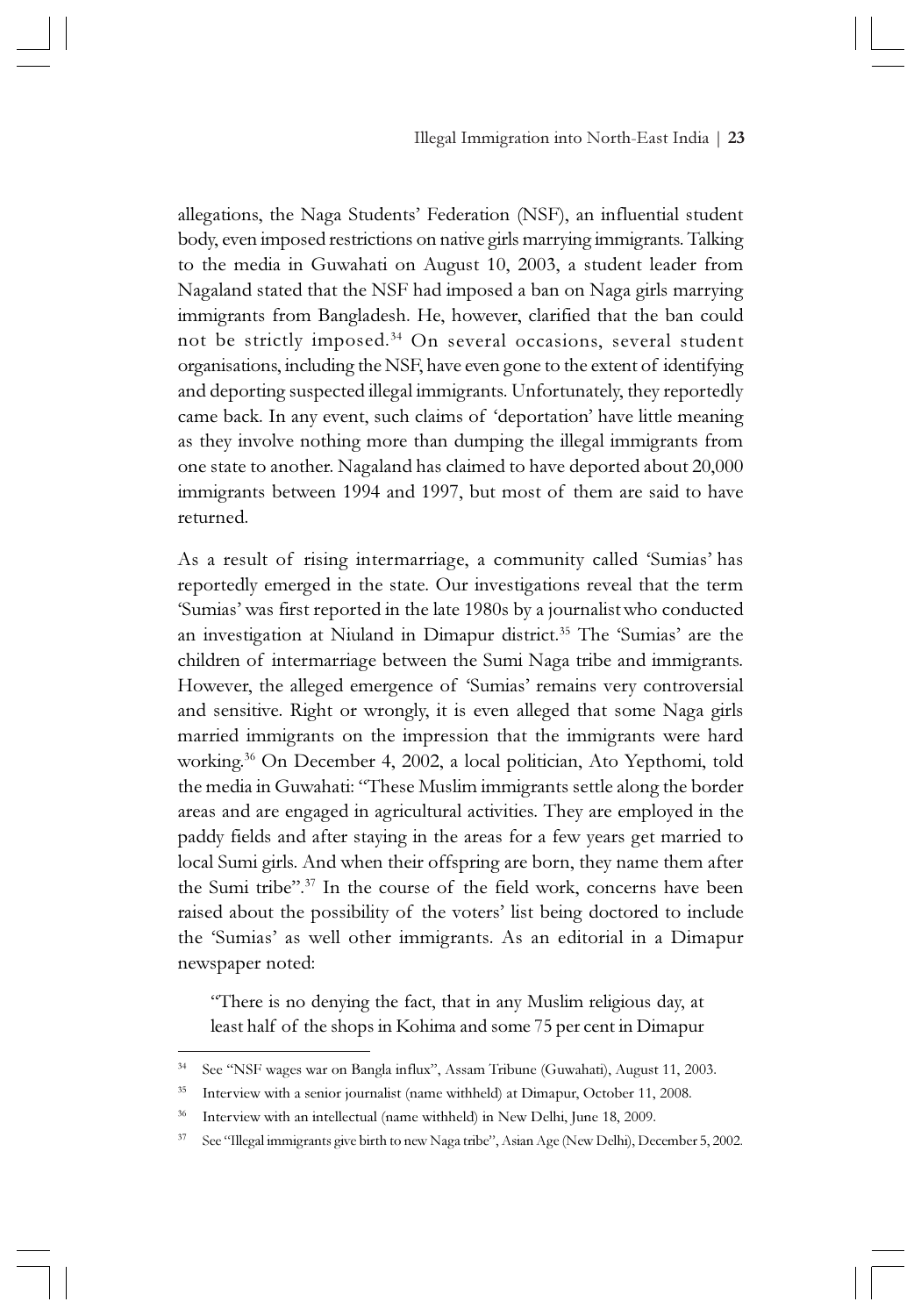remain closed. The point is that this is a clear indication of how much the migrants have been able to make an impact on trading."<sup>38</sup>

It is also a fact that immigrants, either legal or illegal, are fast gaining access to business establishments across the state. In a major survey conducted by the Department of Evaluation, Government of Nagaland in 2006 on the employment in the private/unorganised sector in three district headquarters of Kohima, Dimapur and Mokokchung, altogether 13,380 establishments/shops were surveyed. The total number of non-Naga<sup>39</sup> workforce earning their livelihood in these three sample districts was 45,815, with an annual income of Rs 450.60 crore. According to this survey, Dimapur had the largest non-Naga workforce of 32,700 persons, followed by Kohima (10,900) and Mokokchung (2,215). The survey covered 78 different trades ranging from agriculture, trading and manufacturing to the service sector. The annual income of non-Nagas in Dimapur was the highest at Rs 351.85 crore followed by Kohima at Rs 89.98 crore and Mokokchung at Rs 8.77 crore. The construction sector had the highest non-Naga workforce, employing 4,099 persons. This sector was followed by the loading and unloading sector in railway and bus stations and godowns. These service industries were dominated by non-Nagas. The third largest workforce of non-Nagas was in trading and entrepreneurial activity. Running of pan/gumti shops provides employment to 2,780 persons. This was followed by the grocery/ration shops and then by the service sector, with 2,514 persons engaged in plying handcarts and rickshaws. Catering/ hotel and restaurant industry, which is also a service sector, had a workforce of 2,257 and was the sixth largest employer of non-Nagas.<sup>40</sup> Further, a survey conducted by the state Directorate of Agriculture in 2003 revealed that out of 23,777 business establishments, nearly 71.73 per cent were owned and run by non-Nagas, with the Nagas owning only 6,722 shops

<sup>38</sup> See "Silent invasion", Nagaland Post (Dimapur), August 31, 2002.

<sup>&</sup>lt;sup>39</sup> According to the NSF, there are two categories of non-Nagas in Nagaland. The first category constitutes the illegal immigrants (foreign nationals) like the Bangladeshis, Bhutanese, Nepalese (except those residing in Naga Hill District prior to 1940), etc. The second group comprises of non-Nagas of Indian origin (Indian citizens) who are under the purview of Inner Line Regulation. For details, see Naga Students' Federation, The Vanguard (a monthly bulletin of the NSF), 1(1), May 1992, Kohima.

<sup>&</sup>lt;sup>40</sup> Government of Nagaland, Directorate of Evaluation, "Evaluation Study on Employment Opportunities Forgone by Nagas and Employment of Non-Nagas in the State", Publication No. 52, Kohima, July 2007.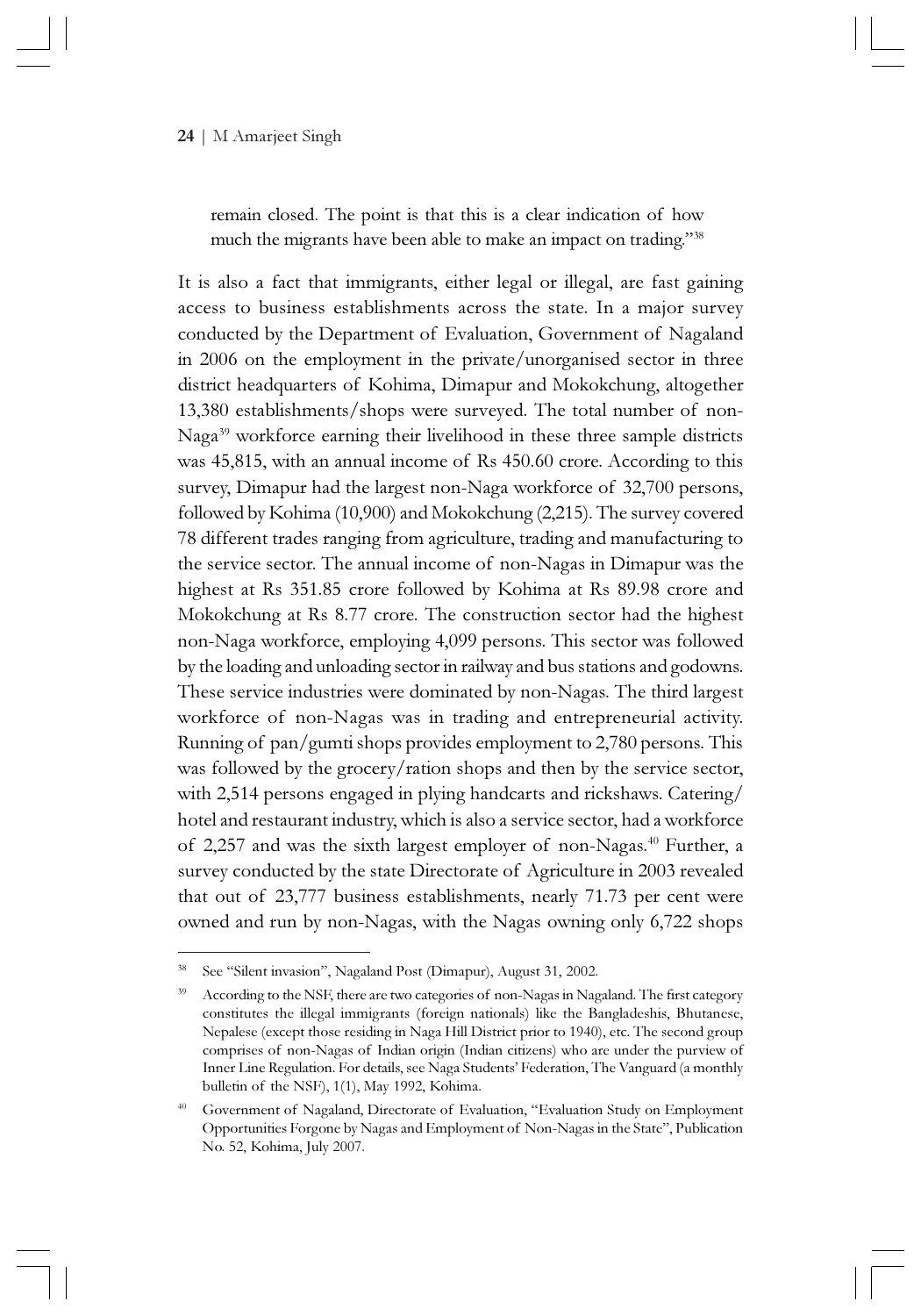$(28.27 \text{ per cent})$ .<sup>41</sup> In June 2009, the Angami Students Union  $(ASU)$ launched a verification drive of immigrants in Kohima, the capital of Nagaland, and to get their 'inner line permits' verified. In 2008, around 8,000 immigrants were registered in a similar drive undertaken by the union, though this number was far below the actual figures. The 8,000 immigrants were employed in 17 professions, such as business, labour, sales, carpentry, driving, tailoring, barbering, tea ferrying, mechanics, milkmen, cobblers, painters, paper hawkers, teachers, electricians, and masons.<sup>42</sup>

Immigrants not only provide cheap labour, but are more willing to take up jobs which native workers normally avoid. As a result, unemployment among unskilled and semi-skilled natives has also gone up. The presence of immigrants is increasingly being felt in the major marketing areas of Dimapur and control businesses that deal with second-hand clothes, bamboo, thatch, chicken, fish and vegetables. In the course of the fieldwork, it was often alleged that several business establishments bearing local names on the sign boards were actually owned and run by the immigrants. In 2003, the noted columnist, Patricia Mukhim, in an open letter to Nagaland Chief Minister Neiphiu Rio, cautioned:

"It may not be too long before somebody with the power of numbers (population) demands a Union Territorial status in Dimapur. Its market areas already look like a mini-Bangladesh, albeit more lucrative."<sup>43</sup>

On their part, law enforcement agencies perceive the presence of illegal immigrants as a law and order problem, with their suspected involvement in various criminal acts like drug peddling, flesh trade and robbery. Some have charged that 'this population of desperate and homeless foreigners' was mainly responsible for the introduction of criminal and anti-social activities within Naga society.<sup>44</sup> With this background information it is important to ascertain public perception towards illegal immigration.

<sup>41</sup> See "Business survey shows outsiders control Nagaland", Asian Age (New Delhi), September 6, 2003.

<sup>&</sup>lt;sup>42</sup> "Angami Students' Union to start verification drive", Nagaland Post (Dimapur), June 15, 2009.

<sup>43</sup> See M Amarjeet Singh, "Countering floating population", Telegraph (Kolkata), December 4, 2003.

<sup>44</sup> "ASU verification drive to check influx of illegal migrants", Morung Express (Dimapur), June 16, 2009.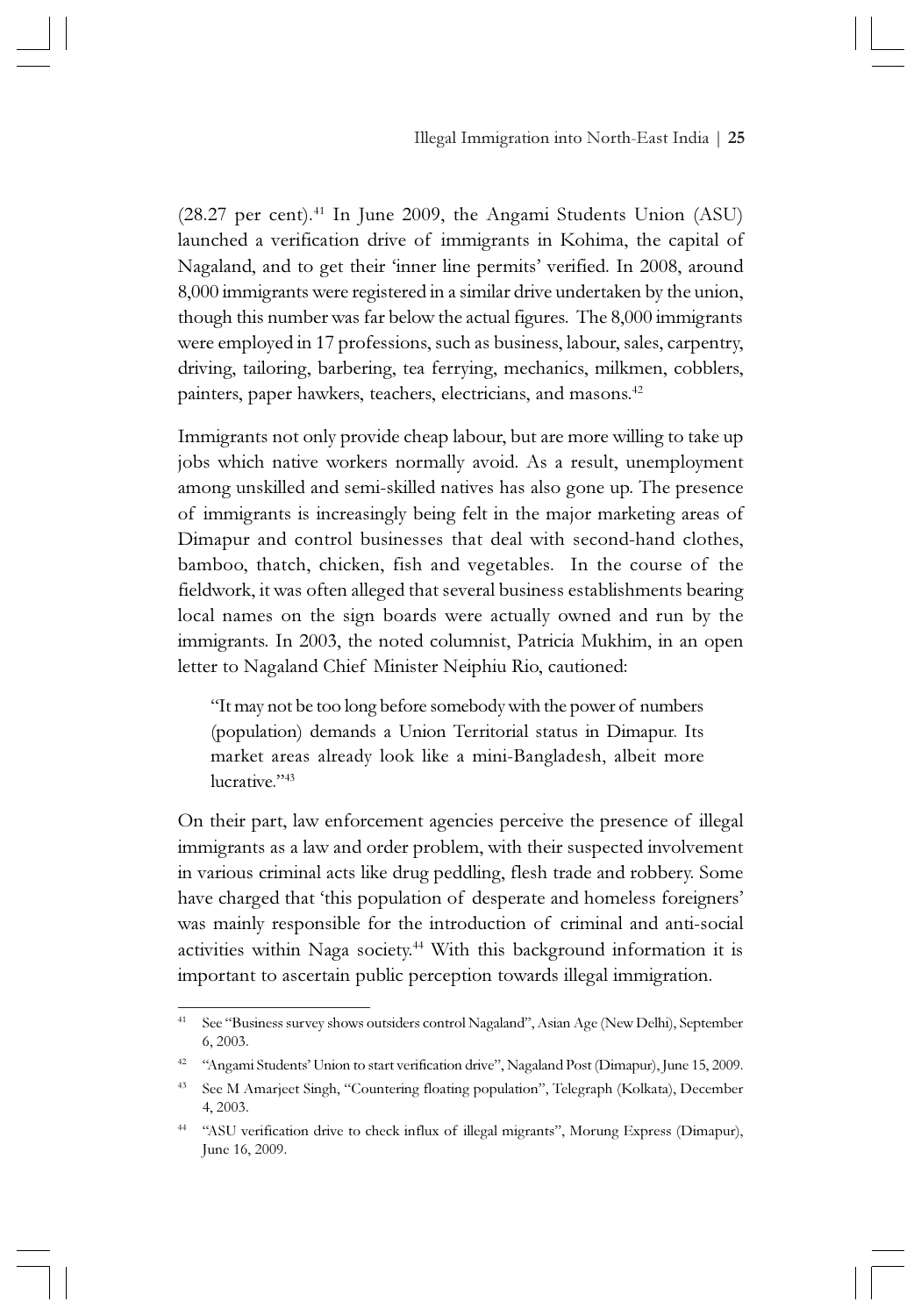#### PUBLIC PERCEPTION TOWARDS ILLEGAL IMMIGRATION

In this study, two-thirds of the intelligentsia identified: 'economic opportunities in Nagaland' and the 'aversion of Nagas towards manual labour' as the two key pull factors responsible for illegal immigration in the state. Other factors which they considered important are: 'poverty in Bangladesh', 'lack of adequate laws' and 'presence of Bangladeshis in Assam'. Therefore, it is clear that several factors are responsible for illegal immigration in Nagaland. Besides these factors, some of them also argued that the tradition of tribal chieftainship also patronised immigration, as the self-proclaimed village chiefs adopted immigrants in order to establish new villages along the inter-state boundary with Assam.<sup>45</sup> A senior journalist in Dimapur remarked:

"Land is prestigious for the Nagas. However, inability of the locals to work in the field compelled us to depend on non-locals, many of them Bangladeshis, to tilt or plough. The hospitality of the Nagas coupled with the erosion of community-based values among the contemporary Naga society patronised immigrants to work for us. We are now increasingly dependent on them. In their absence, will the Nagas fill up the vacuum created?"<sup>46</sup>

As stated earlier, estimates on the population of illegal immigrants in Nagaland vary from between one and three lakh. In this study, we assume at least 1,00,000 illegal immigrants in Nagaland. In this context, we inquired about the magnitude of illegal immigration in the state. As much as 85.71 per cent of the intelligentsia as against 32.72 per cent common-men perceived the magnitude to be 'high'. Thus, it can be said that the intelligentsia perceived more seriously than the common-men. Of the latter, 38.78 per cent perceived the magnitude to be 'moderate' as against 14.28 per cent of the intelligentsia. Moreover, one-fifth of the common-men were not aware of immigration.

Author's Interview with M. Jamir, an academician, at Dimapur, February 18, 2005.

<sup>46</sup> Author's interview with Monalisa Changkija, Editor, Nagaland Page, at Dimapur, November 12, 2005.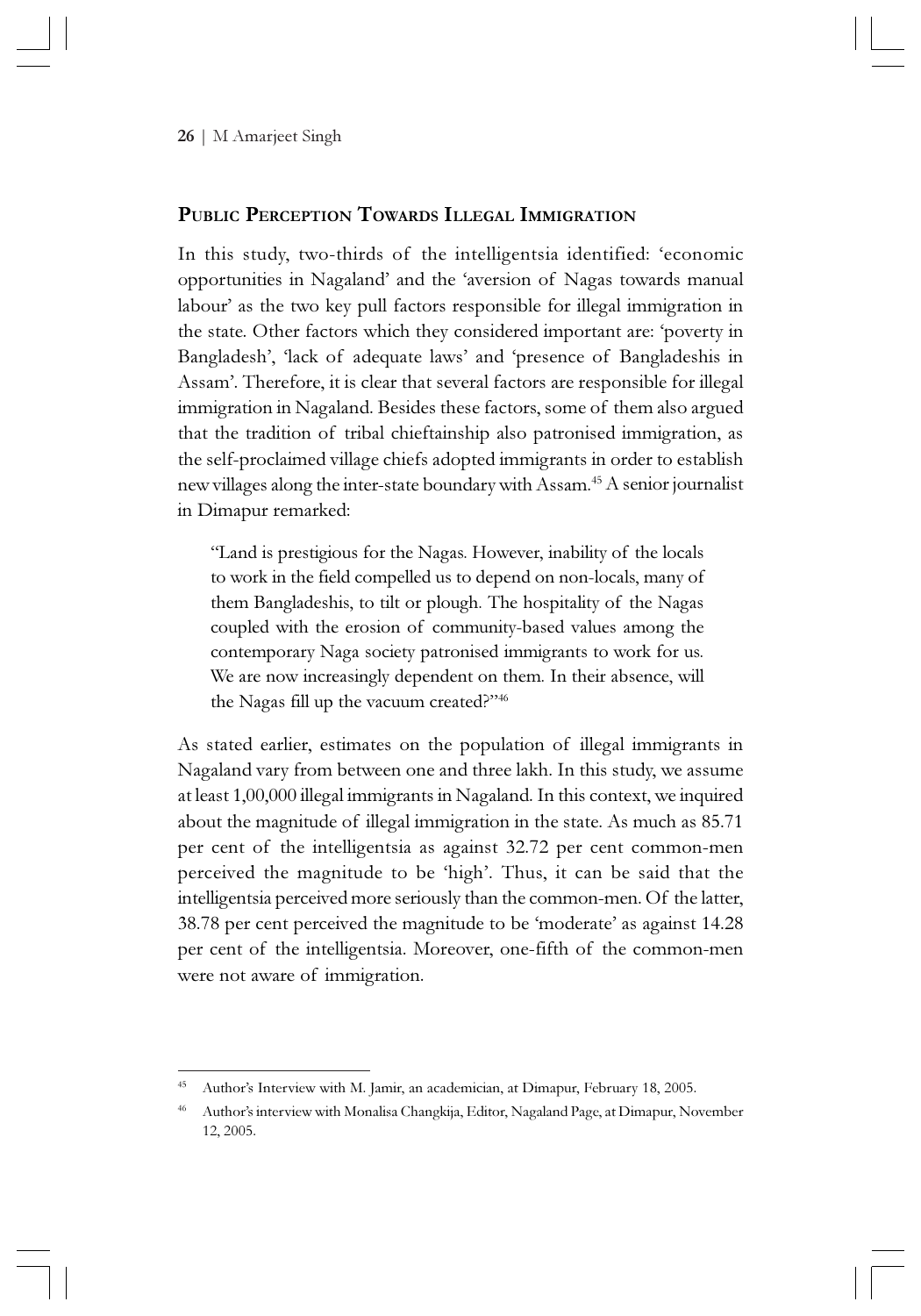| Response | Common-men           |       | Intelligentsia |            |
|----------|----------------------|-------|----------------|------------|
|          | Number<br>Percentage |       | Number         | Percentage |
| High     | 54                   | 32.72 | 30             | 85.71      |
| Moderate | 64                   | 38.78 | 5              | 14.28      |
| Low      | 14                   | 8.48  |                |            |
| No aware | 33                   | 20    |                |            |
| Total    | 165                  | 99.98 | 35             | 99.99      |

Table 3: Magnitude of Immigration in Nagaland

When asked about the presence of illegal immigrants in their own locality, the data presents a mixed response. The responses of common-men were worked out as: 'high' (21.21 per cent), 'moderate' (18.78 per cent), and 'low' (40.60 per cent), respectively. However, the 19.39 per cent were 'not aware'. Majority of the respondents from Dimapur area stated that there was a large concentration of illegal immigrants in their district.

Table 4: Presence of Immigrants in the locality

| AlternativeResponse | Common-men |          |  |
|---------------------|------------|----------|--|
|                     | Number     | Per cent |  |
| High                | 35         | 21.21    |  |
| Moderate            | 31         | 18.78    |  |
| Low                 | 67         | 40.60    |  |
| Not aware           | 32         | 19.39    |  |
| Total               | 165        | 99.98    |  |

When asked if any respondents had ever employed suspected illegal immigrants, either to work in their fields, in their homes, etc., around onefifth of the common-men claimed to have employed them, while around 81.12 per cent denied doing so.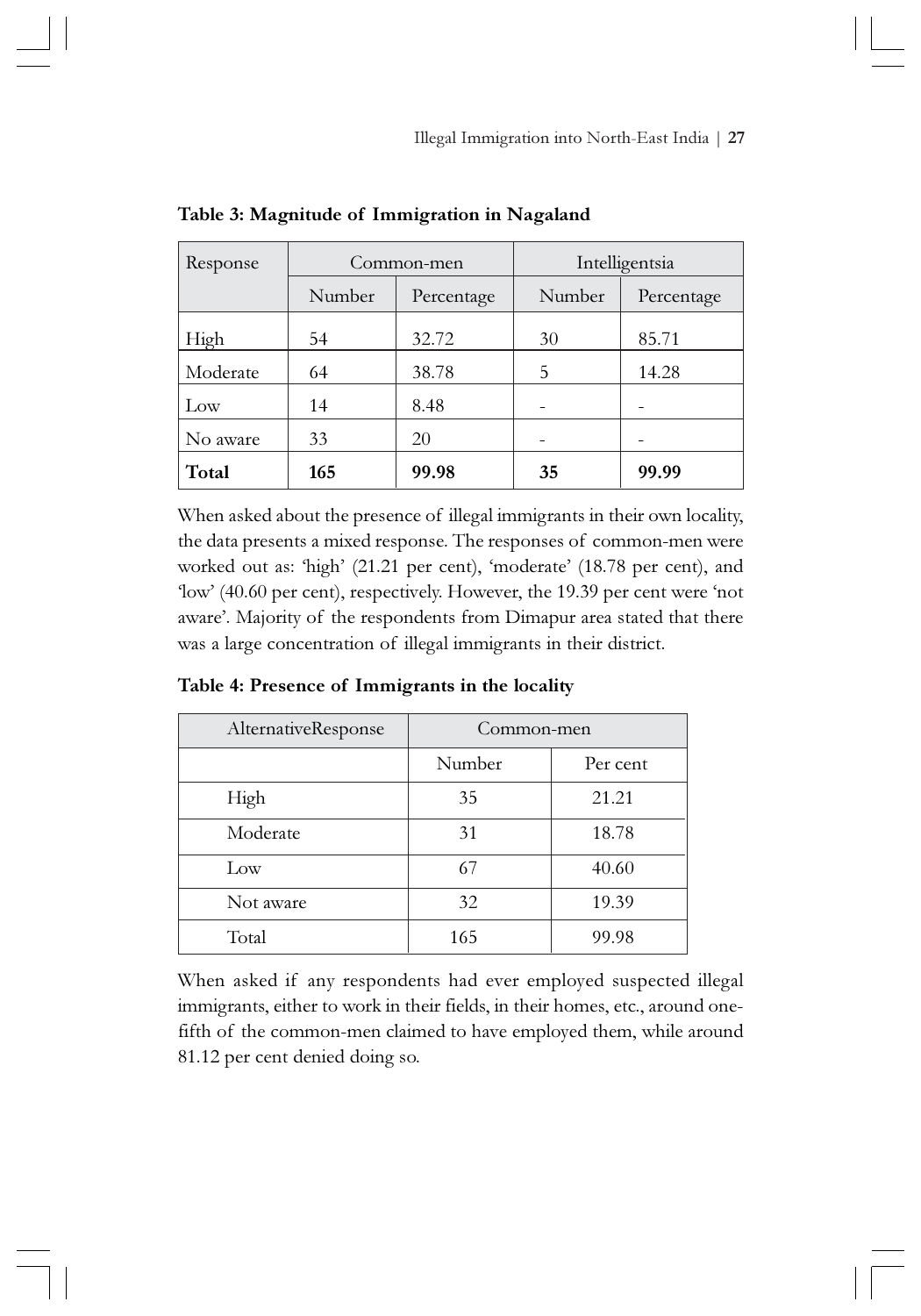| Alternative Response | Common-men |          |  |
|----------------------|------------|----------|--|
|                      | Male       | Per cent |  |
| Yes                  | 31         | 18.78    |  |
| $\rm No$             | 134        | 81.21    |  |
| Total                | 165        | 99.99    |  |

#### Table 5: Employment of Immigrants



Migrant labourers engaged in road construction work in Guwahati. $^{47}$ 

We were also interested in knowing the distinction between immigrant workers and local ones. Here, it was found that a majority of the respondents, 72.12 per cent of the common-men and 91.42 per cent of the intelligentsia felt that native workers were not readily available whereas immigrant workers were easily available. Almost all the respondents also felt that the immigrant workers could be hired at a cheaper rate as compared to native workers. Further, 35 per cent of the common-men as against 26 per cent of the intelligentsia felt that immigrant workers were more skilled than the native workers. However, around 44 per cent of the commonmen and 40 per cent of the intelligentsia did not think so. Also, around 22 per cent common-men and 34 per cent intelligentsia did not respond on this issue.

Frontline (Chennai), June 2-15, 2007.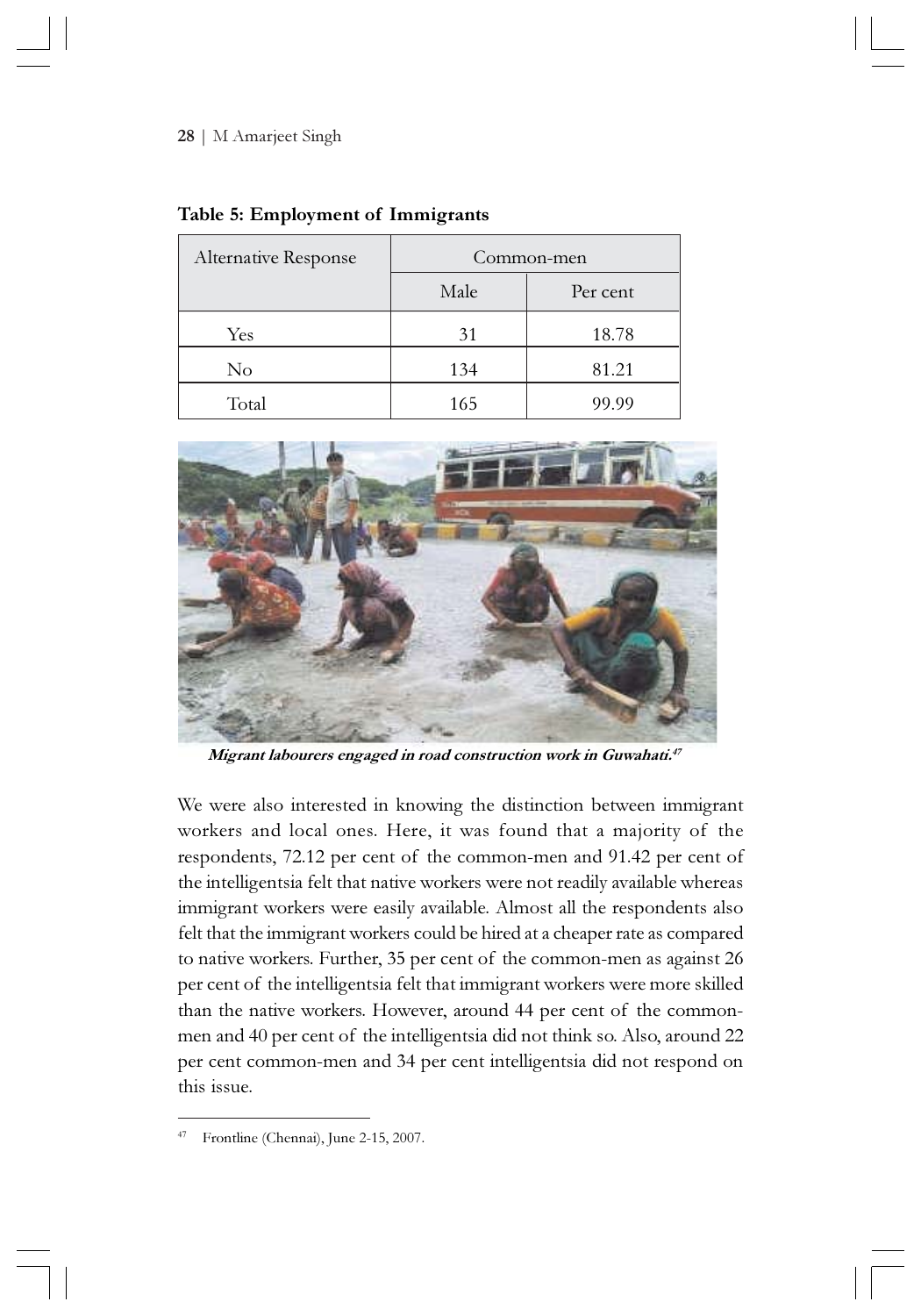Interestingly, 27.27 per cent common-men and 31.42 per cent intelligentsia found the immigrants more hardworking than the native workers. But another 49.09 per cent common-men as against 37.14 per cent intelligentsia did not think so. Despite our arduous efforts, around 22 per cent commonmen and 31.42 per cent of the intelligentsia refused to comment on this subject. But it was clear illegal immigrants accepted the first job they were offered and usually at lower rates of wages as compared to native workers.

| <b>Statements</b>                                                                    | Common-men |          |                     | Intelligentsia |                  |               |
|--------------------------------------------------------------------------------------|------------|----------|---------------------|----------------|------------------|---------------|
|                                                                                      | Agree      | Disagree | $\rm No$<br>Comment |                | Agree   Disagree | No<br>Comment |
| Local labourers are<br>scarce whereas<br>immigrant labourers<br>are easily available | 72.12      | 8.34     | 19.39               | 91.42          | 5.71             | 2.85          |
| Immigrants can be<br>hired cheaply as<br>compared to the<br>local labourers          | 81.81      | 1.81     | 16.36               | 100            |                  |               |
| Immigrants are more<br>skilled compared to<br>local labourers                        | 34.54      | 43.63    | 21.81               | 25.71          | 40               | 34.28         |
| Immigrants are more<br>hardworking than the<br>locals                                | 27.27      | 49.09    | 23.63               | 31.42          | 37.14            | 31.42         |
| Immigrants can be<br>easily handled as<br>compared to local<br>labourers             | 58.18      | 19.39    | 22.42               | 37.14          | 11.42            | 51.42         |

Table 6: Comparison between immigrant and local labourers (in per cent)

Further, at least 58.18 per cent common-men and 37.14 per cent of the intelligentsia felt that immigrant workers could be easily handled as compared to the native workers. But another 19.39 per cent commonmen and 11.42 per cent intelligentsia did not think so. Here again, quite a good number, that constituted 22.42 per cent common-men and 51.42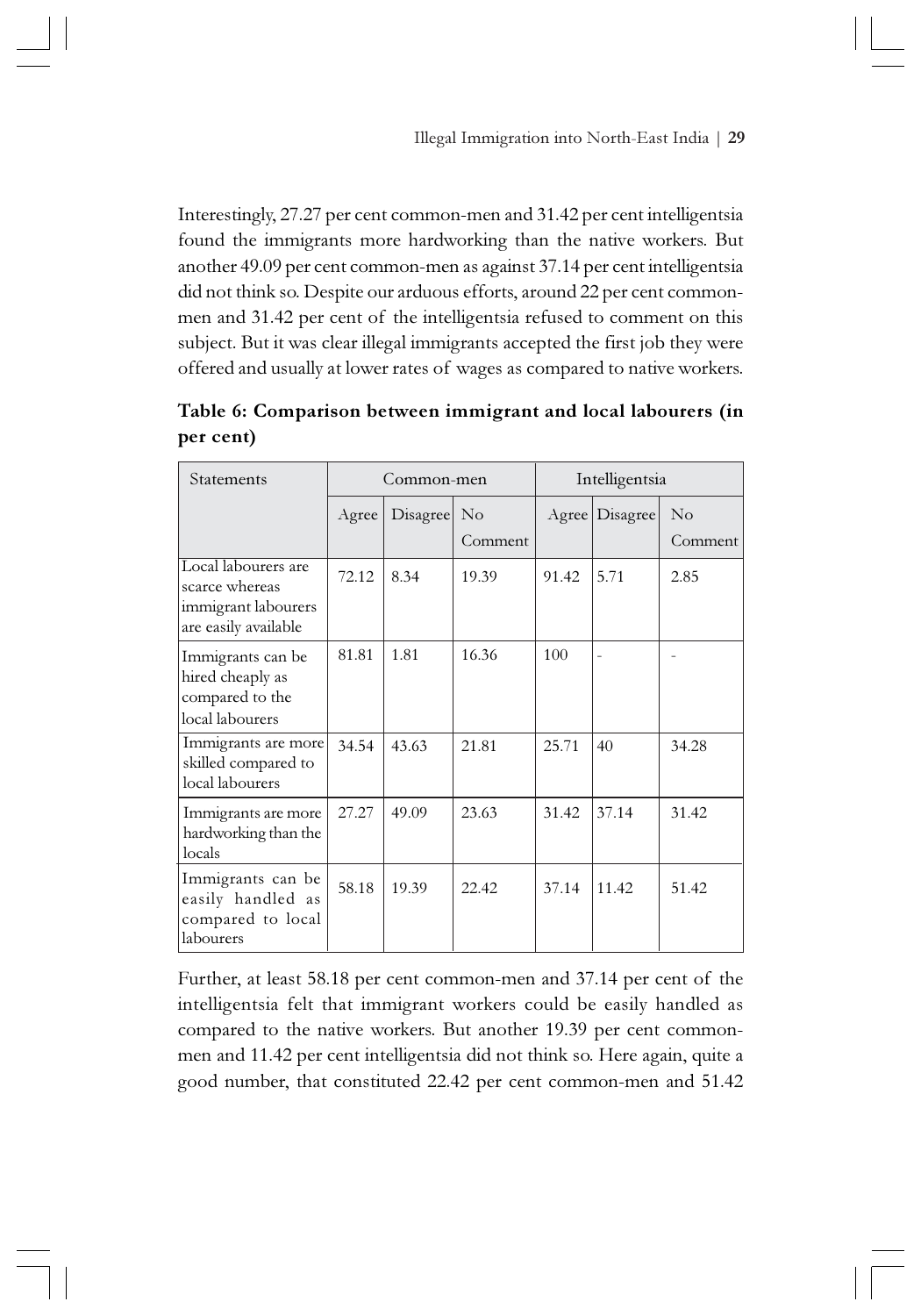per cent intelligentsia, preferred to remain mum. In this context, someone remarked: "If you employ native workers, you have to pay more. At the same time, the immigrants can be easily handled and are very loyal too."<sup>48</sup>

| Alternate Response | High  | Moderate | Low  | No comment |
|--------------------|-------|----------|------|------------|
| Naga themselves    | 11.42 | 62.85    | 8.57 | 17.14      |
| Politicians        | 82.85 | 17.14    |      |            |
| Local contractors  | 91.42 | 5.71     |      | 2.85       |
| Assam              | 45.71 | 37.14    | 8.57 | 8.57       |

Table 7: Who to be blame for Illegal Immigration? (in per cent) (Intelligentsia)

Local contractors and politicians were also usually blamed for encouraging illegal immigration. The politicians were mostly blamed for not taking any initiative to tackle the problem. For local contractors, the blame is mainly for encouraging employment of immigrants. Those surveyed also blamed the Naga society for encouraging immigration. Assam too was criticised for the present situation in the state. "The advantages of illegal migration tend to be on the employers' side. In that the migrant's illegal status vis-àvis his residence or employment places him in a situation of marked dependence, rendering him more willing to accept a very low wage, often below the legal minimum, the employer might expect to benefit."<sup>49</sup>

Table 8: Awareness of the campaign against illegal migration (in per cent)

| Organisations           | Common-men |           | Intelligentsia |           |
|-------------------------|------------|-----------|----------------|-----------|
|                         | Aware      | Not Aware | Aware          | Not Aware |
| Students' Organisations | 31.51      | 68.48     | 91.42          | 8.57      |
| Political parties       | 18.78      | 81.21     | 14.28          | 85.71     |
| Media                   | 32.32      | 67.67     | 97.14          | 2.85      |

Author's interview with a respondent at Dimapur, November 12, 2005.

<sup>49</sup> Tapinos Georges, 'Clandestine Immigration: Economic and Political Issues", in Trends in International Migration, OECD, 1999, p. 236.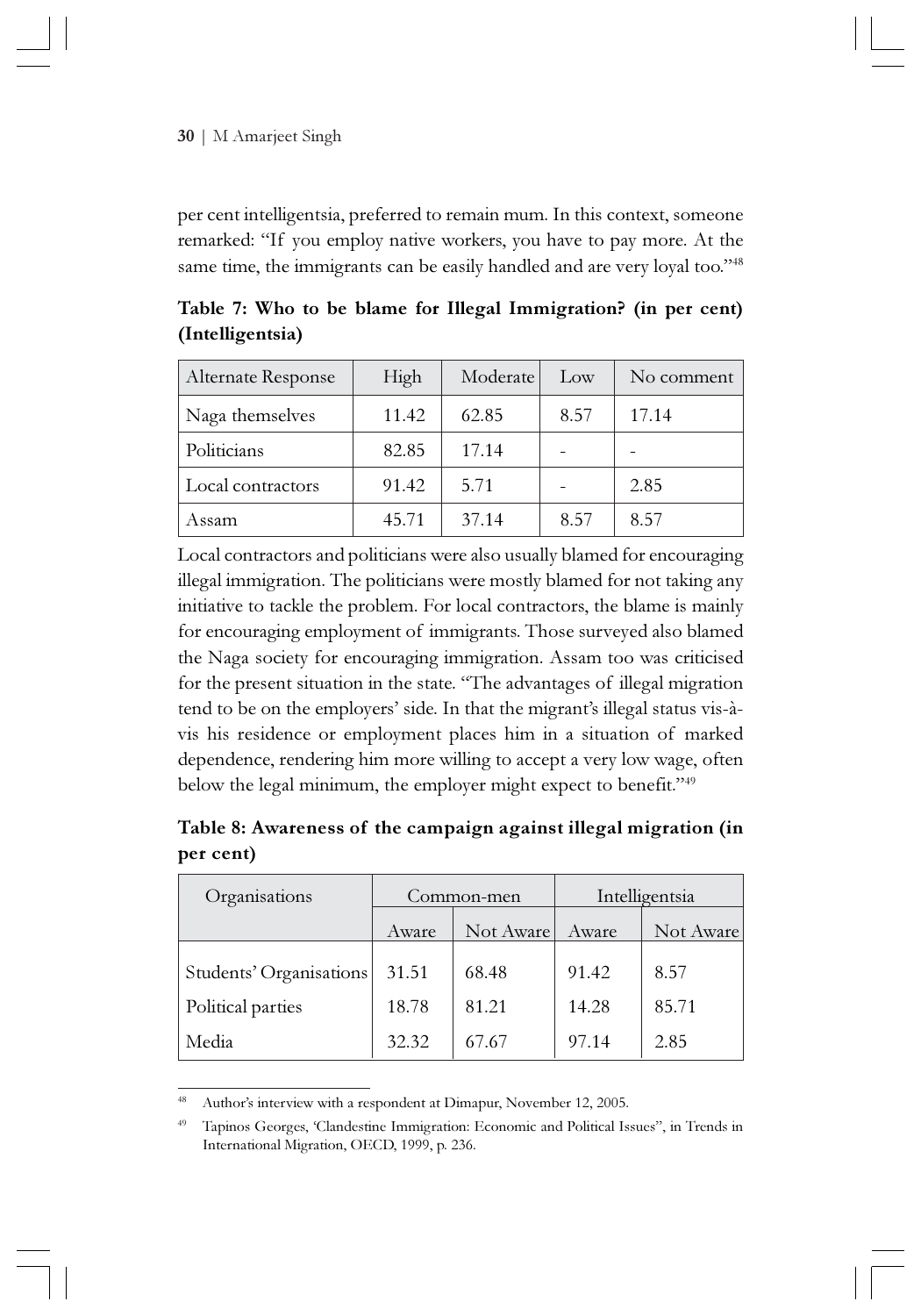Nonetheless, of late, the natives' concern for illegal immigration has begun to grow. But so far only the students' organisations have been largely credited with raising the issue in the state. As the data indicates, only 31.51 per cent of the common-men as against 91.42 per cent of the intelligentsia were aware of the campaigns launched by various students' organisations. A large majority of the respondents had not even heard about any campaign launched by local political parities. In fact, no political parties in the state have ever seriously taken up the matter. However, 97.14 per cent intelligentsia, as against 32.12 per cent common-men, were aware of the efforts of the media, particularly local dailies to create awareness among the masses.

As outlined earlier, a section of the native population began to perceive illegal immigration as one of the most dramatic economic, demographic, social and political problems of the state. Their apprehension is that this may lead to loss of land and damage tribal culture. They are also equally worried that in due course of time the illegal immigrants might even become an ethnic group. Keeping this in mind, we were also interested in knowing the perceived threat on Nagaland due to illegal immigration. Accordingly, 32.12 per cent of the common-men perceived the impact of illegal migration on tribal economy to be 'highly negative', while more than onefifth (22.42 per cent) of them considered the economic impact to be 'moderately negative'. Altogether, 32.72 per cent of the common-men did not see any significant threat. Moreover, another 12.72 per cent commonmen were not aware at all.

| Response              | Total |
|-----------------------|-------|
| No significant impact | 32.72 |
| Moderately negative   | 22.42 |
| Highly negative       | 32.12 |
| Not aware             | 12.72 |

Table 9: Impact of Immigration on Tribal Economy (in per cent)

Altogether 30.29 per cent of the common-men felt that the illegal immigration is a potential security threat for Nagaland, whereas 21.81 per cent do not think so. This question was raised in the context of a possible conflict between immigrants and the natives in the near future. Such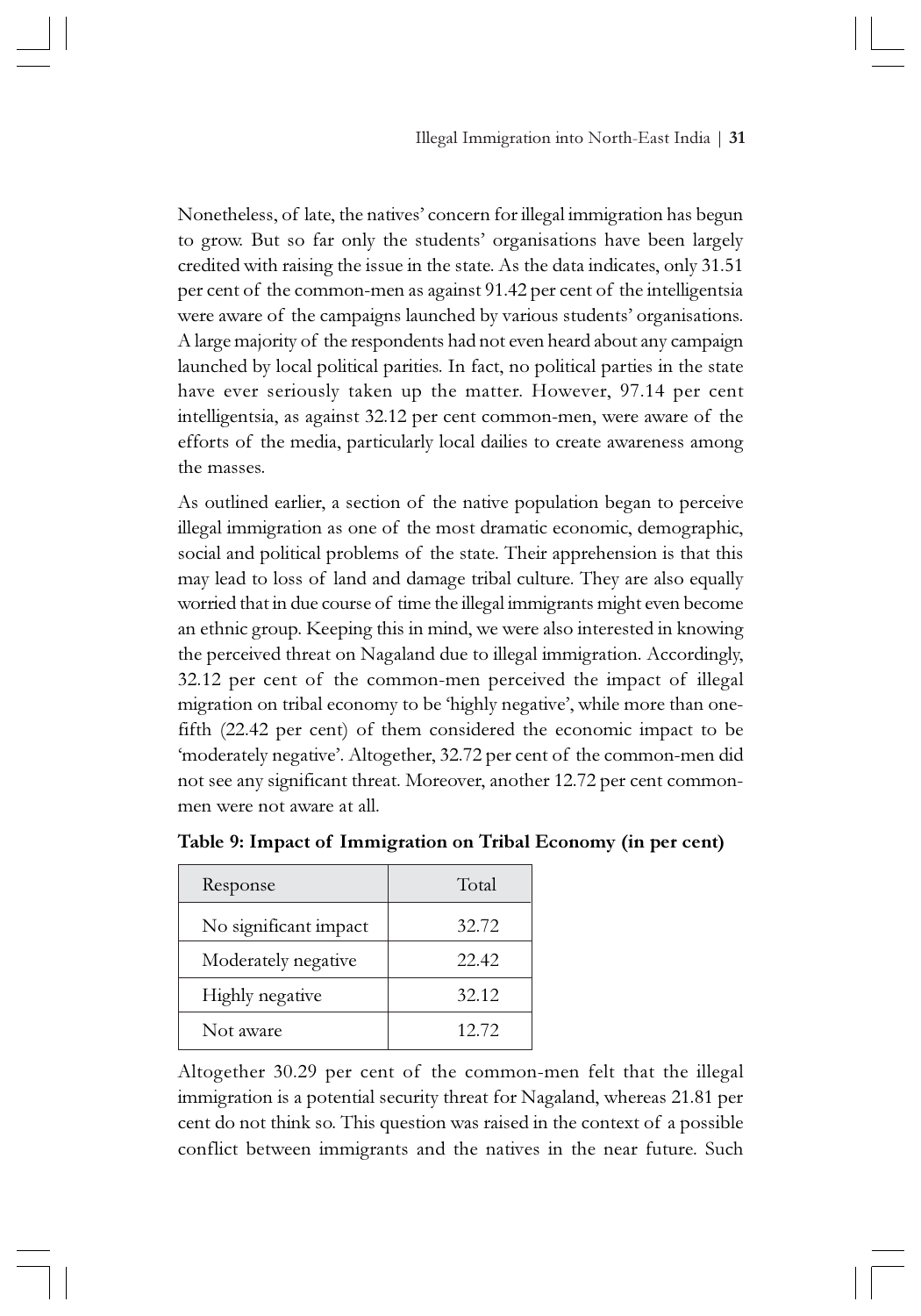assessment is particularly necessary in view of the sensitivities of the ethnic conflict in the North-East region. However, another 47.90 per cent were not aware of any threat. In this regard, a journalist cautioned: "Among the bulk of the illegal immigrants, many are rootless. Hence, life for them is not as precious, so they can go to any extent of committing any criminal act."<sup>50</sup>

| Response  | Total |
|-----------|-------|
| Yes       | 30.29 |
| $\rm No$  | 21.81 |
| Not aware | 47.90 |

Table 10: Security threat of Immigration (in per cent)

Again, 12.72 per cent of the common-men perceived that the demographic threat due to immigration was 'high' while another 31.51 per cent perceived a 'moderate' threat. Yet another 35.75 per cent perceived a 'low' threat. The remaining, 20 per cent, were not aware at all.

Table 11: Demographic threat due to Immigration (in per cent)

| Alternate Response | Total |
|--------------------|-------|
| High               | 12.72 |
| Moderate           | 31.51 |
| Low                | 35.75 |
| No response        | 20.00 |

When asked about the reports of intermarriage between the natives and the immigrants, only about one-fourth common-men claimed to have heard about this. According to them, one of the reasons for such marriages could also be the efforts of the immigrants to materialise their stay in the state. However, according to another one-fourth respondents, this was a baseless allegation.

We were also interested in knowing the perceptions of the intelligentsia on the impact of illegal migration. When asked about the economic impact,

<sup>50</sup> Interview with a journalist (name withheld) at Dimapur, November 11, 2008.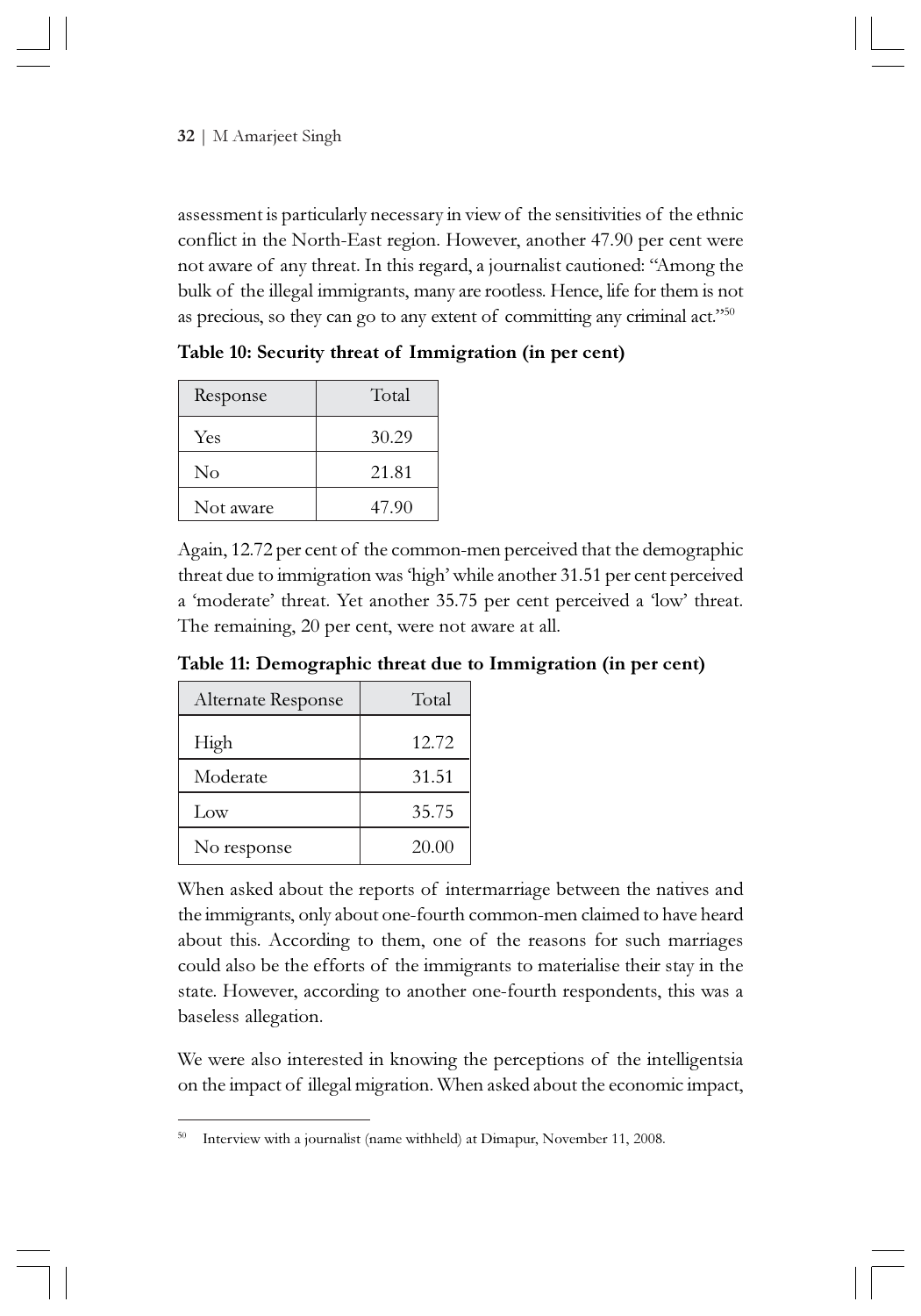their response was 'high' (40 per cent), 'moderate' (48.57 per cent), and 'low' (5.71 per cent), respectively. On their apprehension regarding the shrinking of employment opportunities among the locals, the response was worked out as 'high' (42.85 per cent), 'moderate' (42.85 per cent), and 'low' (5.71 per cent), respectively. The overall impression was that immigrants' foray into the local workforce would deprive the natives of low paid jobs, thus leading to unemployment amongst them.

| Statements                                              | High  | Moderate | Low   | No comment |
|---------------------------------------------------------|-------|----------|-------|------------|
| Nagaland's economy is affected                          | 40    | 48.57    | 5.71  | 5.71       |
| Employment opportunities of<br>the locals are shrinking | 42.85 | 42.85    | 5.71  | 8.57       |
| Affects the demographic<br>profile of the state         | 32.28 | 65.71    |       |            |
| It is a threat to the security<br>of Nagaland           | 22.85 | 51.42    |       | 25.71      |
| Affects political and<br>electoral process              | 8.57  | 31.42    | 11.42 | 48.57      |

Table 12: Perceptions of the Intelligentsia on the Impact of Immigration (in per cent)

Accordingly, 65.71 per cent intelligentsia felt that state's demographic profile would be 'moderately' affected due to immigration, while another 28.57 per cent considered it to be 'high' in small tribal states like Nagaland. On the security front, 51.42 per cent of them perceived a 'moderate' security threat; another 17.14 per cent felt the threat to be 'high' as there would be constant tension between the immigrants and the natives. Illegal immigration, according to 31.42 per cent intelligentsia, would pose a 'moderate' threat on the state's political and electoral process; another 8.57 per cent of them perceived the threat to be 'high'. Many of them expressed the threat would be real in about 30 to 40 years from now. However, almost all the intelligentsia felt that the state government were unable to respond to the situation. Many of the respondents were actually worried of the demographic implication, if illegal immigration continued unabated.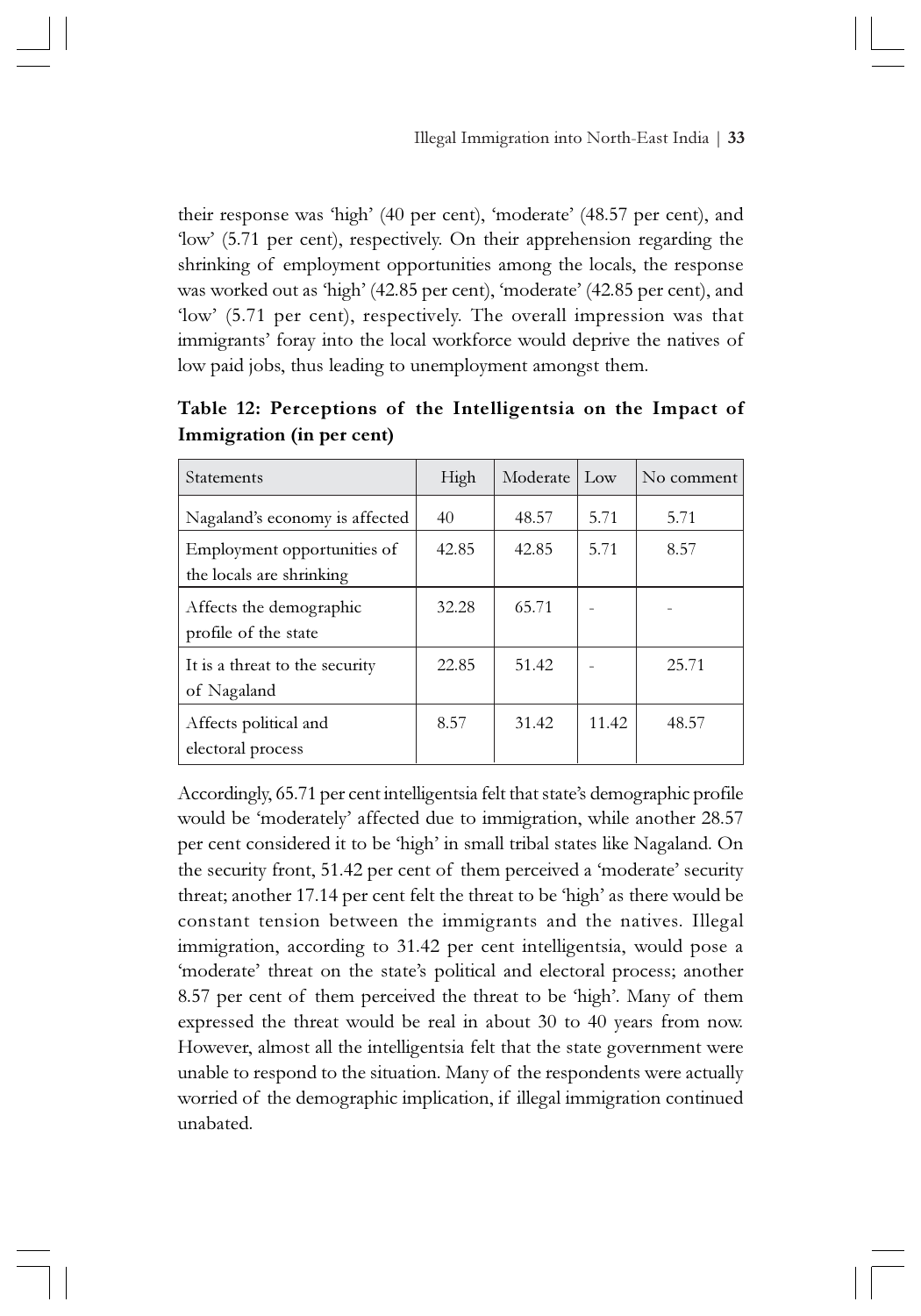| <b>Statements</b>                             | Agree | Disagree | No comment |
|-----------------------------------------------|-------|----------|------------|
| Immigrants attempts to legalise their         | 47.67 | 3.09     | 49.09      |
| stay by marrying locales                      |       |          |            |
| Local politicians/influential people          | 54.54 | 3.63     | 41.81      |
| patronise immigrants in settling in the state |       |          |            |
| State government is indifferent               | 53.33 | 18.18    | 48.48      |
| Naga themselves are to be                     | 49.59 | 7.27     | 43.03      |
| blamed for immigration                        |       |          |            |
| Bangladeshi migrants also indulge             | 40    | 1.21     | 58.78      |
| in criminal acts                              |       |          |            |

Table 13: Common-men' Perceptions towards the following Statements (in per cent)

Less than one-half of the common-men agreed with the allegation of immigrants attempting to materialise their stay by marrying natives. However, the rest did not accept the allegations or were not aware. Half of them blamed local politicians and influential people for patronising immigration. At the same time, half of them also said that the Naga community was responsible. Someone remarked: "Almost everyone in Nagaland is against illegal immigration. However, we lack a united effort to tackle the menace."<sup>51</sup> Though the issue has generated some concerns in the recent past, but no concerted strategy has been evolved. This underscores the complexities of the issue. Hence, we were also interested in knowing the measures suggested by the respondents. As the data indicates, 80 per cent of the common-men and 57.14 per cent intelligentsia suggested 'forcible deportation' of the illegal immigrants. Almost all the respondents (86.06 per cent common-men and all the intelligentsia) felt that the existing laws were inadequate to deal with immigration and advocated the need for stricter laws. Only 4.09 per cent of the commonmen, as against 57.14 per cent intelligentsia, felt that unless Assam cooperated illegal migration would continue in the state. However, 24.09

<sup>&</sup>lt;sup>51</sup> Interview with A. Lotha, a college student, in Dimapur, November 11, 2005.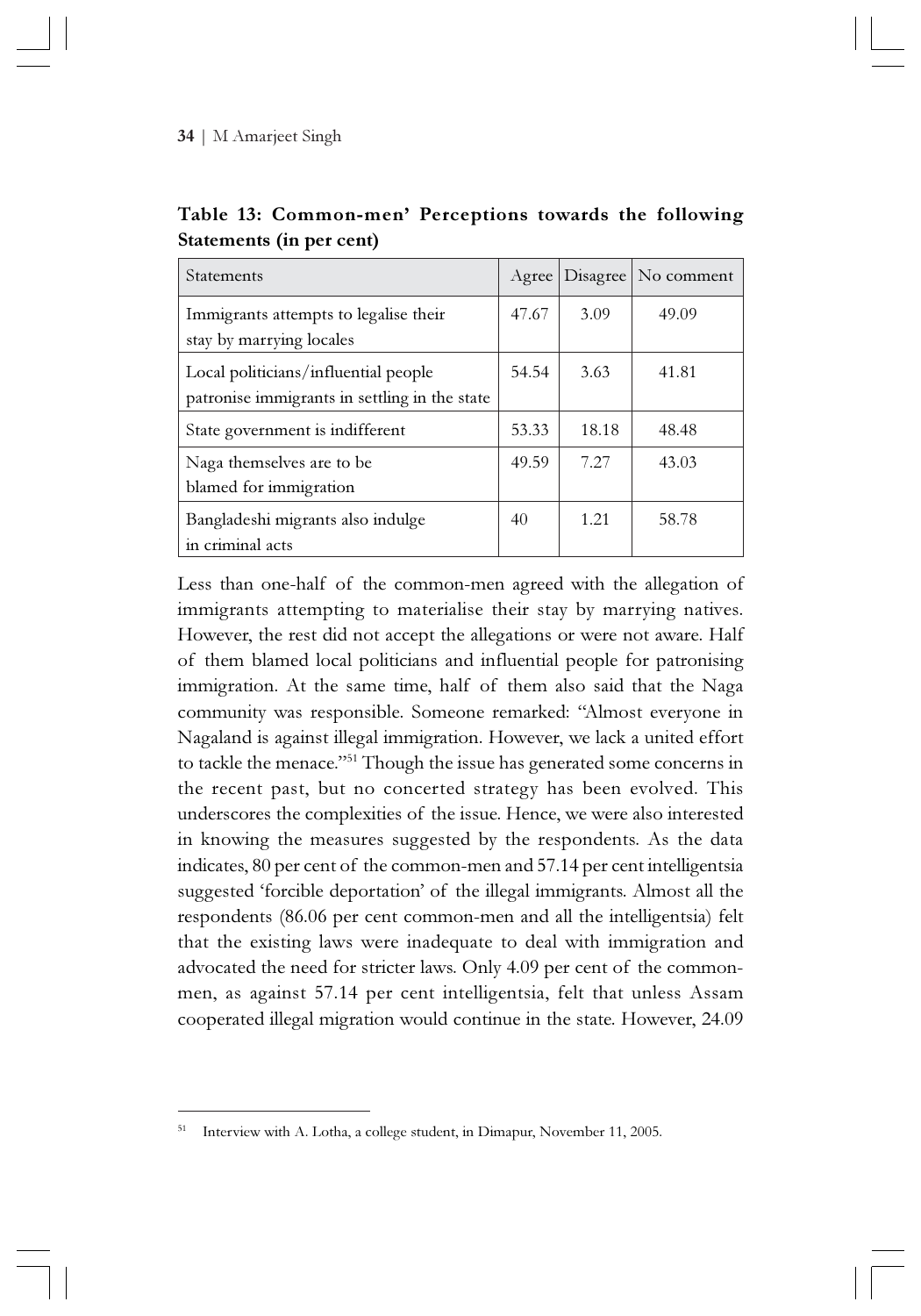per cent common-men and another 8.57 per cent intelligentsia found no logic in seeking the cooperation of another state.

The inability of the state government to act against illegal immigration was also strongly felt by almost all the respondents. It was seen that 79.18 per cent common-men and 94.28 per cent intelligentsia felt that the state government had failed to tackle the issue. On the idea of issuing work permits to the immigrants, 37.57 per cent common-men as against 60 per cent of the intelligentsia did not support the idea. Only some respondents favoured the idea of work permits to the immigrants.

| Statements                           | Common-men |          |          | Intelligentsia |          |          |
|--------------------------------------|------------|----------|----------|----------------|----------|----------|
|                                      | Agree      | Disagree | $\rm No$ | Agree          | Disagree | $\rm No$ |
|                                      |            |          | Comment  |                |          | Comment  |
| Forcibly deportation                 | 80         | 10.30    | 9.69     | 57.14          | 34.28    | 8.57     |
| Existing laws<br>are inadequate      | 86.06      | 2.42     | 11.51    | 100            |          |          |
| Strict laws are needed               | 90.90      |          | 9.09     | 100            |          |          |
| Cooperation of Assam<br>is essential | 24.09      | 24.09    | 46.66    | 57.14          | 8.57     | 34.28    |
| Government has failed                | 79.18      | 3.03     | 18.78    | 94.28          | 2.85     | 2.85     |
| Work permit to<br>immigrants         | 12.12      | 37.57    | 50.30    | 2.85           | 60       | 37.14    |

Table 14: Prevention of illegal migration (in per cent)

Only a small number of the respondents (1.21 per cent common-men and 2.85 per cent intelligentsia) thought that the issue had been politicised. However, 76.36 per cent common-men and another 97.14 per cent intelligentsia did not think so. However, my own impression is that the issue has not been as politicised in Nagaland as we it has been in neighbouring Assam. However, both the state government and the community-based organisations are clueless on how to deal with this problem.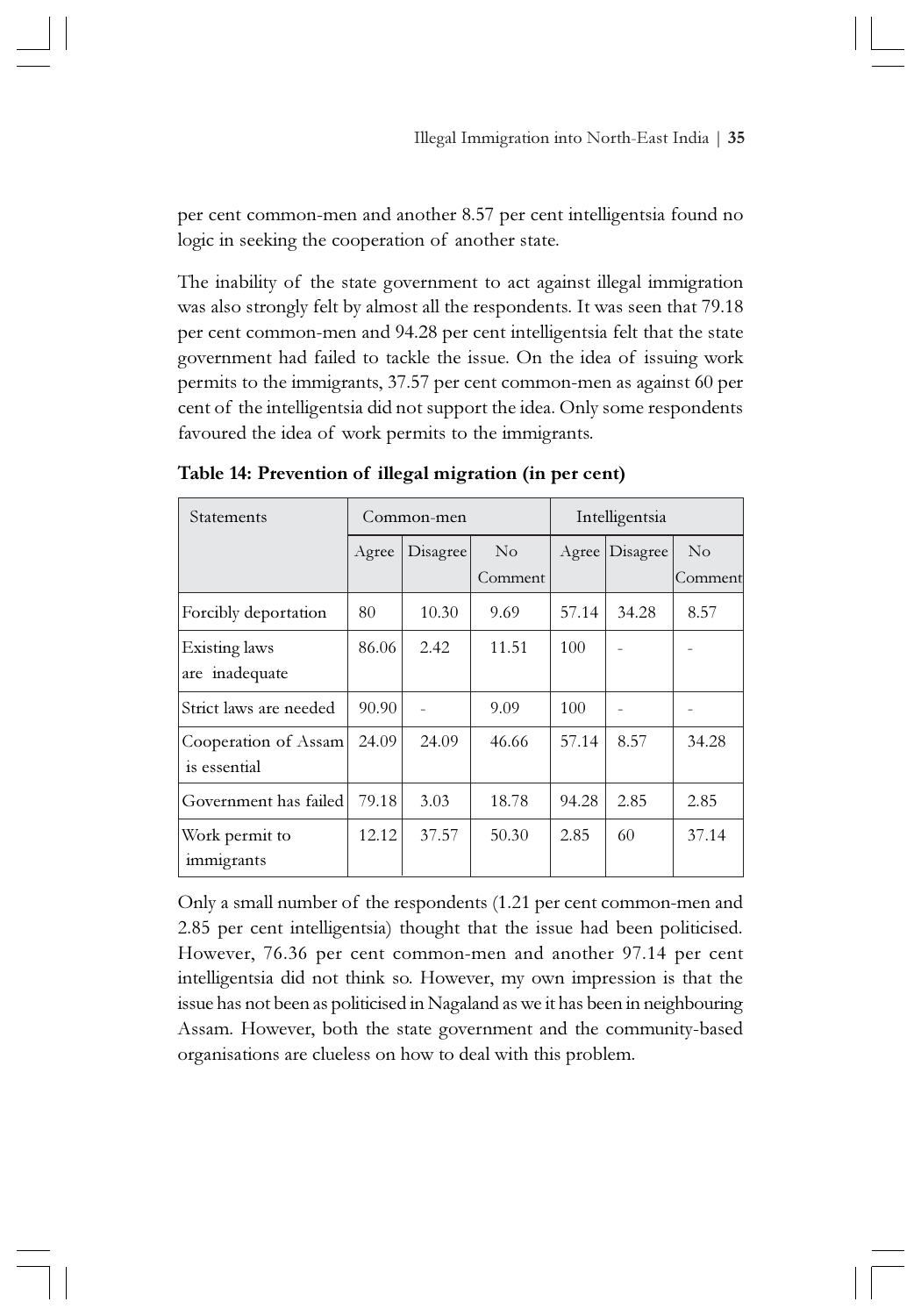| Response   | Common-men | Intelligentsia |
|------------|------------|----------------|
| Yes        | 1.21       | 2.85           |
| No         | 76.36      | 97.14          |
| No Comment | 22.42      |                |

|  |  | Table 15: Immigration is Politicised |  |  |  |  |  |  |
|--|--|--------------------------------------|--|--|--|--|--|--|
|--|--|--------------------------------------|--|--|--|--|--|--|

On creating awareness among the people, 60 per cent of the intelligentsia and another 41.81 per cent common-men would like to see joint efforts of the state government, the central government and community-based organisations. But, 22.85 per cent of the intelligentsia as against 50.30 per cent of the common-men wanted community-based organisations to take main initiative. Their main argument was that in a tribal state like Nagaland, the community-based organisations have a very crucial role to play as there is more acceptability of their roles among the general population. Only 11.42 of the intelligentsia and 5.48 of the common-men wanted a joint initiative of the state government and the central government. The rest (5.71 per cent intelligentsia and 1.81 per cent common-men) favoured that the entire task should be handed over to the state government and the community-based organisations. In fact the community-based organisations are expected to play an active role, as Nagaland has a vibrant civil society which until now was focussing primarily on other societal issues, including insurgency. As the response of the respondents indicated majority of them were convinced that government alone won't be able to effectively handle illegal immigration. Hence, they advocated an active role for the communitybased organisations.

| Agencies                         | Intelligentsia | Common-men |
|----------------------------------|----------------|------------|
| A. State government              |                | 0.60       |
| B. Central government            |                |            |
| C. Community-based Organizations | 22.85          | 50.30      |
| $A+B+C$                          | 60             | 41.81      |
| $A + B$                          | 11.42          | 5.48       |
| $A+C$                            | 5.71           | 1.81       |

Table 16: Creating awareness on Illegal Immigration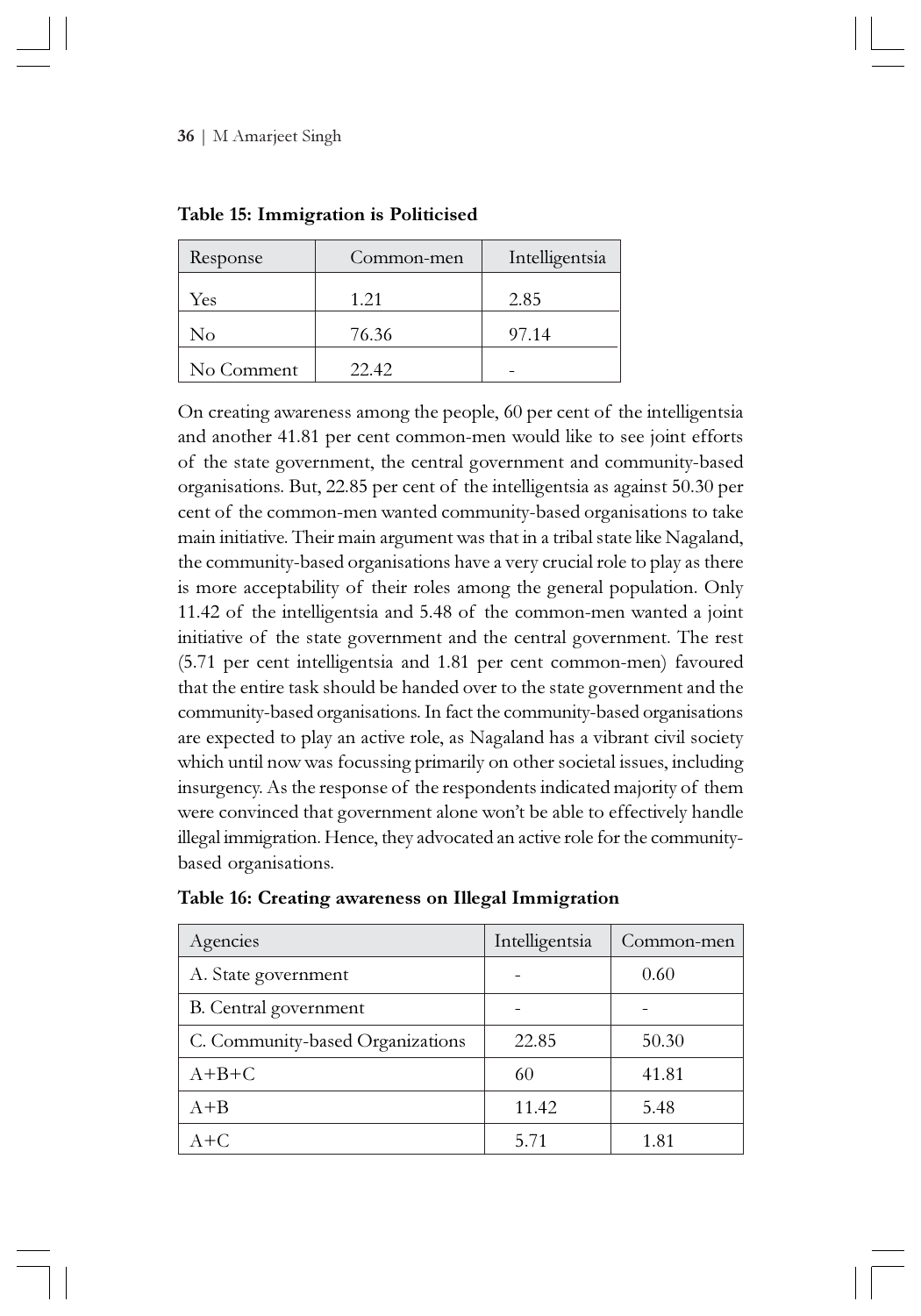The study also sought to know the effectiveness of the Inner-Line Permit (ILP). The ILP is required for Indian citizens to enter Arunachal Pradesh, Nagaland and Mizoram. It is issued under the Bengal Eastern Frontier Regulation, 1873. An overwhelming majority of the intelligentsia (94.28 per cent) felt that the ILP had not been effective at all. On July 10, 2009, Nagaland Home Minister Imkong Inchen stated on the floor of the State Assembly in Kohima that a total of 75,807 ILPs were issued in 2008-09, and the total amount collected was Rs 2,024,690. In 2007-08, the number of permits issued was 76,268, with the total amount collected being Rs 2,157,345. However, he admitted that the state did not have any mechanism to check if people coming in through this permit ever left the state or not.<sup>52</sup>

Table 17: Effectiveness of the Inner-Line Permit (Intelligentsia)

| Effectiveness of Inner-Line Permit | Per cent |
|------------------------------------|----------|
| Very high                          |          |
| High                               |          |
| Moderate                           |          |
| Low                                | 5.71     |
| Very low                           | 94.28    |

<sup>&</sup>lt;sup>52</sup> "Home minister on issue of ILPs", Nagaland Post (Dimapur), July 11, 2009.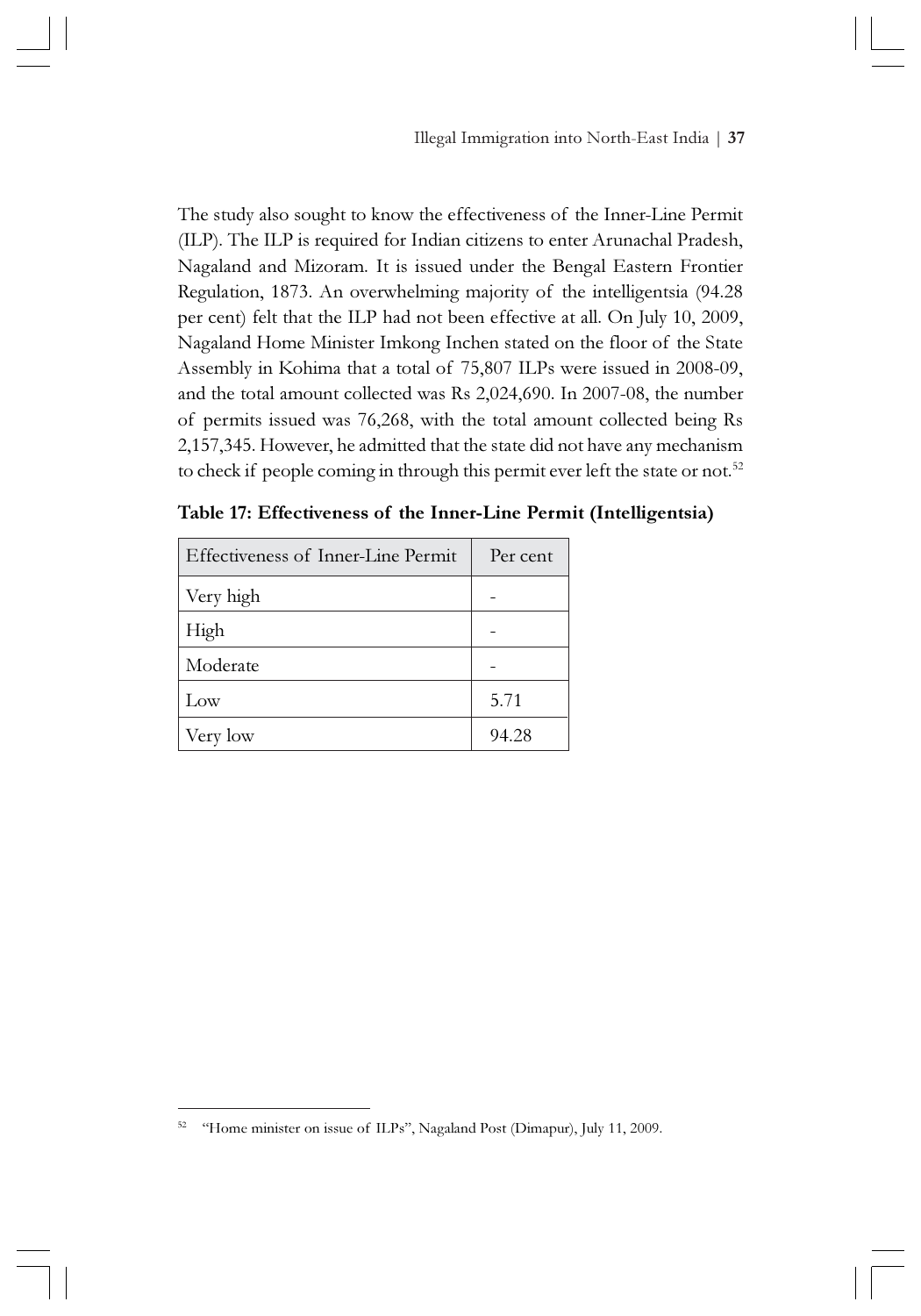## SUMMARY OF THE FIELD-SURVEY, CONSTRAINTS AND IMPACTS

#### **SUMMARY**

Estimates of the total population of illegal immigrants either in Nagaland or elsewhere in India is problematic due to the clandestine nature of the immigrants. This will continue to do so in the future too. However, despite the lack of precise figures, several estimates underscore its magnitude. Illegal immigration is getting recognised as one of the growing concerns in tribal-dominated Nagaland. However, there is a sense of helplessness and anxiety among the Nagas, fearing that their tribal identity is under threat.

Better economic prospects and aversion of Nagas towards manual labour are the key factors which attract immigrants to the state. These factors, coupled with ineffective laws and regulations; and the presence of illegal immigrants in neighbouring Assam, aid immigration to the state.

Once in Nagaland, the immigrants could easily find jobs, as domestic help, in the agricultural fields, rickshaw pulling, manual labourer and helpers. And, within a few months of getting gainful employment, they usually bring their family members and relatives.

There also exists clear distinction between the immigrant workers and native workers. Jobs that are generally unattractive to the natives were being taken up by the immigrants. And, the immigrant workers come at cheaper rates as compared to the local ones. In big towns, like Dimapur or Kohima, immigrant workers can be easily located and engaged unlike the local ones. This clearly shows the aversion of the Nagas towards manual work. This easy availability of immigrant workers also raises the question of who will fill the vacuum if the immigrants are deported? It is also usually assumed that the immigrant workers are more skilled than the local ones. In addition, they are more hardworking and can be easily handled. As they charge less, local contractors also prefer to employ them. Such scenarios pave the way for large-scale immigration. Moreover, the Nagas are becoming increasingly dependent on the immigrants.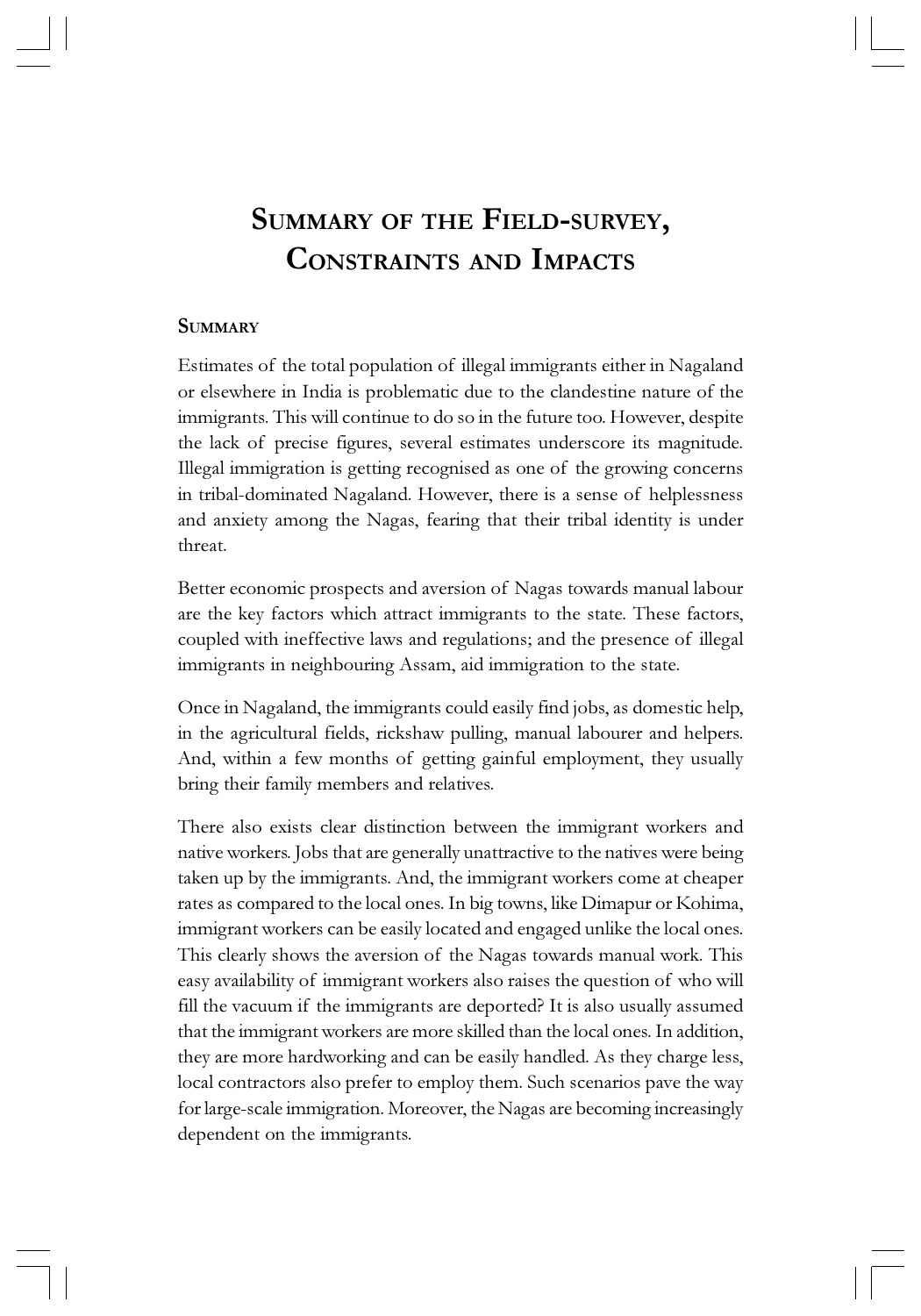At the same time, large sections of the Nagas are increasingly getting worried that unabated immigration will become a major economic, demographic and political problem. Their apprehension is that this may lead to loss of land and damage to tribal cultural identity. The study found the perception that immigration could bring adverse implications on the local economy, with the labour force gradually being captured by the immigrants. In major towns of the state, immigrants have already established control over most businesses. Further, the presence of immigrants is perceived as a law and order problem but also as a potential security threat. This apprehension is due to the prospect for future tensions between the immigrants and the natives. But as of now opinion is divided on this issue. Also, there is also the apprehension that immigrants are more involved in criminal acts, such as robbery, drug peddling and even flesh-trade, especially in and around Dimapur town.

The biggest dilemma before the law-enforcement agencies in identifying immigrants has been that most of the alleged illegal immigrants usually possess fraudulent voter identity cards, driving licences and ration cards. This made the task of investigation extremely difficult. As a policeman posted along the Assam-Nagaland border near Dimapur said:

"We also know that they are Bangladeshis. Many people in the state also suspect their dubious nationality. Every morning, many of them come to Dimapur from Assam to work and go back in the evening. Neither we [the Nagaland Police] nor they [the Assam Police] can really do anything because they all claimed to be bonafide residents of Assam. When insisted, they produce either voter identity cards or ration cards. We are really helpless."<sup>53</sup>

In a small state like Nagaland, the presence of large number of immigrants is normally perceived as a potential demographic threat. Assuming that there are 1,00,000 illegal immigrants, several Naga tribes are less populous than the population of illegal immigrants. The unprecedented population growth, more particularly in areas bordering Assam, is believed to be due to their unabated influx. The study also confirmed media reports of intermarriages between the immigrants and the natives. This can have significant

<sup>53</sup> Author's conversation with policemen along the Assam-Nagaland border on the night of November 11, 2008.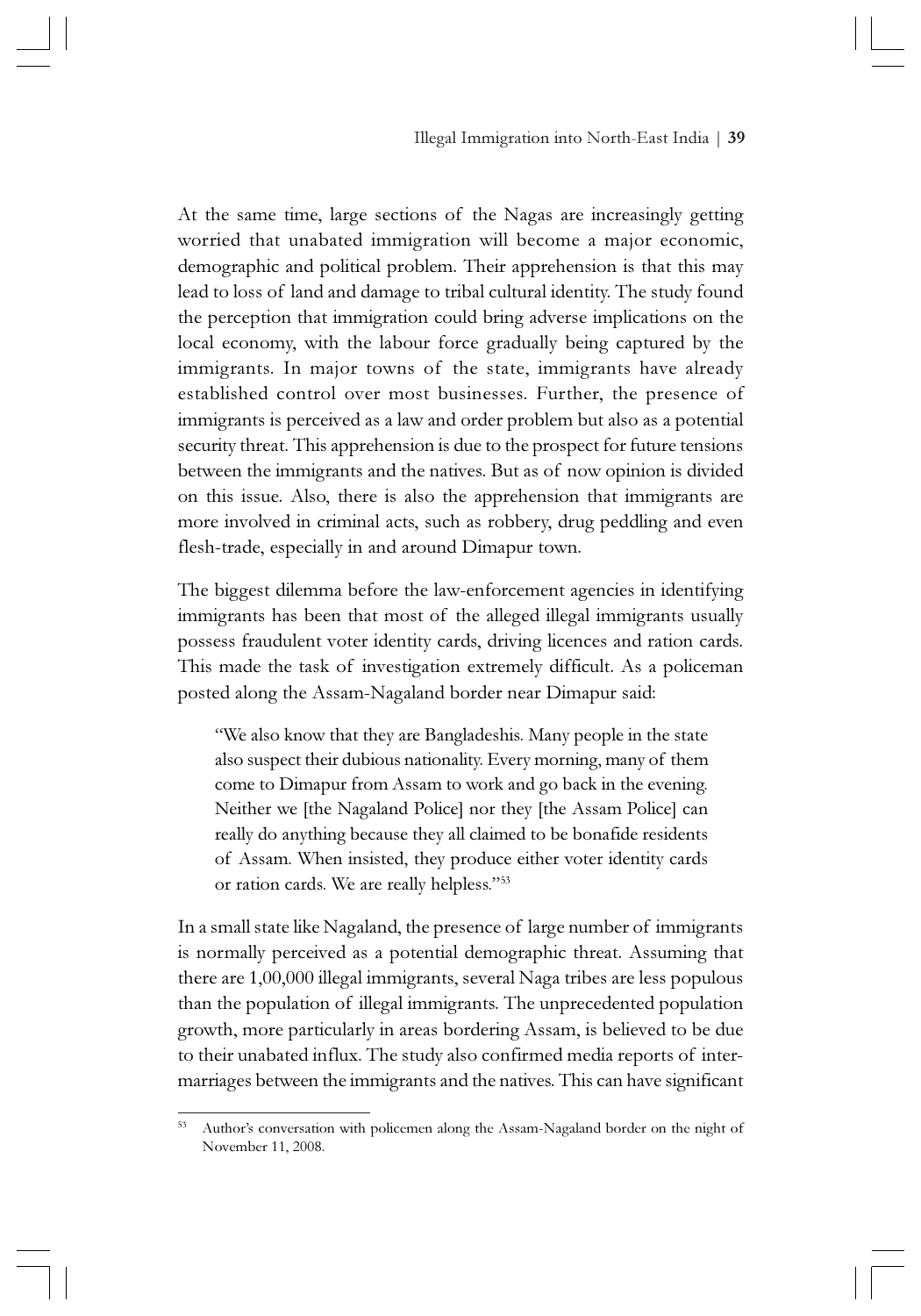social impact. There is also suspicious about the real motives behind immigrants marrying natives. Worried by this development, the NSF had even imposed restrictions on local girls marrying immigrants. But the restriction could not be strictly enforced. As a result, a little known community called 'Sumias' has reportedly emerged in the state. In this regard, a student leader asserted:

"The children of the immigrants, who marry local girls, are often referred to as 'Sumias' … These children are also confused about the religion they should adopt. In most cases, they are given Naga names. So, they cannot be detected by the authorities concerned when they apply for advantages like jobs, which are meant only for the indigenous people of Nagaland ..."<sup>54</sup>

Unfortunately, the emergence of 'Sumias' is a sensitive and hotly debated issue across the state. A section of the Naga community, particularly the Sema tribe, refuted it a 'baseless allegation'. In the course of the fieldwork, most people were reluctant to speak about the 'Sumias'. A respondent from Dimapur remarked: "You [this researcher] must not talk about 'Sumias'. This is risky. Some tribes may accept this but some may treat it as an insult to the entire Naga society. So, be careful while carrying your research work."<sup>55</sup> In 2002, the former Nagaland Chief Minister, SC Jamir, had even denied media reports that he had talked about the emergence of 'Sumias'. He clarified: "I said illegal immigrants are mostly found in Dimapur and Niuland. Some Bangladeshis had married Naga women and vice-versa, thereby making the whole matter more complicated. The assumption that I am insulting a certain tribe is unfortunate and uncalled for."<sup>56</sup> We, therefore, raised this issue in this study. Majority of the people whom we interacted during the curse of the study have also heard of 'Sumias', but they were reluctant to speak out openly. Till now, the state government neither accept nor disapprove the alleged emergence of 'Sumias'. But, it would be appropriate for the state government to verify

<sup>54</sup> See "Ticking Alien Bomb", at http://www.nenanews.com/NEE%20Aug.22%20- %20Sept.6,%2003/Cover%20Story.htm (accessed June 10, 2009).

<sup>&</sup>lt;sup>55</sup> A teacher (name withheld) said this to this author during the first phase of the field-work in Dimapur, November 14, 2005.

<sup>56</sup> "Jamir denies report on emergence of new tribe in Nagaland", Sentinel (Guwahati), April 19, 2002.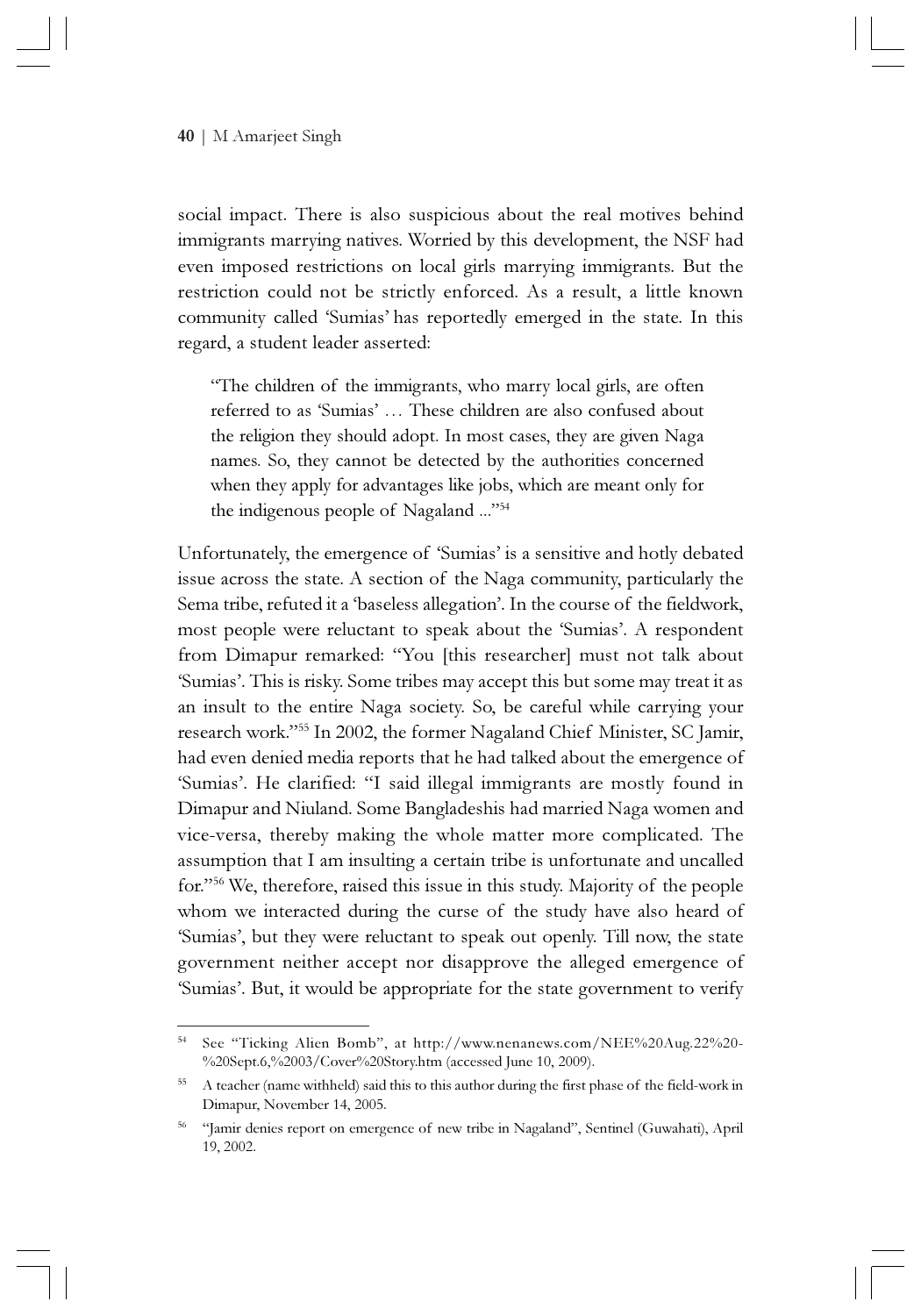the report; and inform its citizens accordingly. However, majority of the people view this intermarriage as a potential threat to tribal society and culture.

Illegal immigration in the state has just begun to attract public attention, mostly due to the interventions of the local student organisations. On some occasions, student activists have done what the local administration is supposed to be doing. Still the local administration is clueless on initiating preventive measures. At the same time, efforts of the student organisations remain localised. In a large town like Dimapur, their vigilantism has had little effect.

There is also strong apprehension of this issue snowballing into a political issue in the near future. The fear of voters' lists being doctored to include immigrants is often heard in and around Dimapur. A majority of the respondents blamed the state government for failing to take concrete measures against illegal immigration despite acknowledging the gravity of the threat perceptions. Apart from the student organisations, the local media too is doing a commendable job in this regard and their efforts have help in creating awareness among the people.

As expected, majority of the respondents in the study favoured stringent measures to curb the influx of illegal immigrants. They also questioned the effectiveness of the existing laws. Deportation is one of the options suggested. In this regard, Geoffrey Yaden, Editor of Nagaland Post, a Dimapur-based daily newspaper, said the detention and deportation of illegal immigrants would be the first step towards checking their influx. He said deportation of immigrants was not the ultimate solution and said that Naga themselves were to be blame for encouraging the influx of Bangladeshis by employing them as cheap labour. He said that due to certain flaws in the government machinery, detection of these immigrants had become almost impossible. He said that inner-line permit was effective only beyond the Chumukedima check gate, making Dimapur a safe heaven for these migrants.<sup>57</sup> The study also doubted the effectiveness of the ILP. Therefore, there is a need to evaluate its effectiveness. An overwhelming majority of the respondents felt that the existing laws, including the ILP,

<sup>57</sup> "Bangladesh influx worry many Naga students", Sentinel (Guwahati), April 6, 2002.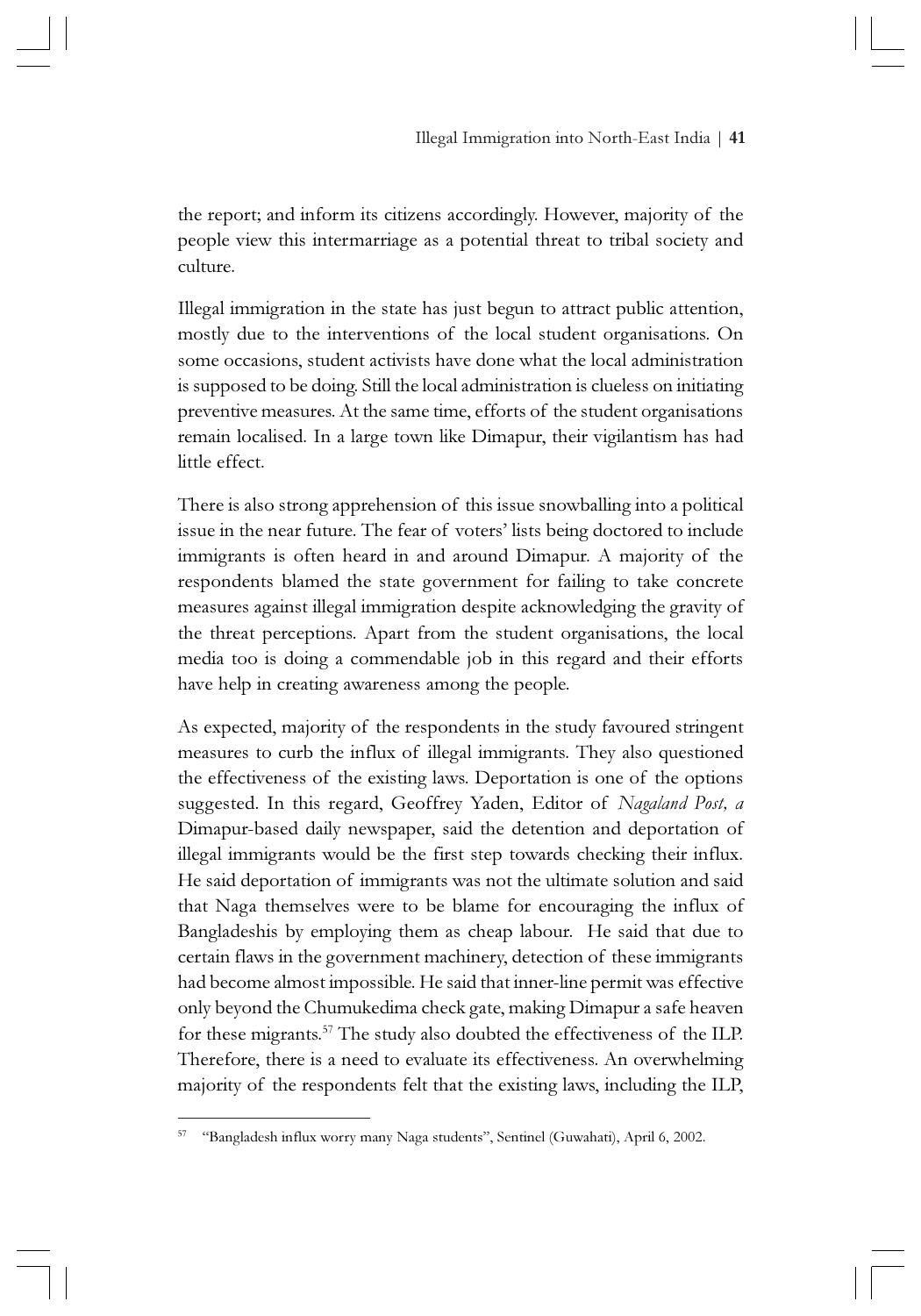were highly inadequate and there was a need for more strict laws. They were also concerned at the failure of the state administration to tackle the menace and wanted it to take the issue more seriously. Also, a majority of the respondents did not support the idea of issuing work permits to the immigrants.

#### CONSTRAINTS IN PREVENTING ILLEGAL IMMIGRATION

In recent times, several studies have been conducted on illegal immigration analysing the overall societal impact. Nonetheless, some studies point out that the issue appears to have been grossly exaggerated in public debate. However, the general perception in the North-East region is that just as the tribes of Tripura were politically and numerically marginalised, the same fate could befall the other states unless preventive measures are not adopted. In 1983, Nari Rustomji wrote:

"The hopes and aspirations of the Assamese that they could absorb the hill districts of Assam within their own cultural stream were doomed from the very outset. The Assamese did not realise that people, however primitive, resent the imposition of alien culture. And so, one by one, the hill districts broke away from the parent state. The Assamese have since found themselves in their turn faced with the threat from cultural annihilation. Year after year, immigrants from Bangladesh have been infiltrating into Assam and getting themselves absorbed in the host state. But in getting themselves so absorbed, they have clung tenaciously to their own culture and made no attempt to assimilate with the Assamese. The Assamese have a legitimate fear that if the influx continues the time will not be far when they will be reduced to a minority in their own state and lose their cultural identity."<sup>58</sup>

The Government of India has initiated several measures, such as construction of border fencing and roads, identification and detection, and deportation of illegal immigrants, with the aim of preventing crossborder migration into the North-East region. Unfortunately, each of these measures is subjected to numerous hurdles and hence has not been really

<sup>58</sup> Rustomji Nari, 'Imperiled Frontiers: India's North-Eastern Borderlands", Oxford University Press, New Delhi, 1983, p. 1.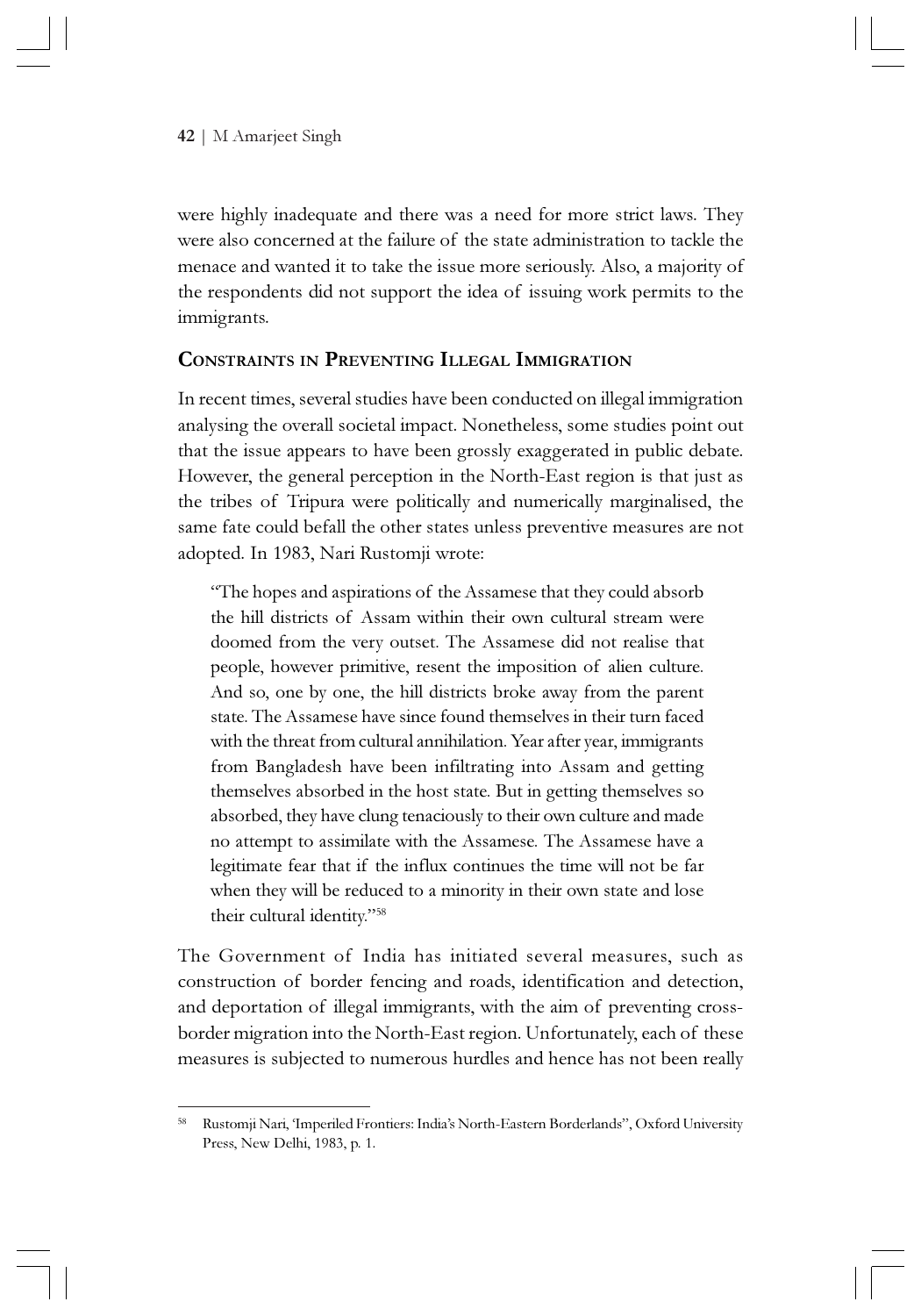effective. It is, therefore, important to revisit some of the key constraints in preventing cross-border migration.

A. Inadequate policing along the border: The India–Bangladesh border traverses through a range of natural and cultural landscapes. Since the terrains comprise forested hills, low-lying plains, riverline and human settlements, the task of effective border policing is extremely difficult. This is further compounded due to the absence of proper roads along this border. The government had initiated the construction of border roads and fencing. Nonetheless, fencing alone is not the ultimate solution because there are several areas along the border that cannot be fenced. But fencing has helped in minimising the burden of the border guards and, therefore, it is argued that border fencing, wherever possible, must be expedited at the earliest. There is also need for the creation of a second line of defence all along the international border to effectively safeguard the border.

Voicing their concern, the Parliamentary Standing Committee on Home Affairs in 2008 advised the Union Home Ministry that border surveillance must be strengthened by deployment of hi-tech surveillance equipment, and there should be strict patrolling and deployment of additional troops in adequate numbers. Currently, the Department of Border Management in the Union Home Ministry deals with issues relating to management of international land and coastal borders, strengthening of border policing, creation of infrastructure like roads, fencing and floodlighting of borders and implementation of the Border Area Development Programme (BADP). The fencing work in 2,649.74 km., out of the 3,436.56 km., of the total length of Indo-Bangladesh border has been completed and the work of remaining is under progress. There have been several challenges in the construction of fencing in certain stretches due to riverine/low lying areas, human settlements within 150 yards of the border, problem of land acquisition which has led to delay in completion of the project. In addition, 3,326.82 km. of border roads have also been constructed out of sanctioned length of 4,326.24 km. 277 km. of floodlighting has been completed in West Bengal as a pilot project. Government has decided to undertake floodlighting along a length of 2,840 km. in West Bengal, Meghalaya, Assam, Mizoram and Tripura along Indo-Bangladesh border. Unfortunately, most of the fencing constructed under the Phase-I in West Bengal, Assam and Meghalaya has been damaged. The Government has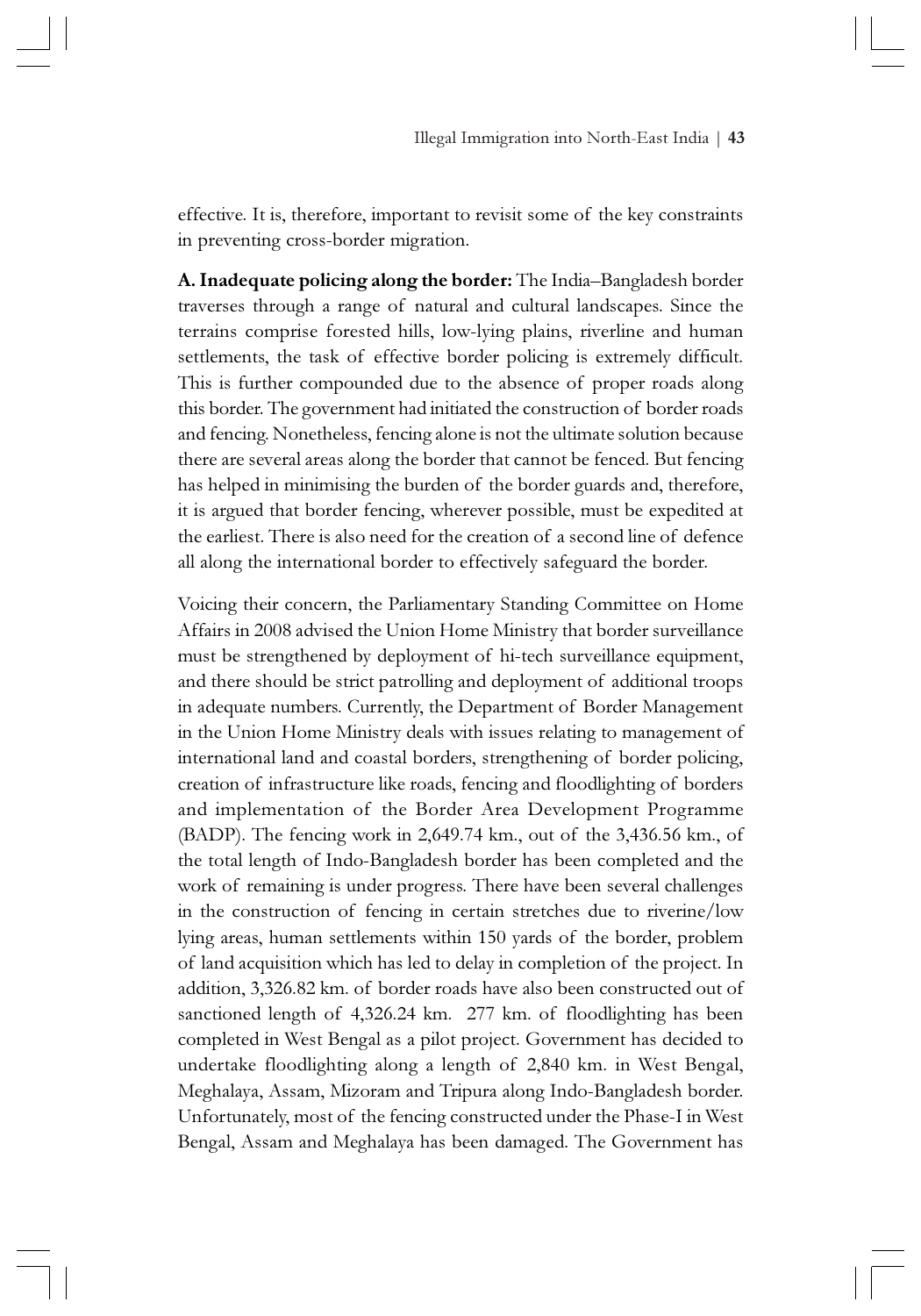sanctioned a project named Phase-III for erection of 861 km. of fencing replacing the entire fencing constructed under Phase-I. So far, 375 km. of fencing has been replaced. The works under Phase-III were originally scheduled to be completed by 2007-08. However, the dateline not be achieved due to the realignment of fencing in certain stretches, objections raised by Bangladesh Rifles for construction of fencing within 150 yards, limited working season, difficult topographical features, etc. The government is also planning to increase the number of border outposts along Indo-Bangladesh border.

B. Demographic dynamics: India-Bangladesh border is the longest international border India shares with any country. The demographic profile on both sides of the border has historical linkages; and share close ethnic and kinship affinities. Therefore, the political boundary that divides the two countries, after the partition of the sub-continent, is seen as irrelevant by the borderland people. As a result, they still hold the view that crossing the border is their birth right. Hence the task of differentiating between Indians and foreigners becomes extremely difficult.

C. Indifferent attitude of Bangladesh: Cross-border migration and the presence of Indian insurgents in Bangladesh are the two critical issues in India-Bangladesh relations. Bangladesh has all along denied the presence of their citizens in India or the presence of Indian insurgents on its soil. In January 1999, Bangladesh Prime Minister Sheikh Hasina Wajed stated: "There are no Bangladeshi infiltrators in India. Why should a Bangladeshi national cross over and relocate in a foreign country?"<sup>59</sup> For instance, in 1992-93, the Indian authorities, in an action code named 'Operation Pushback' rounded up several hundreds suspected Bangladeshis and shipped them to the border. Bangladesh flatly refused to take them back arguing that they were 'Indian citizens'. The 'Operation Pushback' was even branded as 'Operation Push-In' by them. This official position has had serious consequences on individual migrants. In this context, Willem van Schendel said:

"The desperate tenacity with which Bangladeshi officials clung to their discourse of denial was the result of an acute sense of vulnerability vis-à-vis their huge neighbour, India. Rooted in

<sup>59</sup> Arup Chanda, "Basu asks Hasina to curb infiltration", Rediff.com, January 29, 1999.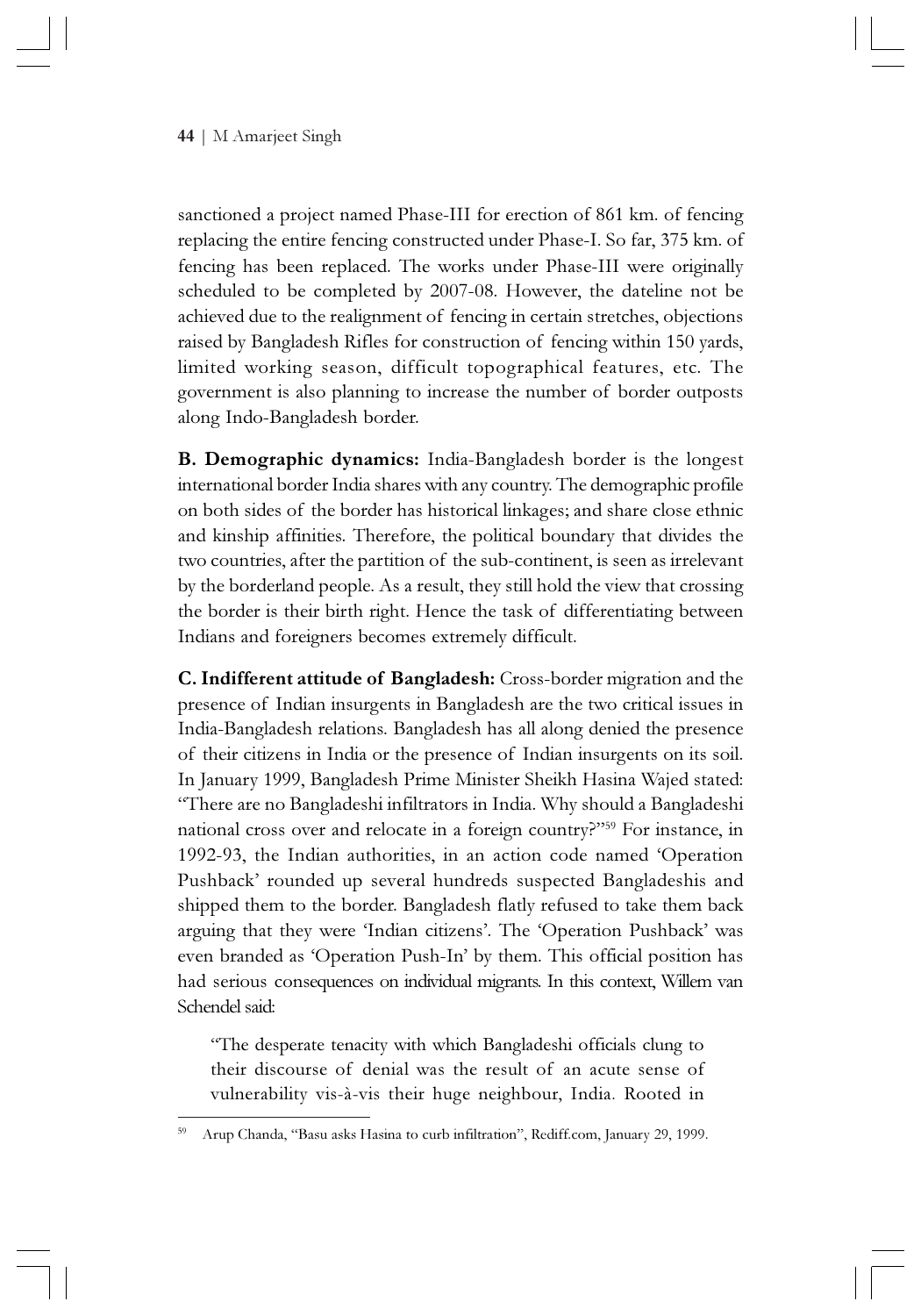Partition, this feeling was boosted by India's adoption of the discourse of infiltration. To the Bangladeshi state elite, acknowledging the unauthorised movement of Bangladesh citizens across the border would reveal the inability of their state to control this movement, or worse, suggest its complicity. In their anxiety to avoid owning up to the failure of their state's strategy of territoriality – and hence its claim to full statehood – the Bangladeshi authorities chose to disown their citizens in Indian territory".<sup>60</sup>

According to Willem van Schendel, Bangladeshis in India are 'truly transnational' in three ways. First, they are not accepted as Indian citizens and live the shadow existence of 'illegal' immigrants worldwide, a floating underclass who are in India, but not of it. Second, their motives of crossing the border have long stopped being related to nationalist ideologies. They have joined many migrants worldwide in pursuing the good life that is denied to them back home. And third, like their counterparts all over the world, they think transnationally, when they remit money and make occasional visits back home.<sup>61</sup> Schendel further added that it was not impossible for Bangladeshi opinion leaders to start portraying migrants to India as 'cultural heroes'; people who against enormous odds were able to rely on their own wits to survive and create new cultural and social forms of transnational Bangladeshi identity. Until that time, Bangladeshi discourse on migration to India is likely to be marked by denial, disdain and disinformation.<sup>62</sup>

D. Lack of political will: For the past several decades, the issue of illegal migration had acquired a distinction of being a highly politicised issue in India. Different political formations across several states have been taking up the issue differently to suit their political ends and hence there is no political consensus on this issue. One commentator rightly argued:

*"*The difficulties in identifying 'aliens', the continuing cross-border immigration, the duplicity shown by different political parties and judiciary's interference in the revision of the electoral rolls came in the way of the implementation of the Assam Accord … The

<sup>60</sup> Willem van Schendel, "The Bengal Borderland; Beyond State and Nation in South Asia", Anthem Press, London, 2005, p. 199-200.

<sup>61</sup> Ibid, n. 63, p. 200.

<sup>62</sup> Ibid. n. 64, p. 200.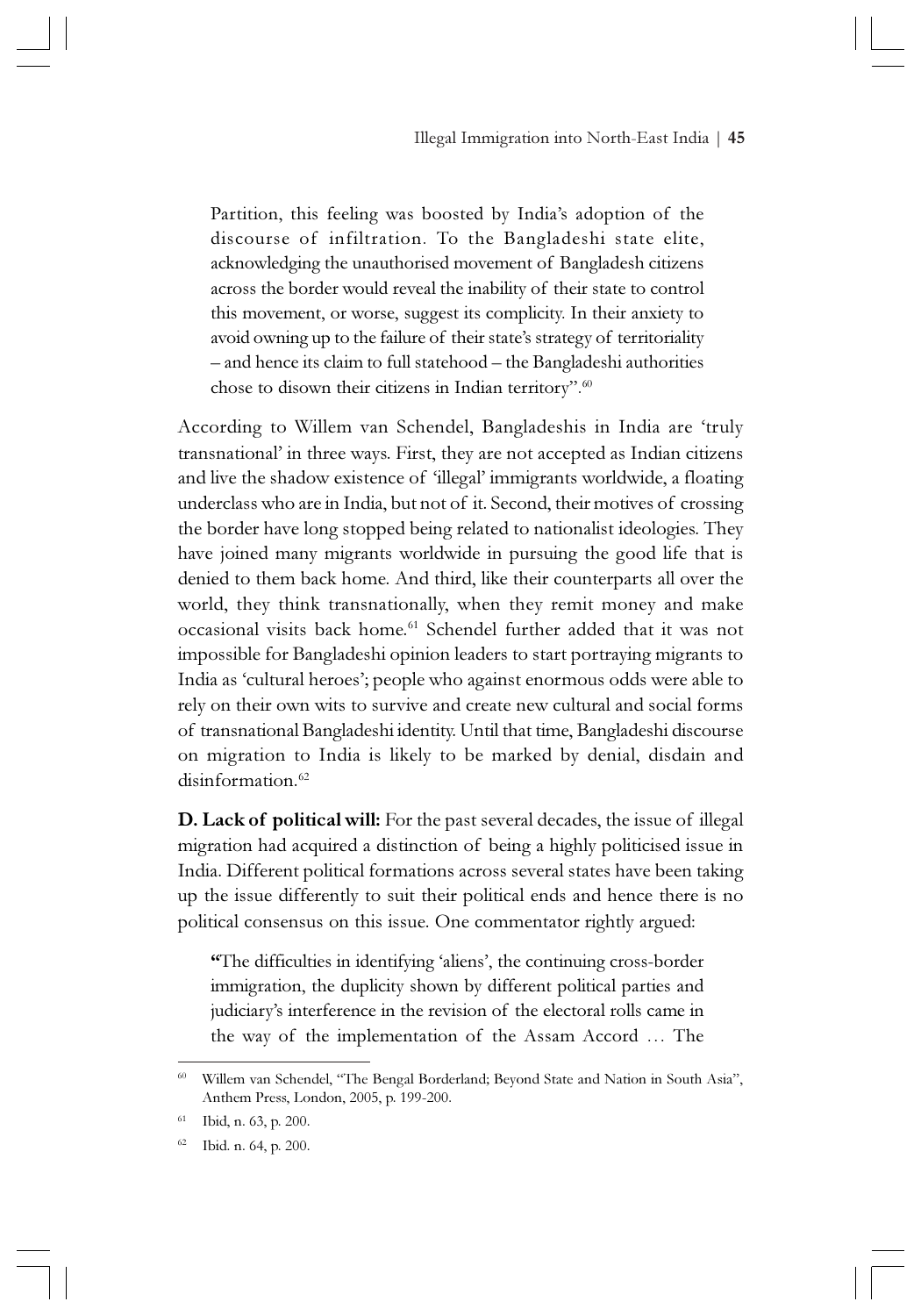detection and deportation of infiltrators remains an insuperable problem, due to the patronage of local politicians, touts and government functionaries who enable infiltrators to procure ration cards for them and thus enlist as voters."<sup>63</sup>

For instance, in Assam, the Bharatiya Janata Party (BJP), and the Asom Gana Parishad (AGP) have been accusing the Congress (I) for encouraging cross-border migration to build up its vote banks. On its part, the Congress (I) has accused BJP for communalising the issue. Even as each side seeks to score 'political goals', the central issue continues to be sidelined. Differences also often heard at the highest level of the state government. For instance, in May 2005, the then Governor of Assam, Ajai Singh, drafted a report on illegal migration into Assam. The said report provoked Chief Minister Tarun Gogoi into labelling it as "a worthless document based on hearsay rather than facts … We would have examined the report had it contained facts." Further, Gogoi told the press in Guwahati: "I had not given any importance to the report submitted to the centre [Government of India] by the previous Governor, SK Sinha, on the issue of infiltration and I am not according any importance to this report too." He alleged that Ajai Singh's report was creating confusion among the people. Tarun Gogoi also accused the BJP and the Rashtriya Swayamsevak Sangh (RSS) for allegedly fuelling the oust-Bangladeshi campaign and creating a communal divide. "They are trying to create a Godhra-like situation in the state, but we will not allow this to happen in the land of Srimanta Sankardev and Ajan Fakir," Gogoi said. The Chief Minister said insurgency was a bigger problem than infiltration.<sup>64</sup>

E. Communal politics: The issue of illegal immigration in India is becoming increasingly communalised. One of the outcomes of the campaigns launched by local vigilant groups, either in Assam or Nagaland, against illegal immigration is the escalation of the mistrust between communities – Muslims and non-Muslims. The minority Muslim community generally feels betrayed by such campaigns. A section of the society also accuses the Muslim community as being soft on immigration. This mistrust is bound to increase in the near future. We have the enough

<sup>63</sup> Upadhyay, Archana, "Assam: The 'Infiltrator' Issue", Economic and Political Weekly, July 9, 2005.

<sup>64</sup> "Gogoi sees red over new migrant report", Telegraph (Kolkata), May 20, 2005.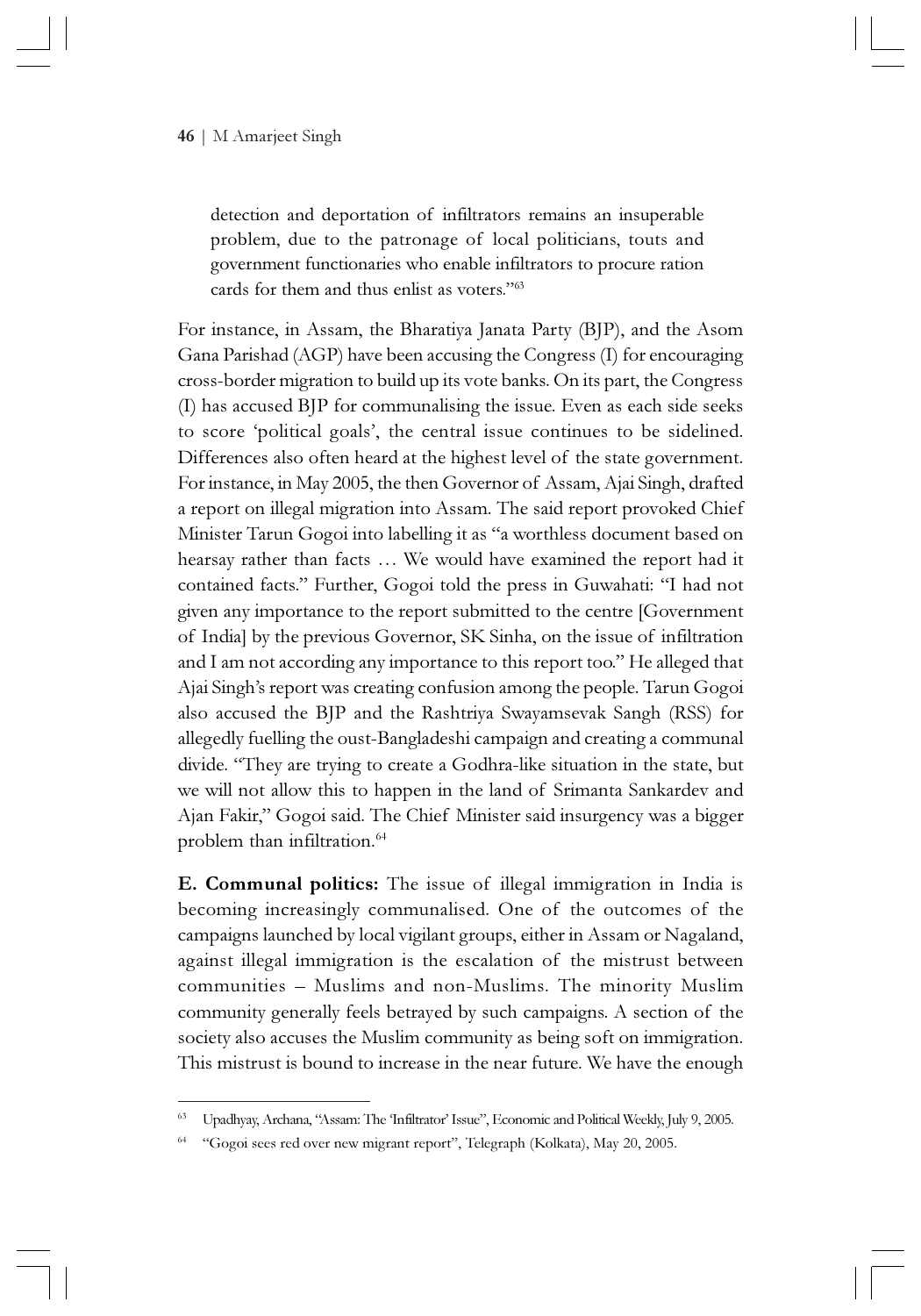evidences of this nature in Assam. For instance, in May 2005, approximately 2,000 people were deported from Dibrugarh, Tinsukia, Golaghat and Jorhat following a campaign launched by a local vigilant group warning the natives not to employ Bangladeshi migrants. The development provoked the All Assam Minorities Students' Union (AAMSU), which alleged that the minority communities were being targeted in the name of ousting Bangladeshi migrants. The Assam government also claimed the deportees were all 'Indian citizens', and apprehending trouble, the government alerted security across the state. Further, in July 2007, vigilant groups in Arunachal Pradesh and Nagaland rounded up several suspected Bangladeshi migrants and deported them to Assam. The issue backfired when some vigilant groups of Assam began detaining those evicted from neighbouring states. In protest, Abdul Aziz, a leader of the AAMSU accused AASU and the Bharatiya Janata Yuva Morcha (BJYM) of trying to label all Bengali-speaking Muslims as 'Bangladeshi infiltrators'. He even threatened to push out Assamese-speaking residents from the minority-dominated districts of Goalpara and Dhubri.<sup>65</sup> This comment provoked sharp reactions from several organisations in the state.

So far, the Indian state has also not been able of framing consensus legal measures against illegal immigration. Each of the measures have been taken differently by Muslim and non-Muslim groups. For instance, opinion was widely divided on the erstwhile Illegal Migrants (Determination by Tribunals) Act of 1983. Under the Assam Accord, all those who came to Assam after March 25, 1971, were to be detected and deported. Organisations representing the Muslim community supported the Act while the AGP and AASU vehemently opposed it. When the Supreme Court struck down the Act in 2005, the minority organisations reacted sharply. Following the Supreme Court judgment, the Union Government in 2006 passed an amendment to the Foreigners Order of 2006 (Tribunals for Assam), which placed the onus of proving a particular person as a foreigner on the complainant. In December 2006, the Supreme Court held that too unconstitutional. Again, the judgment evoked mixed reactions and was welcomed by AASU, AGP and the BJP. However, minority organisations expressed fears that in the absence of adequate legal protection, genuine

<sup>65</sup> "Now minority group threatens to expel locals", Indian Express (New Delhi), August 3, 2007.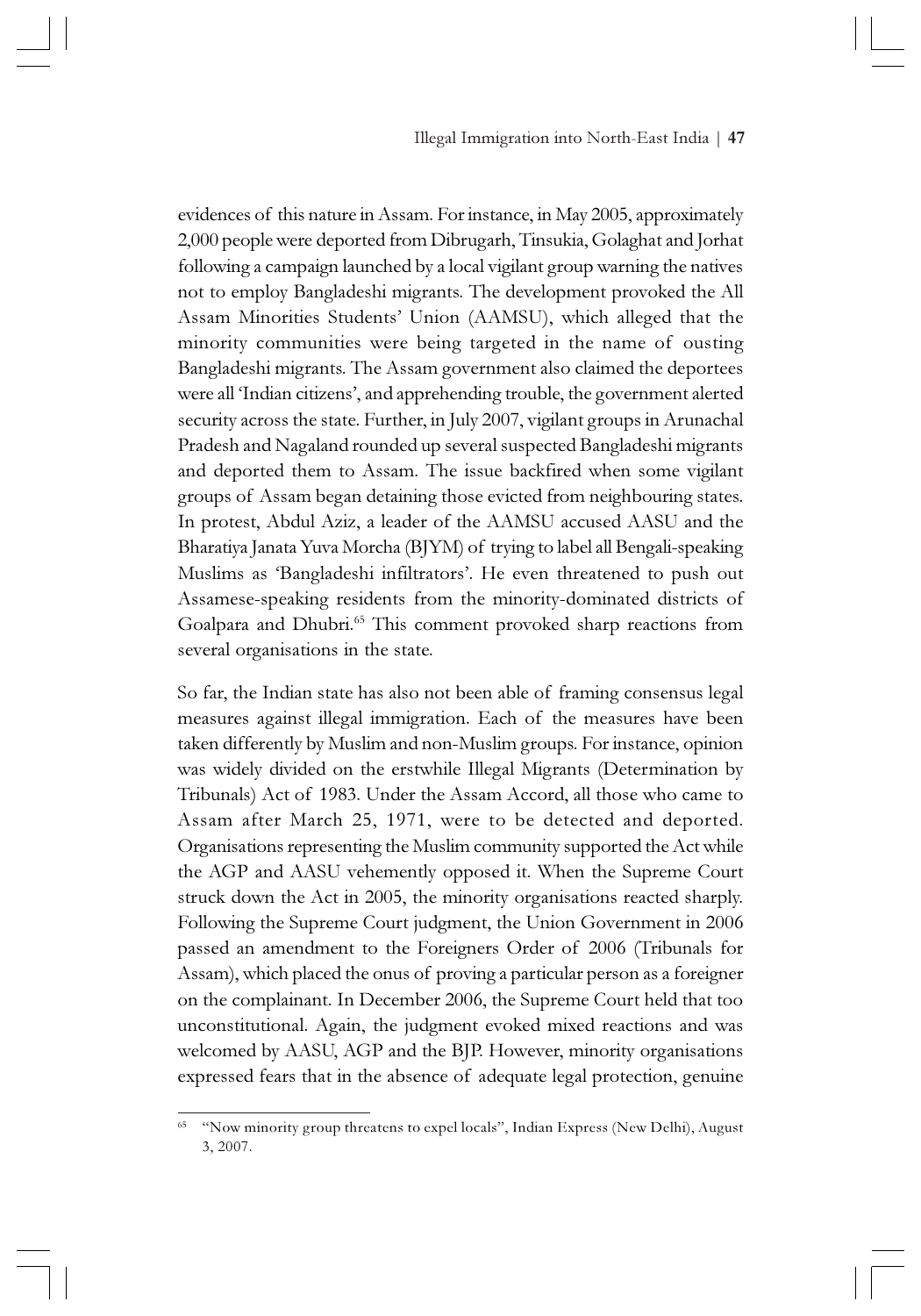Indian citizens may be harassed by the police in the name of detection and deportation of Bangladeshi migrants. The AASU, the AGP and the BJP objected to the Foreigners (Tribunals for Assam) Order, because it shifted the onus of proof back to the complainant and thus came in the way of detecting and deporting foreigners. The Assam United Democratic Front (AUDF), a minority political party, which was formed after IMDT Act was struck down, accused the state government of 'deceiving the minorities' in the name of protecting them. Minority organisations felt that the Foreigners Act gave the police enormous powers, which were often abused. The Char Chapori Sahitya Parishad, a minority organisation, claimed that before the promulgation of the IMDT Act, as many as 210,446 Muslims were driven out of Assam between 1952 and 1971 without trial and without any opportunity to defend their status. It also claimed that 192,339 people were deported from Assam between 1972 and 1983 in a similar manner.<sup>66</sup> Hence, there is a sharp division between the Muslim and non-Muslim groups on the legal measures to prevent illegal immigration.

F. Corruption: Along with the factors stated above, corruption at the level of the local administration is one of the biggest hurdles in preventing illegal immigration. It is often found that many of the alleged illegal immigrants are found to have acquired ration cards, driving licences, and voters' identity cards. The possessions of such documents qualify them to be Indian citizens. There are narratives of local government officials issuing such identity certificates illegally for a small bribe. Otherwise, they must be doing this due to the pressure from their political bosses. Quoting a media report about the irregularities in issuing birth certificates by the Guwahati Municipal Corporation for a paltry sum of Rs 200, the Nagaland Chief Minister Neiphiu Rio alleged that such rackets were endangering the entire North-East region. $67$  As Willem van Schendel argues:

"It was clearly impossible for Indian state to handle the immigration of Bangladeshis administratively. Its main weakness was that it could not implement the laws and schemes that it devised because its

<sup>66</sup> Sushanta Talukdar, "Politics of migration", Frontline (Chennai), 23(25), December 16-29, 2006.

<sup>67</sup> Nishit Dholabhai, "Rio to warn Delhi on settlers with exposè", Telegraph (Kolkata), December 26, 2003.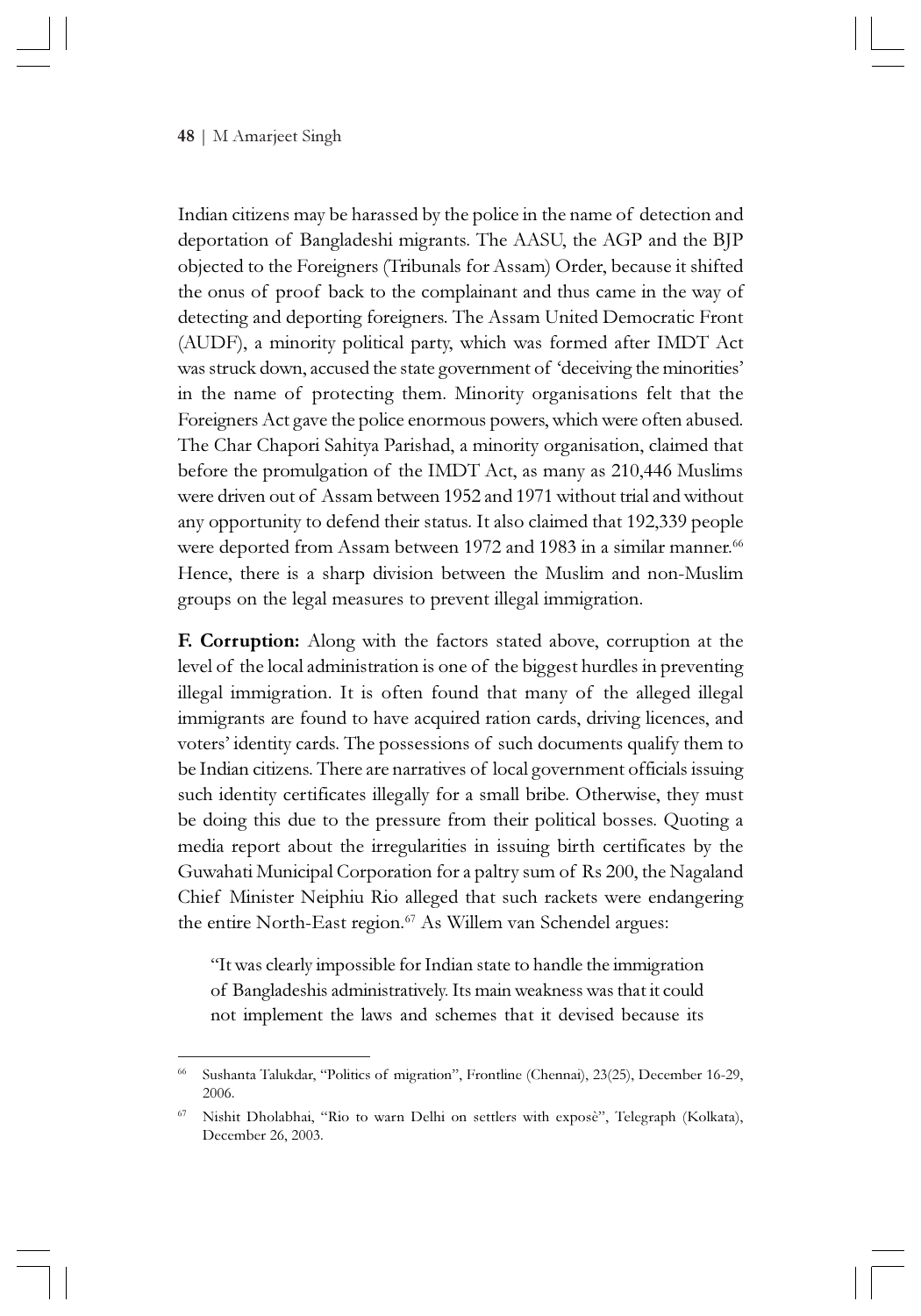registration of citizens was inadequate, it employed too few border guards to monitor the schemes, it could not trust those guards and other state personnel to put the interest of the state before their self-interest, and it failed to check Indian citizens who encouraged illegal immigration and registration."<sup>68</sup>

Having discussed some of the constraints in preventing illegal immigration, it is also equally imperative to examine some of its long-term impacts.

#### IMPACT OF ILLEGAL IMMIGRATION

A. Demographic impact: Although the demographic impact associated with unabated illegal immigration in North-East region is still debated upon, there has been widespread anxiety about its impact. There are also certain clinching evidences of the impact it has had. But, there is still lack of clarity due to the clandestine nature of the immigrants who always classified themselves as 'Bengali speakers'. This is again compounded due to inability to accurately distinguish between indigenous Muslims and the immigrants who came after 1971. However, it would be appropriate to see the patterns of the growth of population in Assam and Nagaland which have experienced large scale influx of illegal immigrants.

The growth of population in Assam during 1951-2001 was 136.38 per cent against the national growth rate of 116.30 per cent. In 1951-61, there was a 34.98 per cent increase in the population of Assam as against 21.64 per cent nationally. It was 34.95 per cent in 1961-71 and 47.60 per cent in 1971-1991 (As no census could be taken in Assam in 1981, the population growth rate for 1981-91 was projected at 24.24 per cent). It felt to 18.85 per cent in 1991-2001. The slowdown of population growth during (1981- 2001) is believed to be the impact of the Assam Movement, constant vigilantism and improved policing along the border. Therefore, the Bangladeshis started looking for other destinations.

As the 2001 Census indicates, the overall Hindu population in the state was 64.9 per cent down from 67.1 per cent in 1991, whereas the Muslim population increased to 30.9 per cent in 2001 from 28.4 per cent in 1991.

<sup>68</sup> Willem van Schendel, "The Bengal Borderland; Beyond State and Nation in South Asia", Anthem Press, New Delhi, 2005, p. 222.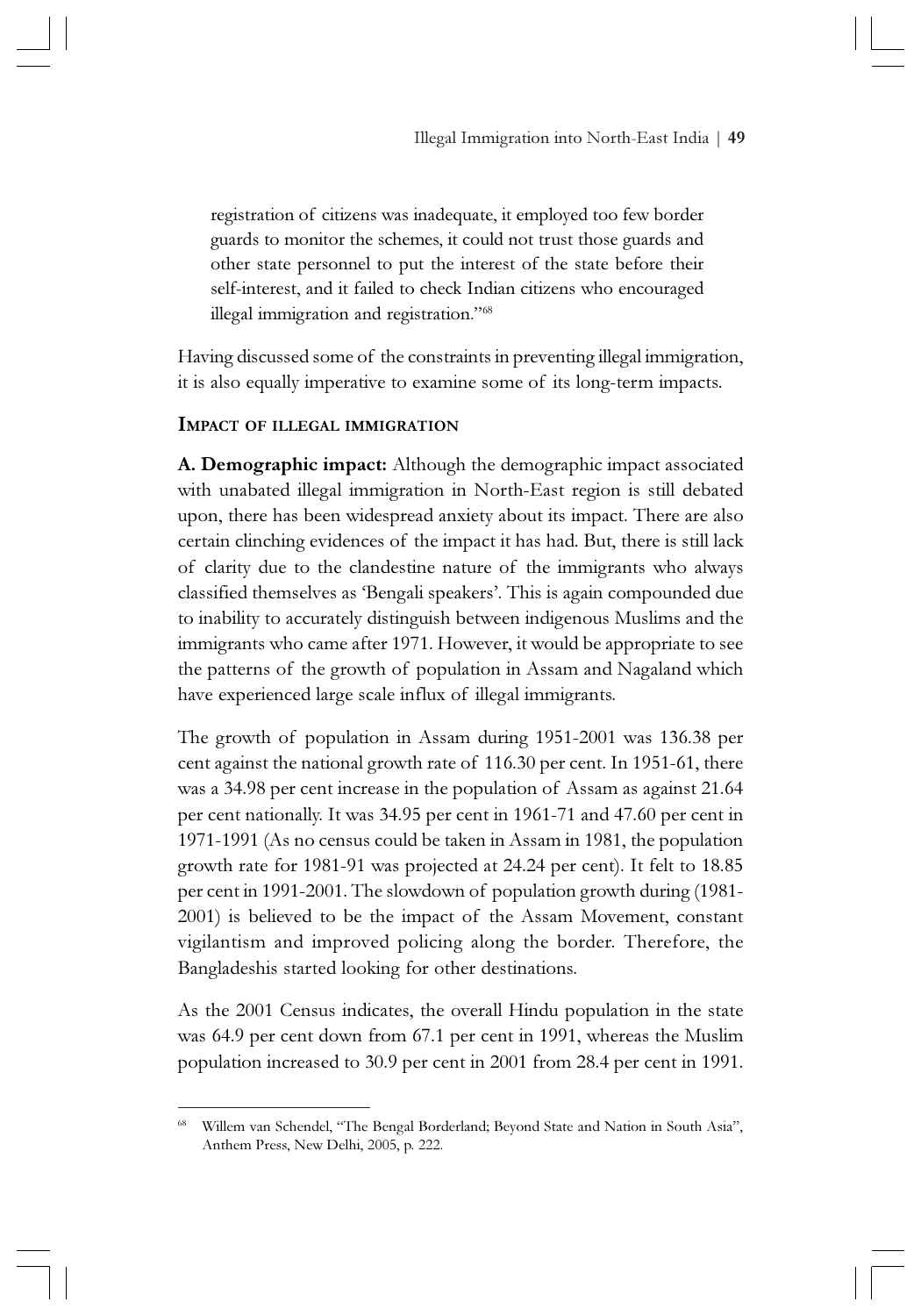Like Assam, Nagaland had also recorded an abnormal growth in population. This small tribal state recorded the highest rate of population growth in the country, from 56.08 per cent in 1981-1991 to 64.41 per cent in 1991- 2001. Ironically, the growth has not been uniform and is concentrated in the plains adjoining Dimapur and districts bordering Assam. Wokha district, bordering Golaghat in Assam, recorded the highest population growth among all the districts of the state. During 1991–2001, Wokha district registered a maximum growth rate of 95.01 per cent, followed by Tuensang (78.1 per cent). Several observers attributed this abnormal increase mainly to immigration. The anxiety is further compounded with the emergence of the new community called 'Sumias'.

B. Political Impact: Since 1970s, illegal immigration has been a prominent electoral issue in Assam, with different political formations taking different shades of opinion for their own political advantage. As a result, the issue is highly politicised today. The fact is that at least 57 of 126 Assembly constituencies in the state were found to have more than 20 per cent increase in the number of voters between 1994 and 1997 whereas the all-India average is just 7.4 per cent. There is widespread apprehension of the electoral rolls being manipulated to enrol persons of dubious nationality. Clinching evidence is Mohammad Kamaluddin, a Bangladeshi, who came to India illegally and even filed his nomination for the Jamunamukh Assembly constituency in Assam in 1996, but later withdrew for unknown reasons. He was finally arrested by the police in August 2008 and sent to the border for deportation by an order of Gauhati High Court. A native of Maulabibazar district in Bangladesh, he came to Assam in the late 1980s and married a woman from Lanka in Nagaon district in 1990. The father of three sons and three daughters, his eldest daughter is married to a gaon-burrah (village headman) in a nearby village.<sup>69</sup> Further, notable political fallout of immigration was the emergence of the Assam United Democratic Front (AUDF), a political party, which came into existence following the Supreme Court judgment against the IMDT Act in July 2005. AUDF probably detests what the BJP or the AGP call the politics of 'minority appeasement' or of 'vote-banks' on immigration. AUDF seeks to assert the rightful share of power for the minority Muslims. After the Assam

Samudra Gupta Kashyap, "Bangla infiltrator who contested Assam elections arrested", Indian Express (New Delhi), August 4, 2008.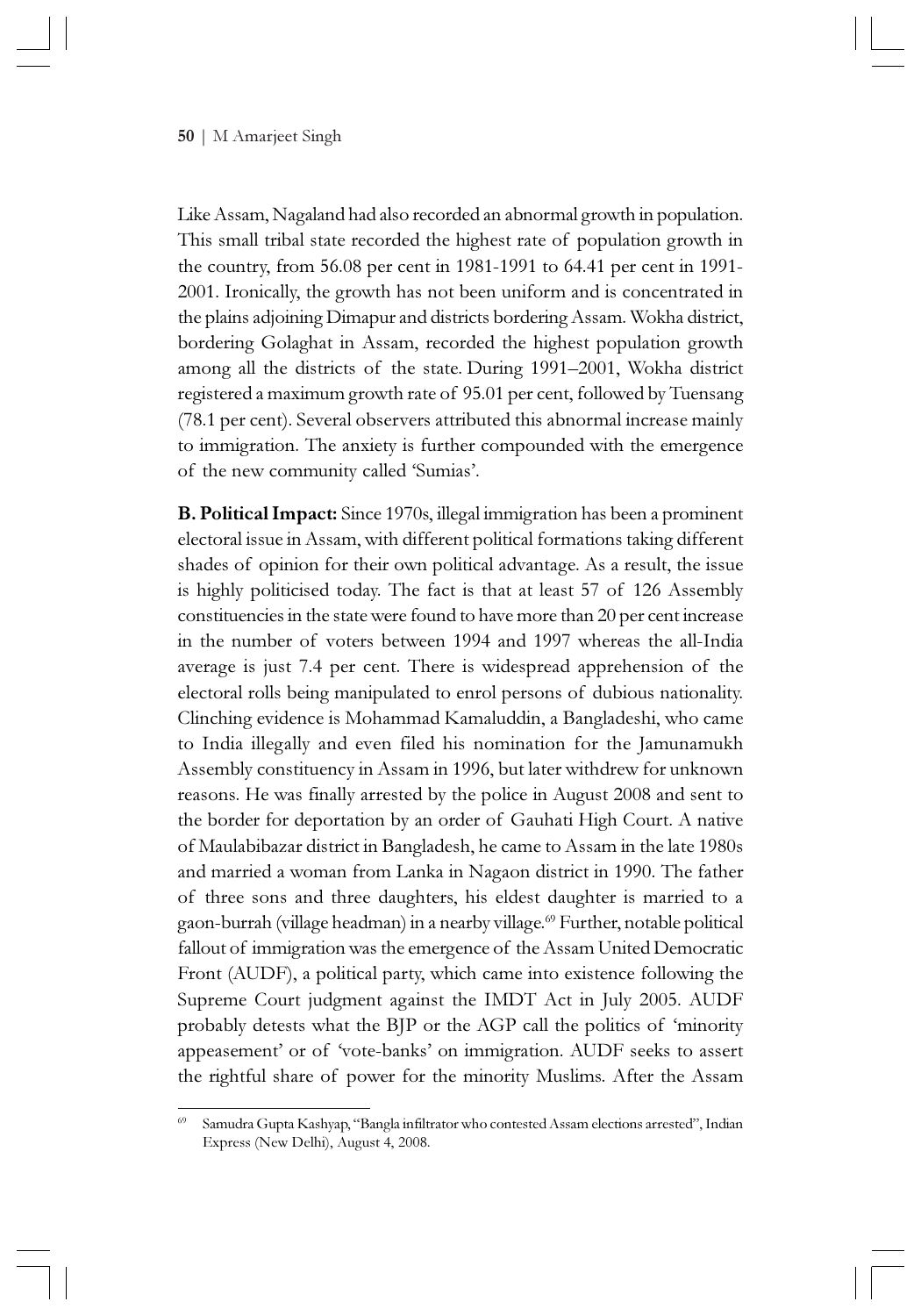Accord was signed, two political parties had already emerged: the AGP, formed by student leaders of the Assam Movement, and the United Minorities Front (UMF), formed by major East Bengali Hindu and Muslim politicians who had been members of the Congress (I). If the implementation of the Assam Accord was the main thrust for the AGP, the UMF demanded that it be scrapped.

C. Communal polarisation: One of the outcomes of the campaign launched by local vigilant groups against illegal immigrants has only escalated the mistrust and tension between Muslims and non-Muslims. The former felt victimised by such vigilantism, and the accusation of favouring immigration. This mistrust is bound to have severe implications where several radical groups are waiting the opportunity to fish in the troubled water. This polarisation is bound to increase so long as vigilant groups continued their vigilantism against immigration.

D. Security Impact: As noted above, the issue of immigration has significantly escalated communal polarisation in several areas of the North-East region. Further, there is a strong connection between immigration and unrest in the region. Clinching evidences is the emergence of insurgency in Assam and Tripura. Some of the insurgent groups also utilised the issue of immigration to strengthen themselves. In the near future, there are possibilities of more insurgent groups coming up over the issue of immigration. Furthermore, the presence of a large number of foreign nationals has created a vulnerable constituency for exploitation by anti-India external forces, mostly notably the Inter-Services Intelligence (ISI), which is already using several insurgent groups of the region to its advantage. Therefore, immigration has direct as well indirect implications for the security of the region.

The emergence of United Liberation Front of Asom (ULFA) in Assam has strong connection with immigration. However, over the years, they have been visibly silent on the issue and have even maintained that that 'infiltration' from mainland India is more dangerous than the immigration from Bangladesh. This abdication of ideology is primarily because of the presence of ULFA leaders in Bangladesh. In the December 20, 2006, edition of its mouthpiece, Freedom, the ULFA stated: "Those who entered Assam from Bangladesh and Nepal must be identified and driven out, but before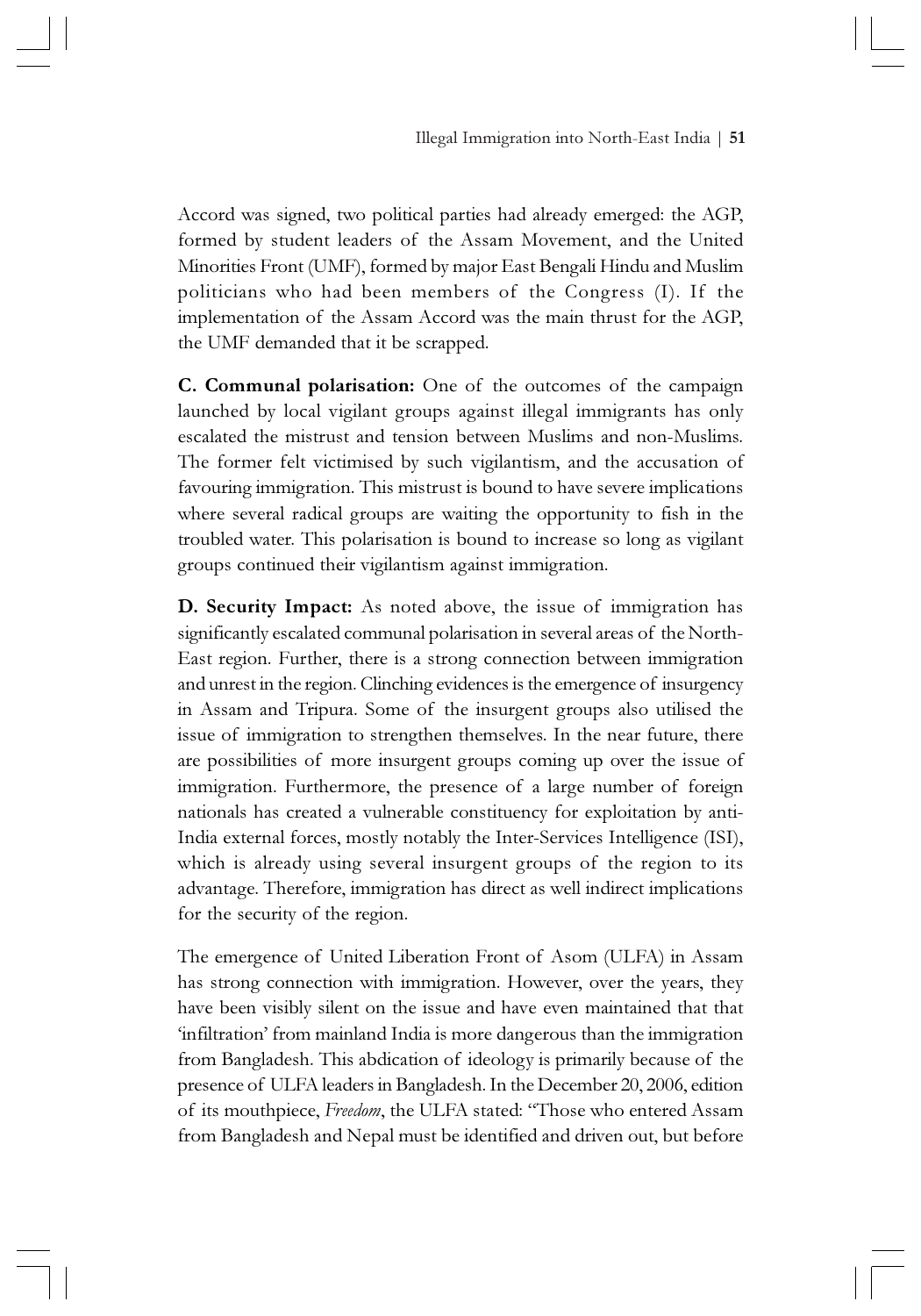that the illegal migrants from India must be expelled. The main illegal foreigners in the state [Assam] are the Indian rulers and the principal illegal occupational forces are the Indian Army who also must be driven out from the state … Illegal migrants from the rest of the country have threatened the existence of the state, created a chaotic situation in the social fabric and have occupied the political and economic field at the cost of the indigenous people"<sup>70</sup>. The presence of a large number foreign nationals coupled with ULFA-led insurgency has provided an added advantage for ISI to fish in the troubled waters of the region. There are unconfirmed reports of ULFA using Bangladeshi immigrants in its subversive activities. In November 2006, Assam Chief Minister Tarun Gogoi publicly acknowledged that the ULFA and other insurgent groups were recruiting Bangladesh immigrants for subversive activities with the help of Jehadi groups.<sup>71</sup> The threat has been further compounded with the emergence of several radical Islamist groups, who will always try to exploit the alleged victimisation of Muslim community over the issue of immigration.

<sup>70</sup> "ULFA wants immigrants "driven out", Hindu (Chennai), December 21, 2006.

<sup>71</sup> "ULFA's top leaders should sit for talks: Gogoi", Zee News, November 23, 2006.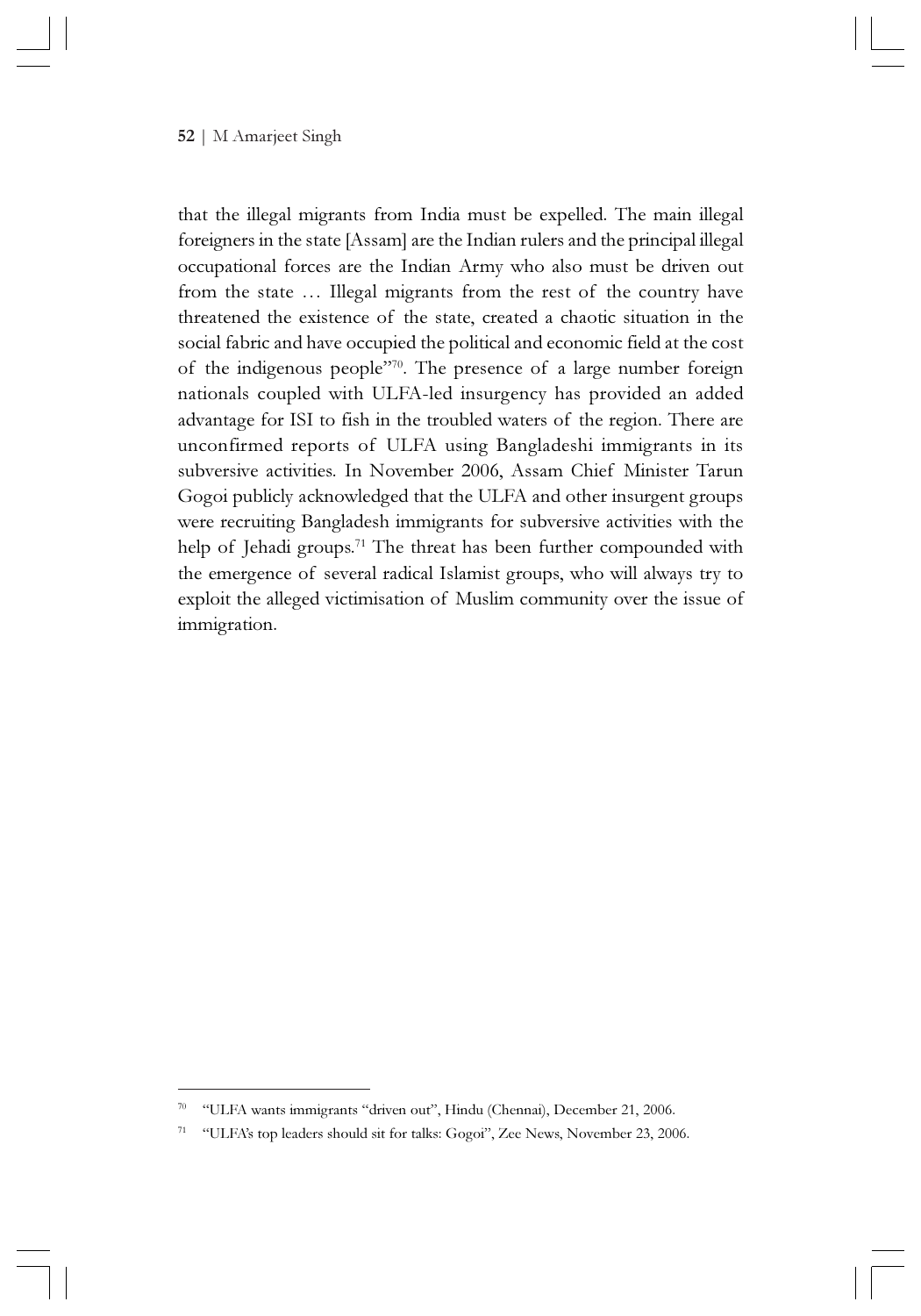## CONCLUSIONS AND THE WAY OUT

Migration is a global phenomenon, and will continue to do so. Every country, including India, aspires to regulate migration according to their requirements. But, not all country is successful; and hence illegal crossborder migration has been a concern to them. By its very nature, illegal migration is extremely difficult to measure; and in the Indian context, it is far more complex in view of the ethnic ties that the migrants share with the native population. It will remain so in the near future.

Efforts to control illegal cross-border immigration remain highly inadequate in India; and will remain so in the absence of a political consensus on the issue. But, the reality is that unabated cross-border immigration has enormous demographic and social implications, capable of creating tensions and conflict between the immigrants and the natives; and more so among the natives. This is particularly worrisome in North-East India, which has been the victim of cross-border immigration for the last several decades. Campaign against such migration in India also divides its people on communal lines. Hence, the future tensions and conflict will be not only between the immigrants and the natives, but also among the natives.

Bangladeshi immigrants in the region are actually 'settlers' and thereby a competitor for space: land, water, services and jobs. Hence, their presence is perceived as a potential threat, capable of altering the demographic and political profile of the region. The natives often allege that the avenues for gainful employment among low-skilled Indian are shrinking due to continued influx of low-skilled workers from across the border. Hence, cross-border migration contributes to unemployment among the natives.

Further, illegal immigrants do have negative implications for states seeking to provide adequate education, health, and housing. At the domestic political level, there is increasing evidence of illegal migrants being included in the voters' lists. Therefore, we cannot just underestimate the social and demographic implications of the illegal migration and this will be particularly disastrous for small states of the region. Clinching evidence of this is the emergence of 'Sumias' in Nagaland and the emerging demographic shift in Assam, where there is fear of the getting Assamese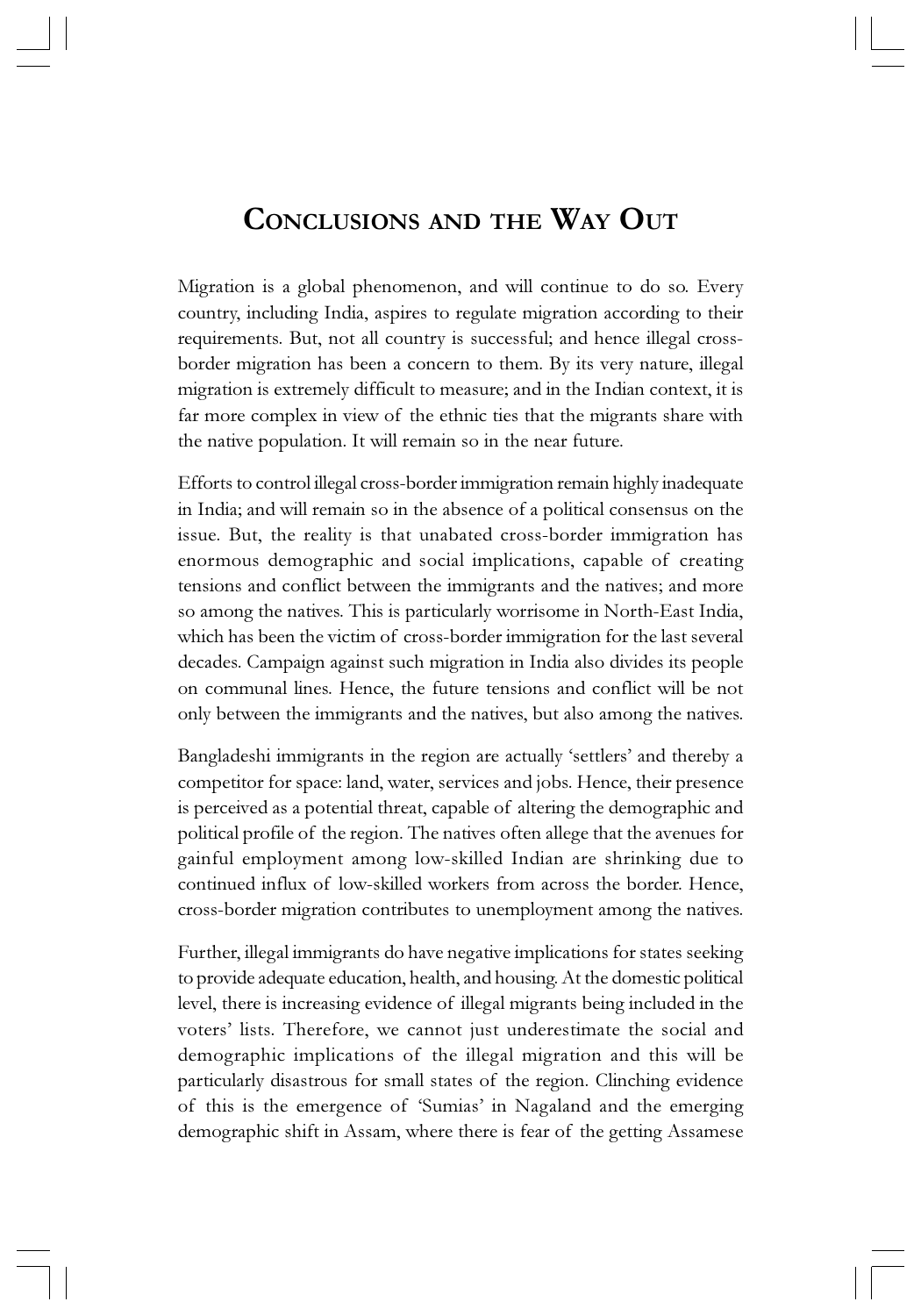reduced to a minority in their own land as the tribes of Tripura have been done in Tripura. This demographic shift led to the emergence of insurgency movements in Tripura and Assam. As time passes, it turns into a biggest challenge to the security and development of the region.

Another aspect of illegal migration into India is that of the security aspect. The presence of a large number of foreign nationals has also created a vulnerable constituency for exploitation by hostile Bangladeshi and Pakistani Intelligence services. Some insurgent groups have now become close allies of ISI. The threat has been further compounded with the emergence of several Islamist extremist groups in the region. Islamic groups have been silent on the burning issue of illegal migration. ULFA no longer talk about migrant issue.

Certainly the 'transnational Bangladeshi identity' is likely to emerge in the region in the near future given the ethno-nationalist aspirations that are brewing.

Indeed, India had chosen to ignore cross-border immigration; and its ramifications. If deportations continue at current levels it will take more than 1000 years to deport an estimated 15 million illegal migrants. Therefore, India needs to adapt time-bound strategies to regulate crossborder migration.

Successive central government and state governments have taken little efforts to tackle the problem. Corruption in the local administration has further compounded the dilemma. In the meantime, vote-bank politics is fast becoming a serious challenge. However, there is need for creating people's awareness on the issue; and arrive at a national consensus.

Based on the above discussion, the study deserves to forecast few scenarios associated with immigration; and then revisit some of the remedial measures, which are necessary to be carried out at the national and local levels.

#### A. Future Scenarios

Scenario 1: The deportation of illegal immigrants, who have already spent several years on the Indian soil, will remain a distant dream for India.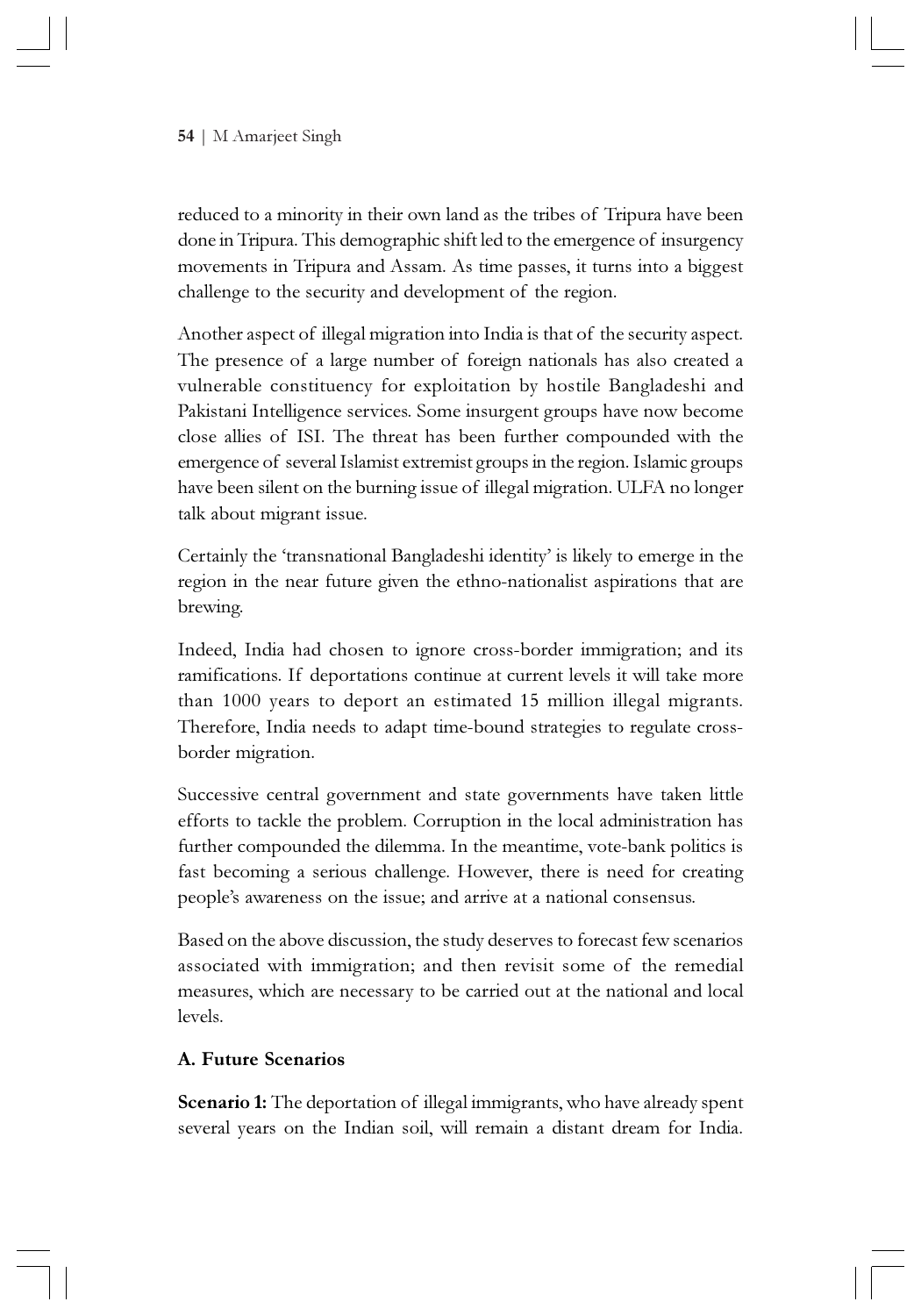However, the 'oust Bangladeshi campaign' launched by local vigilant groups from time to time will further divide the native population along communal lines, thereby creating conflict not only between the immigrants and the natives; but also among the natives. Hence, this will strengthen the voices of the communal and radical forces. In this process, the genuine citizens of the country will become the soft target.

Scenario 2: The grievances arising out of the unabated illegal immigration shall emerge as a key challenge to peace and security of the North-East India. The situation will be exploited by external forces to promote anti-India sentiments.

Scenario 3: Illegal immigrants will continue to spread to new destinations or areas of the country. However, the scale of immigration from across the border will come down due to enhanced security along the border, and the constant vigilantism by local vigilant groups.

Scenario 4: The possibility of another phase of 'Assam Movement' is not ruled out. Even if that happen, the core issue shall remain the same, but the communal polarisation will be further strengthened. Hence, more radical groups will emerge.

#### B. Revisiting the remedial measures

India must give up the hope of deporting a large population of immigrants who have been staying in the country for several numbers of years. So it must focus on strategies to control immigration in the future. Therefore, the following remedial measures must be simultaneously carried out, as all of them are inter-linked.

- 1. Strengthen border policing: While India was focusing primarily on the western front, the eastern front had been ignored for several decades despite deserving equal attention. Only of late, the country has realised the importance of securing this front. Therefore it is important to speed up border fencing, floodlight and surveillance along the eastern front.
- 2. Introduction of 'national identity card': It is a prerequisite for controlling immigration. This is particularly important in border states of the country.